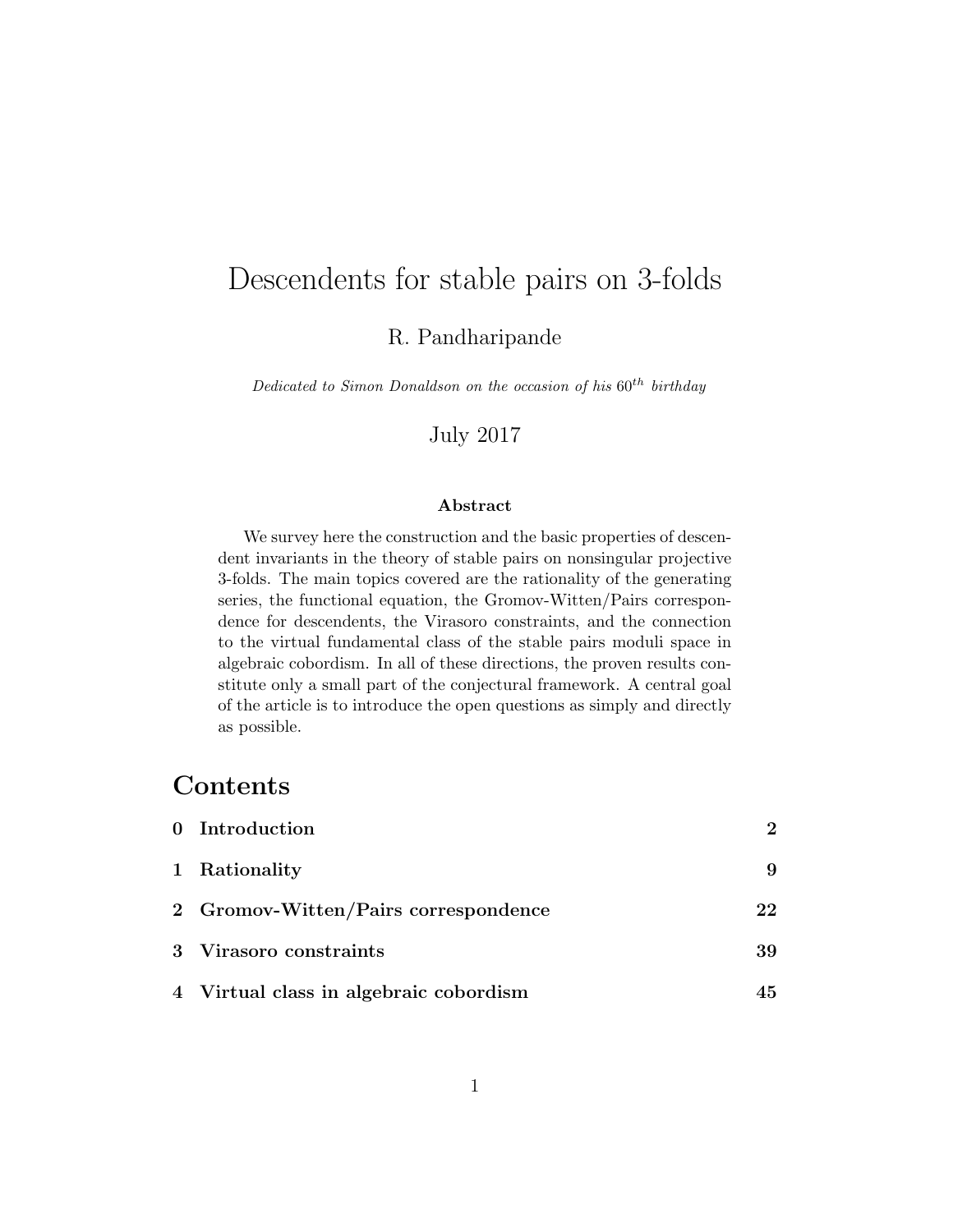## 0 Introduction

#### 0.1 Moduli space of stable pairs

Let  $X$  be a nonsingular projective 3-fold. The moduli of curves in  $X$  can be approached in several different ways.<sup>1</sup> For an algebraic geometer, perhaps the most straightforward is the Hilbert scheme of subcurves of  $X$ . The moduli of stable pairs is closely related to the Hilbert scheme, but is geometrically much more efficient. While the definition of a stable pair takes some time to understand, the advantages of the moduli theory more than justify the effort.

**Definition 1.** A stable pair  $(F, s)$  on X is a coherent sheaf F on X and a section  $s \in H^0(X, F)$  satisfying the following stability conditions:

- $F$  is pure of dimension 1,
- the section  $s: \mathcal{O}_X \to F$  has cokernel of dimensional 0.

Let  $C$  be the scheme-theoretic support of  $F$ . By the purity condition, all the irreducible components of  $C$  are of dimension 1 (no 0-dimensional components are permitted). By [38, Lemma 1.6], the kernel of s is the ideal sheaf of  $C$ ,

$$
\mathfrak{I}_C = \ker(s) \subset \mathfrak{O}_X \,,
$$

and C has no embedded points. A stable pair

$$
\mathcal{O}_X \to F
$$

therefore defines a Cohen-Macaulay subcurve  $C \subset X$  via the kernel of s and a 0-dimensional subscheme<sup>2</sup> of C via the support of the cokernel of s.

To a stable pair, we associate the Euler characteristic and the class of the support  $C$  of  $F$ ,

$$
\chi(F) = n \in \mathbb{Z}
$$
 and  $[C] = \beta \in H_2(X, \mathbb{Z})$ .

For fixed n and  $\beta$ , there is a projective moduli space of stable pairs  $P_n(X, \beta)$ . Unless  $\beta$  is an effective curve class, the moduli space  $P_n(X, \beta)$  is empty.

<sup>&</sup>lt;sup>1</sup>For a discussion of the different approaches, see [42].

<sup>&</sup>lt;sup>2</sup>When C is Gorenstein (for instance if C lies in a nonsingular surface), stable pairs supported on  $C$  are in bijection with 0-dimensional subschemes of  $C$ . More precise scheme theoretic isomorphisms of moduli spaces are proved in [40, Appendix B].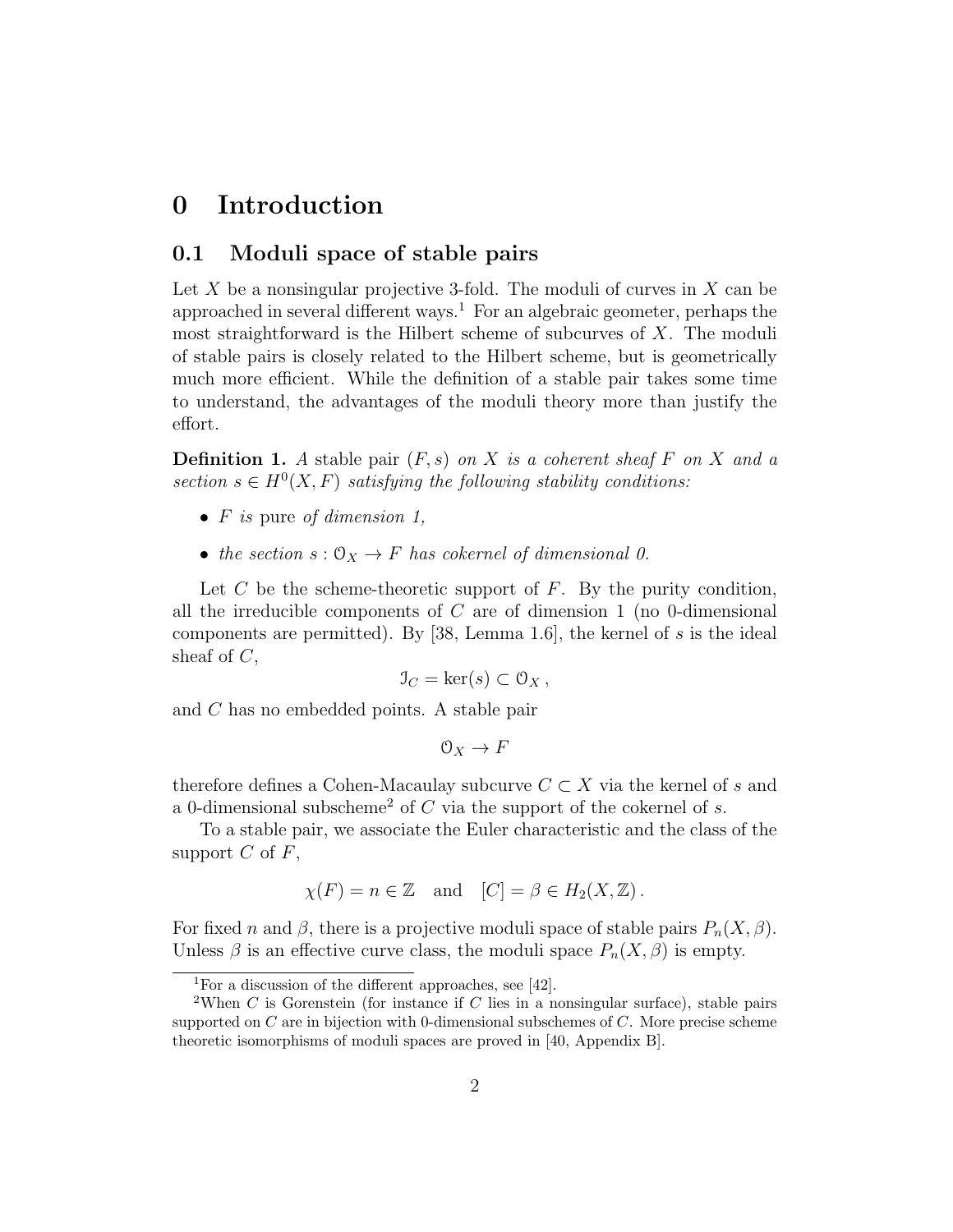A foundational treatment of the moduli space of stable pairs is presented in [38] via the results of Le Potier [16]. Just as the Hilbert scheme  $I_n(X,\beta)$ of subcurves of X of Euler characteristic n and class  $\beta$  is a fine moduli space with a universal quotient sequence,  $P_n(X, \beta)$  is a fine moduli space with a universal stable pair [38, Section 2.3]. While the Hilbert scheme  $I_n(X,\beta)$  is a moduli space of curves with free and embedded points, the moduli space of stable pairs  $P_n(X, \beta)$  should be viewed as a moduli space of curves with points on the curve determined by the cokernel of s. Though the additional points still play a role,  $P_n(X, \beta)$  is much smaller than  $I_n(X, \beta)$ .

If  $P_n(X, \beta)$  is non-empty, then  $P_m(X, \beta)$  is non-empty for all  $m > n$ . Stable pairs with higher Euler characteristic can be obtained by suitably twisting stable pairs with lower Euler characteristic (in other words, by *adding points*). On the other hand, for a fixed class  $\beta \in H_2(X, \mathbb{Z})$ , the moduli space  $P_n(X, \beta)$ is empty for all sufficiently negative  $n$ . The proof exactly parallels the same result for the Hilbert scheme of curves  $I_n(X, \beta)$ .

### 0.2 Action of the descendents

Denote the universal stable pair over  $X \times P_n(X, \beta)$  by

$$
O_{X \times P_n(X,\beta)} \xrightarrow{s} \mathbb{F}.
$$

For a stable pair  $(F, s) \in P_n(X, \beta)$ , the restriction of the universal stable pair to the fiber

$$
X \times (F, s) \subset X \times P_n(X, \beta)
$$

is canonically isomorphic to  $\mathcal{O}_X \xrightarrow{s} F$ . Let

$$
\pi_X: X \times P_n(X, \beta) \to X,
$$
  

$$
\pi_P: X \times P_n(X, \beta) \to P_n(X, \beta)
$$

be the projections onto the first and second factors. Since  $X$  is nonsingular and  $\mathbb F$  is  $\pi_P$ -flat,  $\mathbb F$  has a finite resolution by locally free sheaves.<sup>3</sup> Hence, the Chern character of the universal sheaf  $\mathbb F$  on  $X \times P_n(X, \beta)$  is well-defined.

**Definition 2.** For each cohomology<sup>4</sup> class  $\gamma \in H^*(X)$  and integer  $i \in \mathbb{Z}_{\geq 0}$ , the action of the descendent  $\tau_i(\gamma)$  is defined by

$$
\tau_i(\gamma) = \pi_{P*}(\pi_X^*(\gamma) \cdot \text{ch}_{2+i}(\mathbb{F}) \cap \pi_P^*(\cdot)).
$$

<sup>&</sup>lt;sup>3</sup>Both X and  $P_n(X, \beta)$  carry ample line bundles.

<sup>&</sup>lt;sup>4</sup>All homology and cohomology groups will be taken with  $\mathbb{O}$ -coefficients unless explicitly denoted otherwise.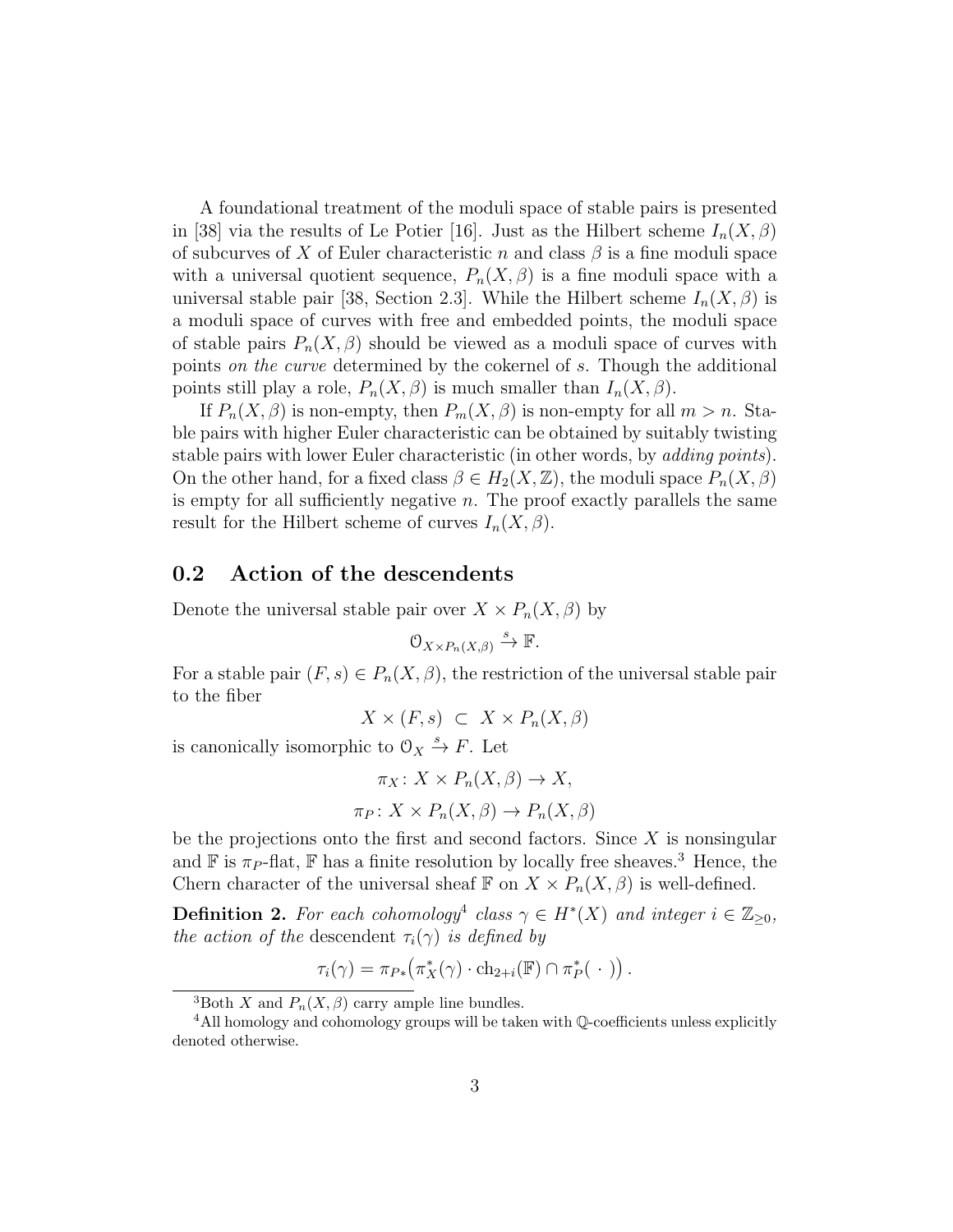The pull-back  $\pi_P^*$  is well-defined in homology since  $\pi_p$  is flat [8].

We may view the descendent action as defining a cohomology class

$$
\tau_i(\gamma) \in H^*(P_n(X, \beta))
$$

or as defining an endomorphism

$$
\tau_i(\gamma) : H_*(P_n(X, \beta)) \to H_*(P_n(X, \beta)).
$$

Definition 2 is the standard method of obtaining classes on moduli spaces of sheaves via universal structures. The construction has been used previously for the cohomology of the moduli space of bundles on a curve [28], for the cycle theory of the Hilbert schemes of points of a surface [10], and in Donaldson's famous  $\mu$  map for gauge theory on 4-manifolds [6].

#### 0.3 Tautological classes

Let D denote the polynomial Q-algebra on the symbols

$$
\{\tau_i(\gamma) \mid i \in \mathbb{Z}_{\geq 0} \text{ and } \gamma \in H^*(X)\}
$$

subject to the basic linear relations

$$
\tau_i(\lambda \cdot \gamma) = \lambda \tau_i(\gamma), \n\tau_i(\gamma + \widehat{\gamma}) = \tau_i(\gamma) + \tau_i(\widehat{\gamma}),
$$

for  $\lambda \in \mathbb{Q}$  and  $\gamma, \hat{\gamma} \in H^*(X)$ . The descendent action defines a  $\mathbb{Q}$ -algebra homomorphism  $\overline{\mathbf{x}}$ 

$$
\alpha_{n,\beta}^X : \mathbb{D} \to H^*(P_n(X,\beta)).
$$

The most basic questions about the descendent action are to determine

$$
\text{Ker}(\alpha_{n,\beta}^X) \subset \mathbb{D} \quad \text{and} \quad \text{Im}(\alpha_{n,\beta}^X) \subset H^*(P_n(X,\beta)).
$$

Both questions are rather difficult since the space  $P_n(X, \beta)$  can be very complicated (with serious singularities and components of different dimensions). Few methods are available to study  $H^*(P_n(X, \beta)).$ 

Following the study of the cohomology of the moduli of stable curves, we define, for the moduli space of stable pairs  $P_n(X, \beta)$ ,

• Im $(\alpha_{n,\beta}^X) \subset H^*(P_n(X,\beta))$  to be the algebra of *tautological classes*,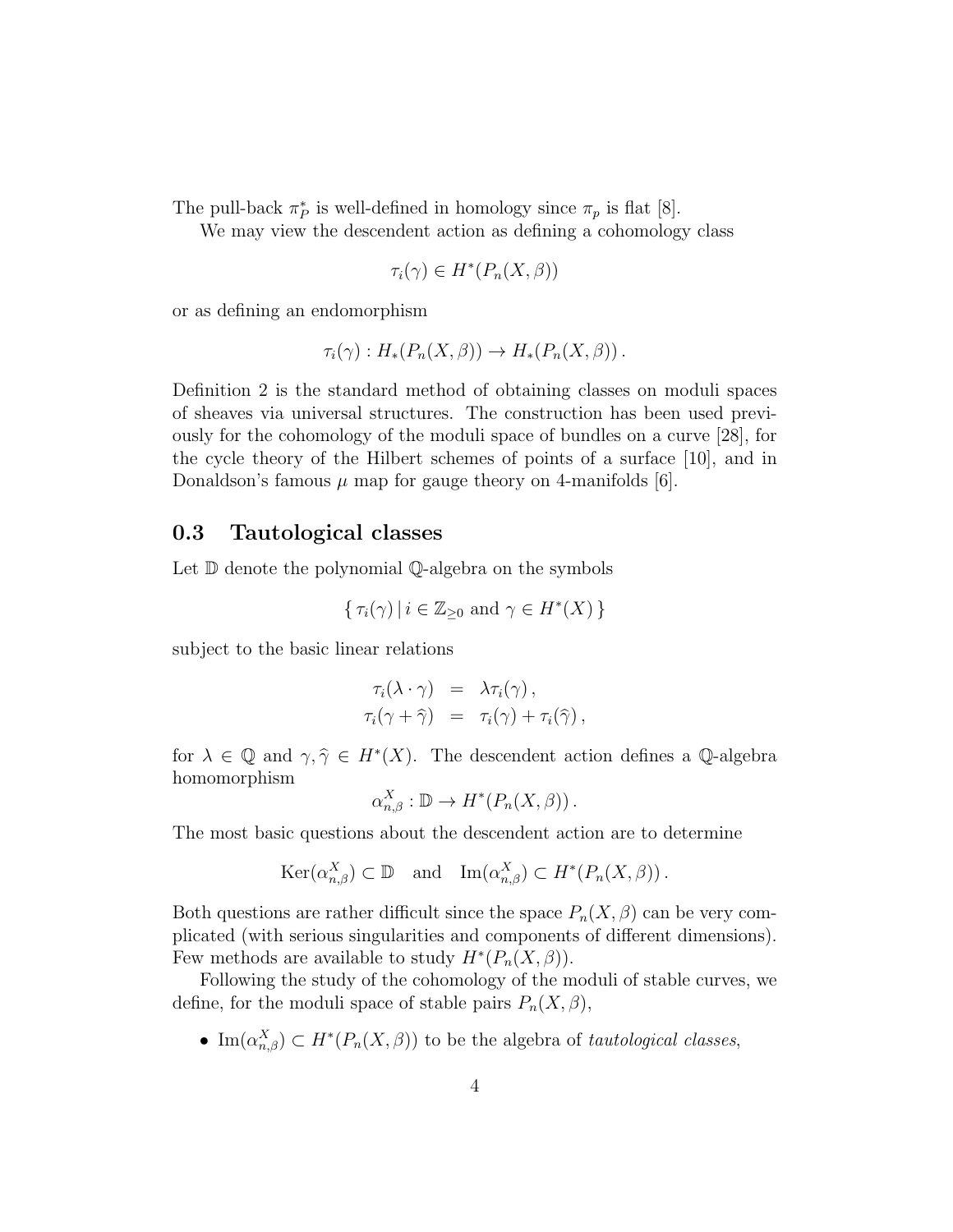• Ker $(\alpha_{n,\beta}^X) \subset \mathbb{D}$  to be the the ideal of *tautological relations* since

$$
\frac{\mathbb{D}}{\text{Ker}(\alpha_{n,\beta}^X)} = \text{Im}(\alpha_{n,\beta}^X).
$$

The basic expectation is that natural constructions yield tautological classes. For the moduli spaces of curves there is a long history of the study of tautological classes, geometric constructions, and relations, see [12, 32] for surveys.

As a simple example, consider the tautological classes in the case

$$
X = \mathbb{P}^3 \,, \quad n = 1 \,, \quad \beta = \mathsf{L} \,,
$$

where  $L \in H_2(\mathsf{P}^3, \mathbb{Z})$  is the class of a line. The moduli space  $P_1(\mathbb{P}^3, L)$  is isomorphic to the Grassmannian  $\mathbb{G}(2,4)$ . The ring homomorphism

$$
\alpha_{1,\mathsf{L}}^{\mathbb{P}^3} : \mathbb{D} \to H^*(P_1(\mathbb{P}^3, \mathsf{L}))
$$

is surjective, so all classes are tautological. The tautological relations

$$
\mathrm{Ker}(\alpha_{1,\mathsf{L}}^{\mathbb{P}^3})\subset \mathbb{D}
$$

can be determined by the Schubert calculus.

Our study of descendents here follows a different line which is more accessible than the full analysis of  $\alpha_{n,\beta}^X$ . The moduli space  $P_n(X,\beta)$  carries a virtual fundamental class

$$
[P_n(X,\beta)]^{vir} \in H_*(P_n(X,\beta))
$$

obtained from the deformation theory of stable pairs. There is an associated integration map

$$
\int_{[P_n(X,\beta)]^{vir}} : \mathbb{D} \to \mathbb{Q}
$$
 (1)

defined by

$$
\int_{[P_n(X,\beta)]^{vir}} \mathsf{D} = \int_{P_n(X,\beta)} \alpha_{n,\beta}^X(\mathsf{D}) \cap [P_n(X,\beta)]^{vir}
$$

for  $D \in \mathbb{D}$ . Here,

$$
\int_{P_n(X,\beta)} : H_*(P_n(X,\beta)) \to \mathbb{Q}
$$

is the canonical point counting map factoring through  $H_0(P_n(X, \beta))$ . The standard theory of descendents is a study of the integration map (1).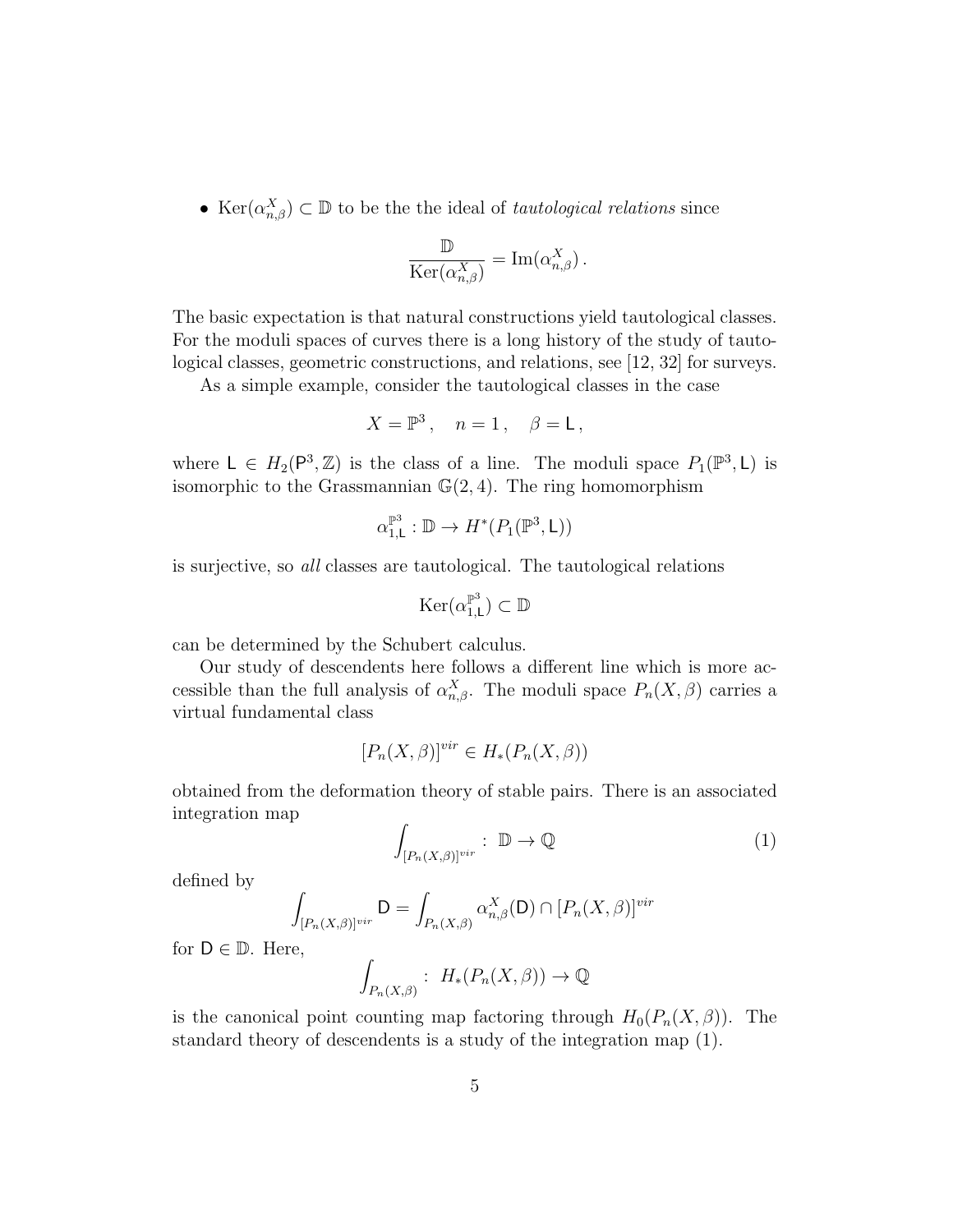#### 0.4 Deformation theory

To define a virtual fundamental class [3, 21], a 2-term deformation/obstruction theory must be found on the moduli space of stable pairs  $P_n(X, \beta)$ . As in the case of the Hilbert scheme  $I_n(X, \beta)$ , the most immediate obstruction theory of  $P_n(X, \beta)$  does not admit such a structure. For  $I_n(X, \beta)$ , a suitable obstruction theory is obtained by viewing  $C \subset X$  not as a subscheme, but rather as an ideal sheaf  $\mathcal{I}_C$  with trivial determinant [7, 44]. For  $P_n(X,\beta)$ , a suitable obstruction theory is obtained by viewing a stable pair not as sheaf with a section, but as an object

$$
[\mathcal{O}_X \to F] \in D^b(X)
$$

in the bounded derived category of coherent sheaves on X.

Denote the quasi-isomorphism equivalence class of the complex  $[0_X \rightarrow F]$ in  $D^b(X)$  by  $I^{\bullet}$ . The quasi-isomorphism class  $I^{\bullet}$  determines<sup>5</sup> the stable pair [38, Proposition 1.21], and the fixed-determinant deformations of  $I^{\bullet}$  in  $D^b(X)$ match those of the pair  $(F, s)$  to all orders [38, Theorem 2.7]. The latter property shows the scheme  $P_n(X, \beta)$  may be viewed as a moduli space of objects in the derived category.<sup>6</sup> We can then use the obstruction theory of the complex  $I^{\bullet}$  rather than the obstruction theory of sheaves with sections.

The deformation/obstruction theory for complexes at  $[I^{\bullet}] \in P_n(X, \beta)$  is governed by

$$
Ext1(I•, I•)0 and Ext2(I•, I•)0.
$$
 (2)

The obstruction theory (2) has all the formal properties of the Hilbert scheme case: 2 terms, a virtual class of (complex) dimension  $d_{\beta} = \int_{\beta} c_1(X)$ ,

$$
[P_n(X,\beta)]^{vir} \in H_{2d_{\beta}}(P_n(X,\beta),\mathbb{Z}),
$$

and a description via the  $\chi^B$ -weighted Euler characteristics in the Calabi-Yau case [2].

#### 0.5 Descendent invariants

Let X be a nonsingular projective 3-fold. For nonzero  $\beta \in H_2(X,\mathbb{Z})$  and arbitrary  $\gamma_i \in H^*(X)$ , define the stable pairs invariant with descendent in-

<sup>&</sup>lt;sup>5</sup>The claims require the dimension of  $X$  to be 3.

<sup>&</sup>lt;sup>6</sup>The moduli of objects in the derived category usually yields Artin stacks. The space  $P_n(X, \beta)$  is a rare example where the moduli of objects in the derived category has a component with coarse moduli space given by a scheme (uniformly for all 3-folds  $X$ ).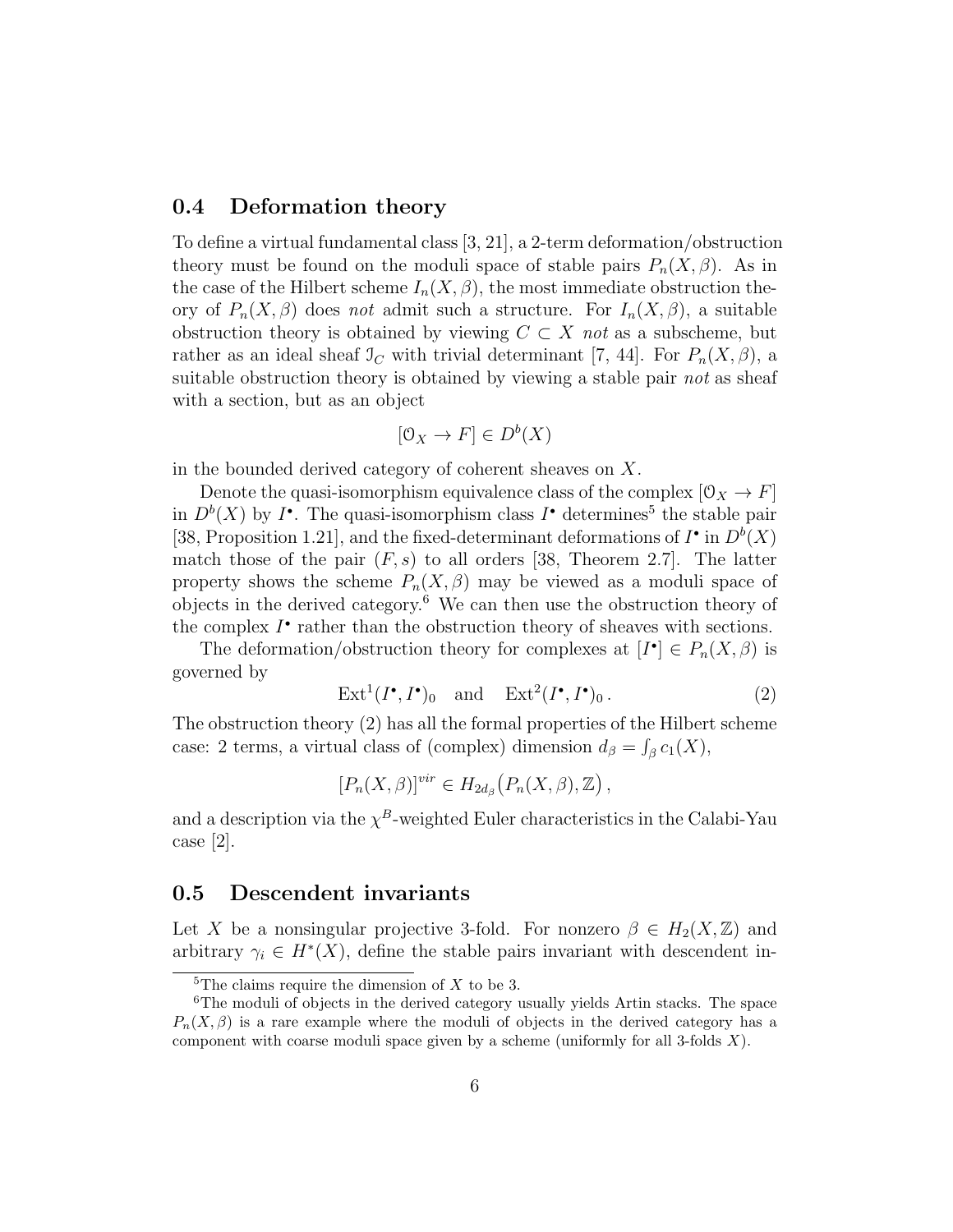sertions by

$$
\left\langle \tau_{k_1}(\gamma_1) \ldots \tau_{k_r}(\gamma_r) \right\rangle_{n,\beta}^X = \int_{[P_n(X,\beta)]^{vir}} \prod_{i=1}^r \tau_{k_i}(\gamma_i) . \tag{3}
$$

The partition function is

$$
\mathsf{Z}_{\mathsf{P}}\Big(X;q\Big|\prod_{i=1}^r\tau_{k_i}(\gamma_i)\Big)_{\beta}=\sum_{n\in\mathbb{Z}}\Big\langle\prod_{i=1}^r\tau_{k_i}(\gamma_i)\Big\rangle_{n,\beta}^Xq^n.\hspace{1cm} (4)
$$

Since  $P_n(X, \beta)$  is empty for sufficiently negative n, the partition function is a Laurent series in q,

$$
\mathsf{Z}_{\mathsf{P}}\Big(X; q \Big| \prod_{i=1}^r \tau_{k_i}(\gamma_i) \Big)_{\beta} \in \mathbb{Q}((q)).
$$

The descendent invariants (3) and the associated partition functions (4) are the central topics of the paper. From the point of view of the complete tautological ring of descendent classes on  $P_n(X, \beta)$ , the descendent invariants (3) constitute only small part of the full data. However, among many advantages, the integrals  $(3)$  are deformation invariant as X varies in families. The same can not be said of the tautological ring nor of the full cohomology  $H^*(P_n(X,\beta)).$ 

In addition to carrying data about the tautological classes on  $P_n(X,\beta)$ , the descendent series are related to the enumerative geometry of curves in X. The connection is clearest for the primary fields  $\tau_0(\gamma)$  which correspond to incidence conditions for the support curve of the stable pair with a fixed cycle

$$
V_{\gamma} \subset X
$$

of class  $\gamma \in H^*(X)$ . But even for primary fields, the partition function

$$
\mathsf{Z}_{\mathsf{P}}\Big(X;q\ \Big|\ \prod_{i=1}^r \tau_0(\gamma_i)\Big)_{\beta}
$$

provides a virtual count and is rarely strictly enumerative.

Descendents  $\tau_k(D)$ , for  $k \geq 0$  and  $D \subset X$  a divisor, can be viewed as imposing tangency conditions of the support curve of the stable pair along the divisor D. The connection of  $\tau_k(D)$  to tangency conditions is not as close as the enumerative interpretation of primary fields — the tangency condition is just the leading term in the understanding of  $\tau_k(D)$ . The topic will be discussed in Section 2.7.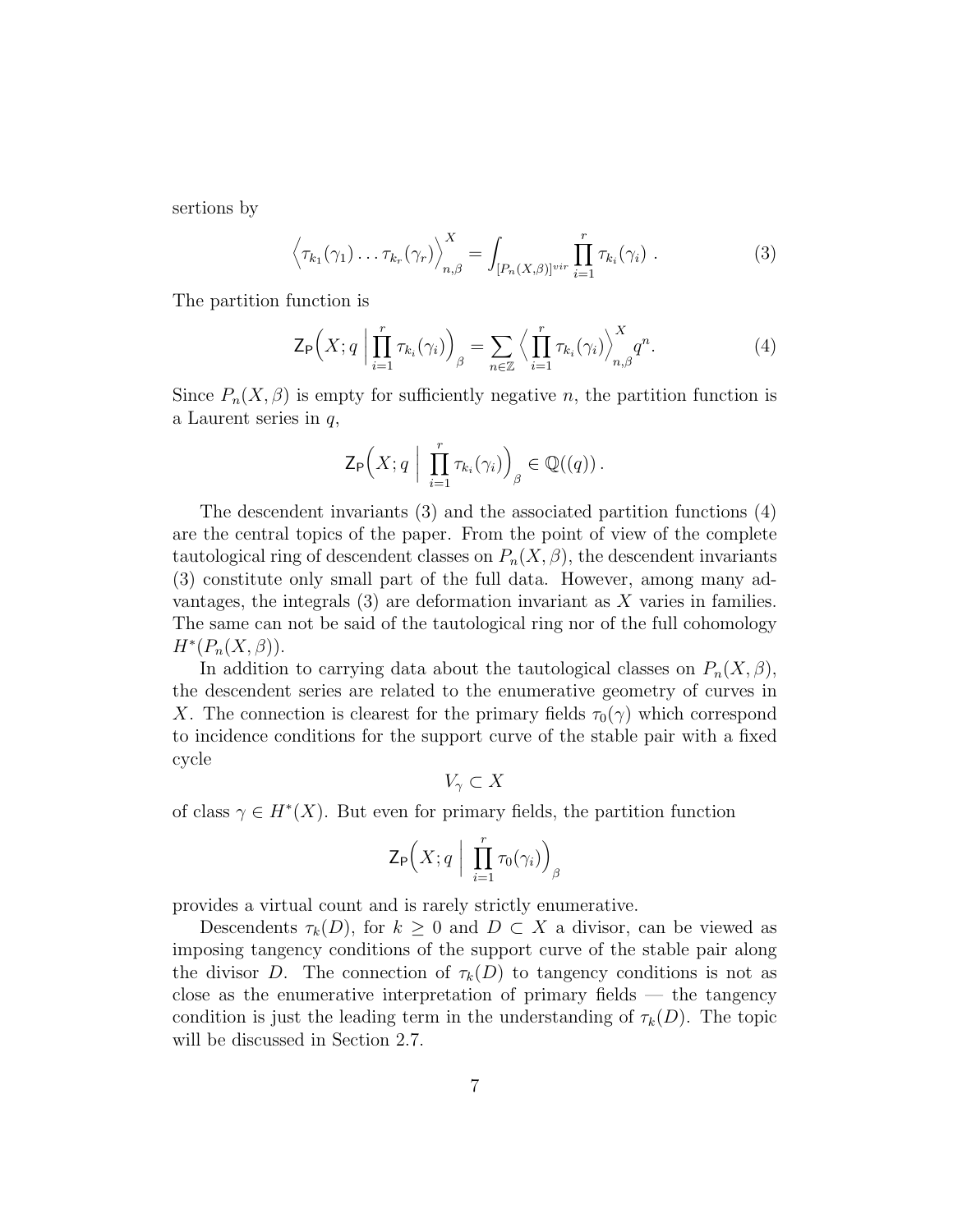#### 0.6 Plan of the paper

The paper starts in Section 1 with a discussion of the rationality of the descendent partition function in absolute, equivariant, and relative geometries. While the general statement is conjectural, rationality in toric and hypersurface geometries has been proven in joint work with A. Pixton in [33, 35, 37]. Examples of exact calculations of descendents are given in Section 1.4. A precise conjecture for a functional equation related to the change of variable

$$
q\mapsto \frac{1}{q}
$$

is presented in Section 1.7, and a conjecture constraining the poles appears in Section 1.8.

The second topic, the Gromov-Witten/Pairs correspondence for descendents, is discussed in Section 2. The descendent theory of stable maps and stable pairs on a nonsingular projective 3-fold  $X$  are conjectured to be *equiv*alent via a universal transformation. While the correspondence is proven in joint work with A. Pixton in toric [36] and hypersurface [37] cases and several formal properties are established, a closed formula for the transformation is not known.

The Gromov-Witten/Pairs correspondence has motivated much of the development of the descendent theory on the sheaf side. The first such conjectures for descendent series were made in joint work with D. Maulik, A. Okounkov, and N. Nekrasov [24, 25] in the context of the Gromov-Witten/Donaldson-Thomas correspondence<sup>7</sup> for the partition functions associated to the Hilbert schemes  $I_n(X, \beta)$  of subcurves of X.

Given the Gromov-Witten/Pairs correspondence and the well-known Virasoro constraints for descendents in Gromov-Witten theory, there must be corresponding Virasoro constraints for the descendent theory of stable pairs. For the Hilbert schemes  $I_n(X, \beta)$  of curves, descendent constraints were studied by A. Oblomkov, A. Okounkov, and myself in Princeton a decade ago [29]. In Section 3, conjectural descendent constraints for the stable pairs theory of  $\mathbb{P}^3$  are presented (joint work with A. Oblomkov and A. Okounkov).

The moduli space of stable pairs  $P_n(X, \beta)$  has a virtual fundamental class in homology  $H_*(P_n(X, \beta))$ . By construction, the class lifts to algebraic cycles

<sup>7</sup>A correspondence proposed in [38] between Hilbert scheme and stable pair counting (often termed DT/PT) has been well studied, especially in the Calabi-Yau case [4, 45], but is still conjectural for most 3-folds X.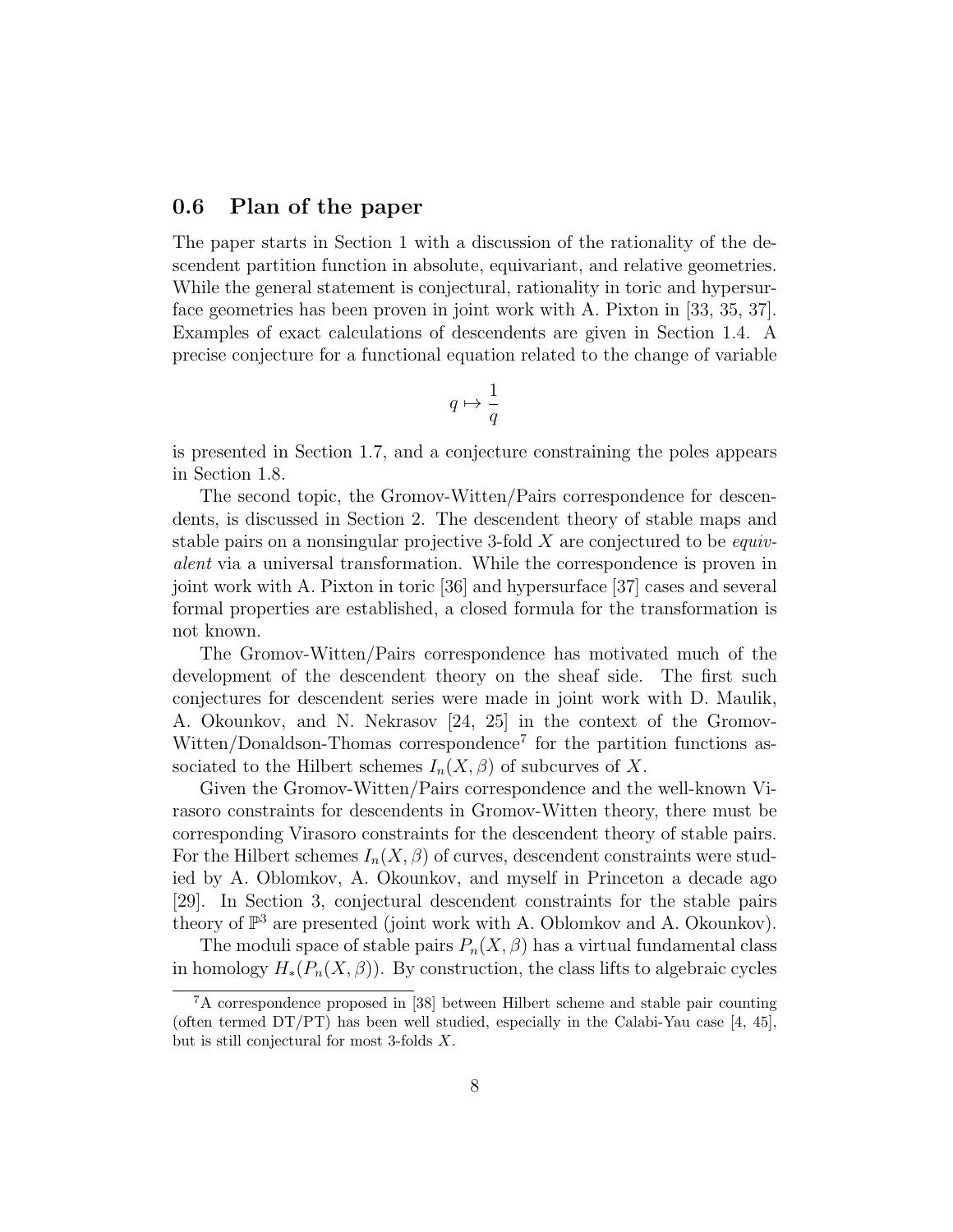$A_*(P_n(X, \beta))$ . In a recent paper, Junliang Shen has lifted the virtual fundamental class further to algebraic cobordism  $\Omega_*(P_n(X,\beta))$ . Shen's results open a new area of exploration with beautiful structure. At the moment, the methods available to explore the virtual fundamental class in cobordism all use the theory of descendents (since the Chern classes of the virtual tangent bundle of  $P_n(X, \beta)$  are tautological). Shen's work is presented in Section 4.

#### 0.7 Acknowledgments

Discussions with J. Bryan, S. Katz, D. Maulik, G. Oberdieck, A. Oblomkov, A. Okounkov, A. Pixton, J. Shen, R. Thomas, Y. Toda, and Q. Yin about stable pairs and descendent invariants have played an important role in my view of the subject. I was partially supported by SNF grant 200021-143274, ERC grant AdG-320368-MCSK, SwissMAP, and the Einstein Stiftung.

The perspective of the paper is based in part on my talk Why descendents? at the Newton institute in Cambridge in the spring of 2011, though much of the progress discussed here has happened since then.

## 1 Rationality

#### 1.1 Overview

Let  $X$  be a nonsingular projective 3-fold. Our goal here is to present the conjectures governing the rationality of the partition functions of descendent invariants for the stable pairs theory of  $X$ . The most straightforward statements are for the absolute theory, but we will present the rationality claims for the equivariant and relative stable pairs theories as well. The latter two appear naturally when studying the absolute theory: most results to date involve equivariant and relative techniques. In addition to rationality, we will also discuss the functional equation and the pole constraints for the descendent partition functions.

While rationality has been established in many cases, new ideas are required to prove the conjectures in full generality. The subject intertwines the Chern characters of the universal sheaves with the geometry of the virtual fundamental class. Perhaps, in the future, a point of view will emerge from which rationality is obvious. Hopefully, the functional equation will then also be clear. At present, the geometries for which the functional equation has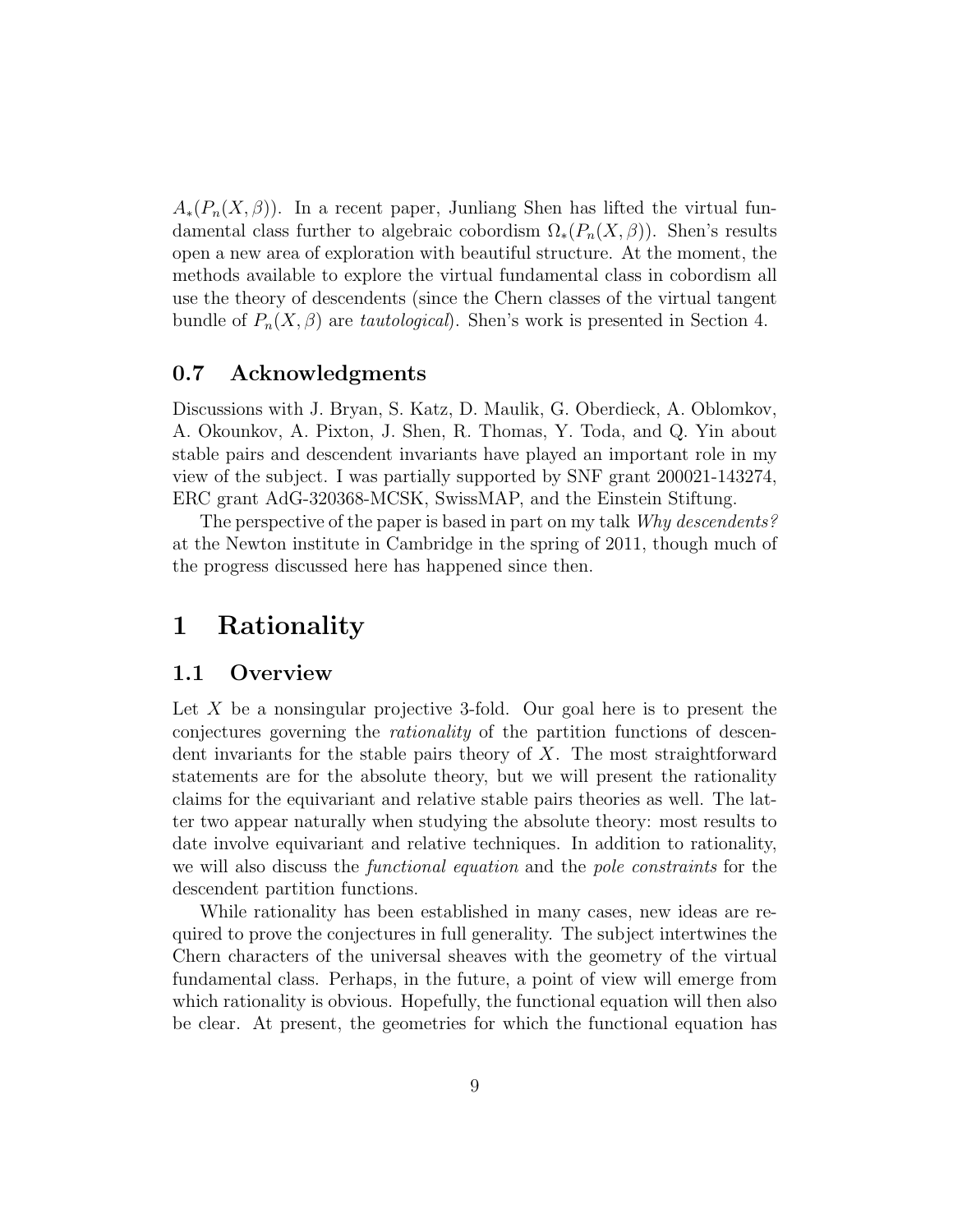been proven are rather few.

#### 1.2 Absolute theory

Let X be a nonsingular projective 3-fold. The stable pairs theory for X as presented in the introduction is the *absolute* case. Let  $\beta \in H_2(X, \mathbb{Z})$  be a nonzero class, and let  $\gamma_i \in H^*(X)$ . The following conjecture<sup>8</sup> was proposed<sup>9</sup> in [39].

Conjecture 1 (P.-Thomas, 2007). For X a nonsingular projective 3-fold, the descendent partition function

$$
\mathsf{Z}_{\mathsf{P}}\big(X; q \mid \prod_{i=1}^r \tau_{k_i}(\gamma_i)\big)_{\beta}
$$

is the Laurent expansion in q of a rational function in  $\mathbb{Q}(q)$ .

In the absolute case, the descendent series satisfies a dimension constraint. For  $\gamma_i \in H^{e_i}(X)$ , the (complex) degree of the insertion  $\tau_{k_i}(\gamma_i)$  is  $\frac{e_i}{2} + k_i - 1$ . If the sum of the degrees of the descendent insertions does not equal the virtual dimension,

$$
\dim_{\mathbb{C}}[P_n(X,\beta)]^{vir} = \int_{\beta} c_1(X),
$$

the partition function  $\mathsf{Z}_{\mathsf{P}}(X; q \mid \prod_{i=1}^r \tau_{k_i}(\gamma_i))_{\beta}$  vanishes.

In case  $X$  is a nonsingular projective Calabi-Yau 3-fold, the virtual dimension of  $P_n(X, \beta)$  is always 0 (and no nontrivial insertions are allowed). The rationality of the basic partition function

$$
\mathsf{Z}_{\mathsf{P}}\big(X;q\mid 1\big)_{\beta}
$$

was proven<sup>10</sup> in [4, 45] by Serre duality, wall-crossing, and a weighted Euler characteristic approach to the virtual class [2]. At the moment, the proof for Calabi-Yau 3-folds does not appear to suggest an approach in the general case.

<sup>&</sup>lt;sup>8</sup>A weaker conjecture for descendent partition functions for the Hilbert scheme  $I_n(X, \beta)$ was proposed earlier in [25].

<sup>9</sup>Theorems and Conjectures are dated in the text by the year of the arXiv posting. The published dates are later and can be found in the bibliography.

<sup>&</sup>lt;sup>10</sup>See [40] for a similar rationality argument in a restricted (simpler) setting.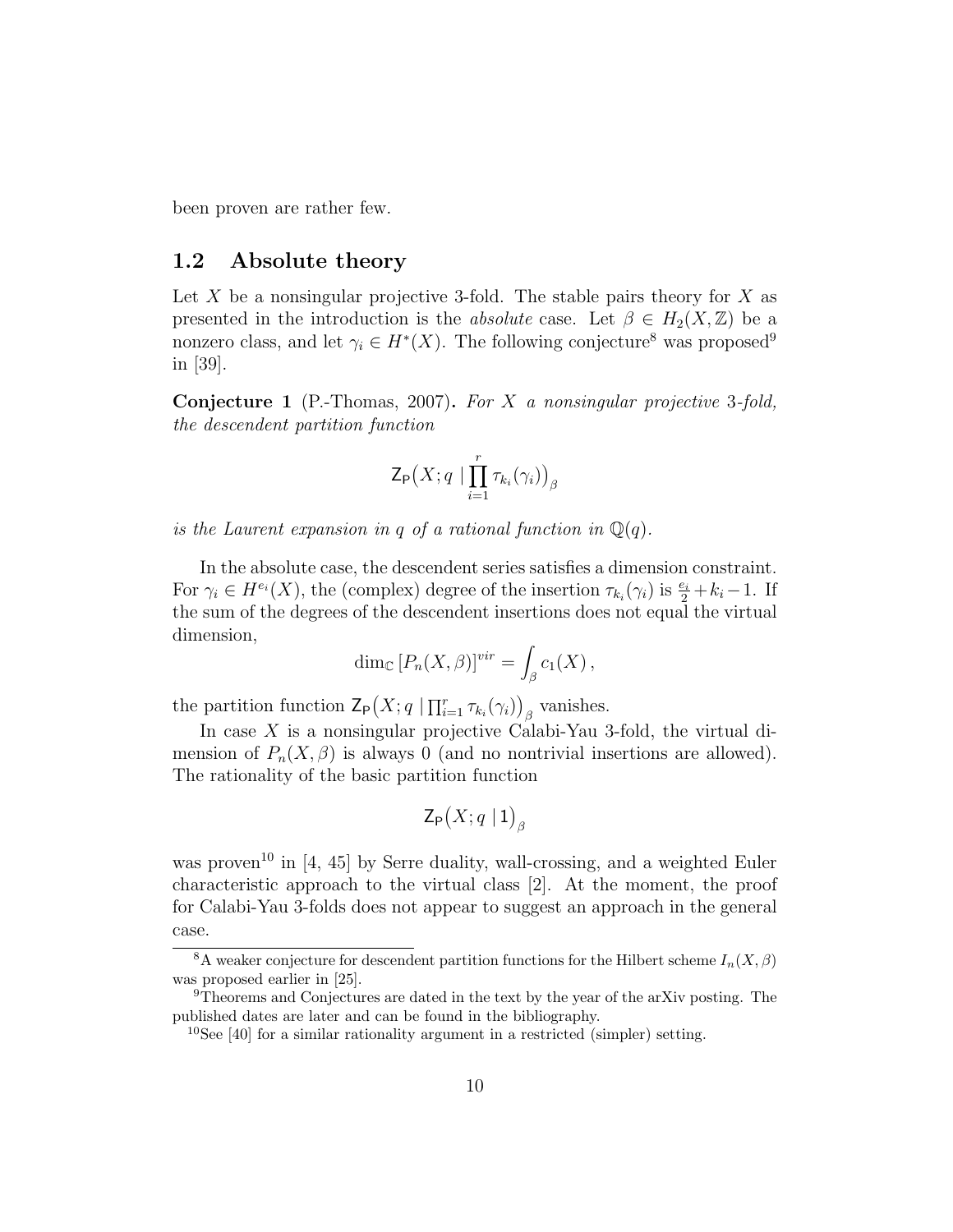#### 1.3 Equivariant theory

Let X be a nonsingular quasi-projective toric 3-fold equipped with an action of the 3-dimensional torus

$$
\mathbf{T}=\mathbb{C}^*\times\mathbb{C}^*\times\mathbb{C}^*\,.
$$

The stable pairs descendent invariants can be lifted to equivariant cohomology (and defined by residues in the open case). For equivariant classes  $\gamma_i \in H^*_{\mathbf{T}}(X)$ , the descendent partition function is a Laurent series in q,

$$
\mathsf{Z}_{\mathsf{P}}\Big(X; q \mid \prod_{i=1}^r \tau_{k_i}(\gamma_i)\Big)_{\beta}^{\mathbf{T}} \in \mathbb{Q}(s_1, s_2, s_3)((q))\,,
$$

with coefficients in the field of fractions of

$$
H_{\mathbf{T}}^{\ast}(\bullet) = \mathbb{Q}[s_1, s_2, s_3].
$$

The stable pair theory for such toric  $X$  is the *equivariant* case. A central result of [33, 35] is the following rationality property.

**Theorem 1** (P.-Pixton, 2012). For X a nonsingular quasi-projective toric 3-fold, the descendent partition function

$$
\mathsf{Z}_{P}\Big(X;q\;\Big|\prod_{i=1}^r\tau_{k_i}(\gamma_i)\Big)^{\mathbf{T}}_{\beta}
$$

is the Laurent expansion in q of a rational function in  $\mathbb{Q}(q, s_1, s_2, s_3)$ .

The proof of Theorem 1 uses the virtual localization formula of [14], the capped vertex<sup>11</sup> perspective of [27], the quantum cohomology of the Hilbert scheme of points of resolutions of  $A_r$ -singularities [26, 31], and a delicate argument for pole cancellation at the vertex [33]. In the toric case, calculations can be made effectively, but the computational methods are not very efficient.

When  $X$  is a nonsingular projective toric 3-fold, Theorem 1 implies Conjecture 1 for  $X$  by taking the non-equivariant limit. However, Theorem 1

 $11$ A basic tool in the proof is the capped *descendent* vertex. The 1-leg capped descendent vertex is proven to be rational in [33]. The 2-leg and 3-leg capped descendent vertices are proven to be rational in [35].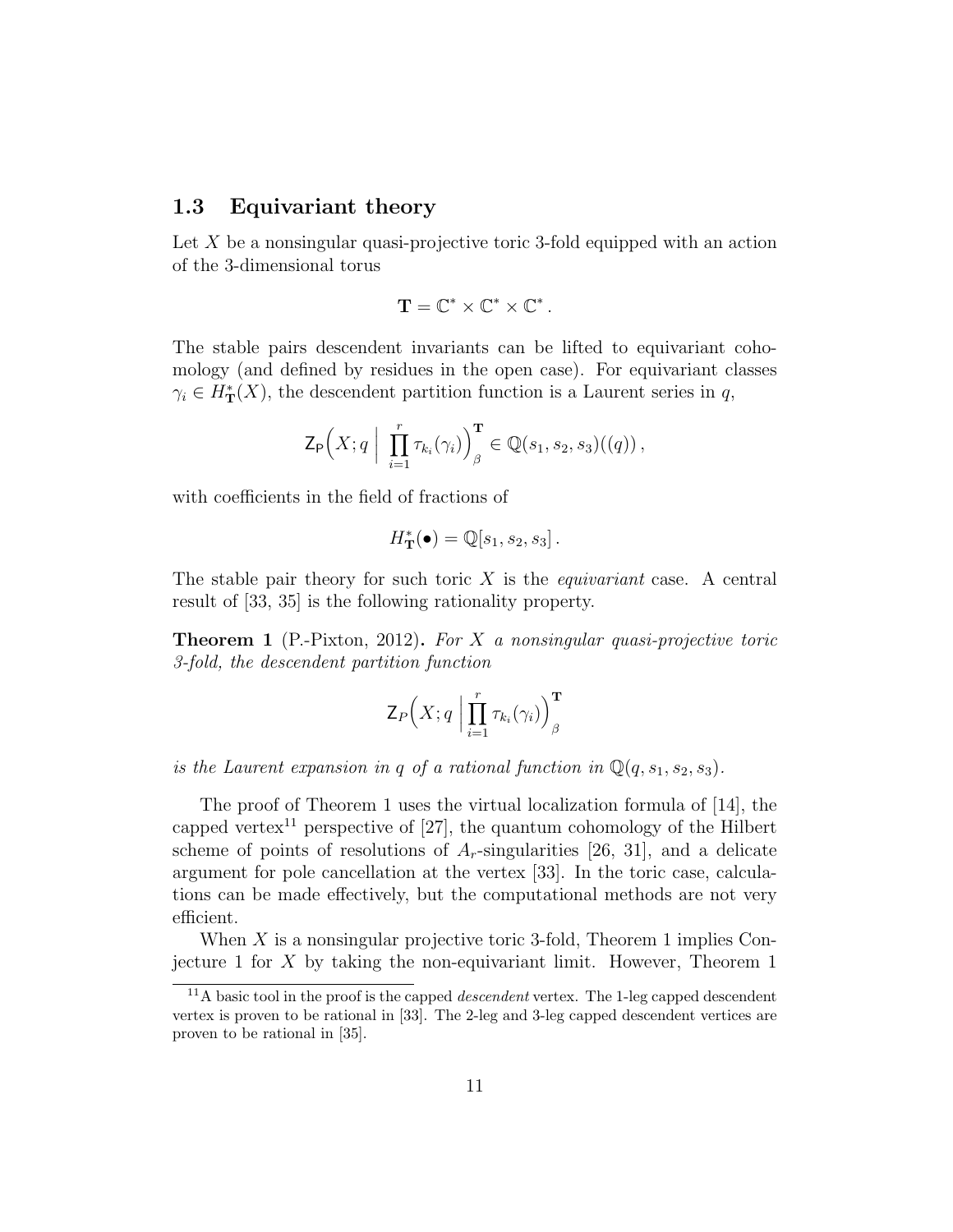is much stronger in the toric case than Conjecture 1 since the descendent insertions may exceed the virtual dimension in equivariant cohomology.

In addition to the Calabi-Yau and toric cases, Conjecture 1 has been proven in [37] for complete intersections in products of projective spaces (for descendents of cohomology classes  $\gamma_i$  restricted from the ambient space — the precise statement is presented in Section 1.9). Taken together, the evidence for Conjecture 1 is rather compelling.

#### 1.4 First examples

Let X be a nonsingular projective Calabi-Yau 3-fold, and let

$$
C\subset X
$$

be a rigid nonsingular rational curve. Let

$$
\mathsf{Z}_{\mathsf{P}}\big(C \subset X; q \mid \mathbf{1}\big)_{d[C]}
$$

be the contribution to the partition function  $\mathsf{Z}_{\mathsf{P}}(X; q \mid 1)_{d[C]}$  obtained from the moduli of stable pairs supported on C. A localization calculation which goes back to the Gromov-Witten evaluation of [11] yields

$$
\mathsf{Z}_{\mathsf{P}}\big(C \subset X; q \mid 1\big)_{d[C]} = \sum_{\mu \vdash d} \frac{(-1)^{\ell(\mu)}}{\mathfrak{z}(\mu)} \prod_{i=1}^{\ell(\mu)} \frac{(-q)^{m_i}}{(1 - (-q)^{m_i})^2} \,. \tag{5}
$$

The sum here is over all (unordered) partitions of d,

$$
\mu = (m_1, \ldots, m_{\ell(\mu)}), \quad \sum_{i=1}^{\ell(\mu)} m_i = d,
$$

and  $\mathfrak{z}(\mu)$  is the standard combinatorial factor

$$
\mathfrak{z}(\mu) = \prod_{i=1}^{\ell(\mu)} m_i \cdot |\mathrm{Aut}(\mu)|.
$$

The evaluation (5) played an important role in the discovery of the Gromov-Witten/Donaldson-Thomas correspondence in [24].

In example (5), only the trivial descendent insertion 1 appears. For nontrivial insertions, consider the case where X is  $\mathbb{P}^3$ . Let

$$
\mathsf{p},\mathsf{L}\in H_*(\mathbb{P}^3)
$$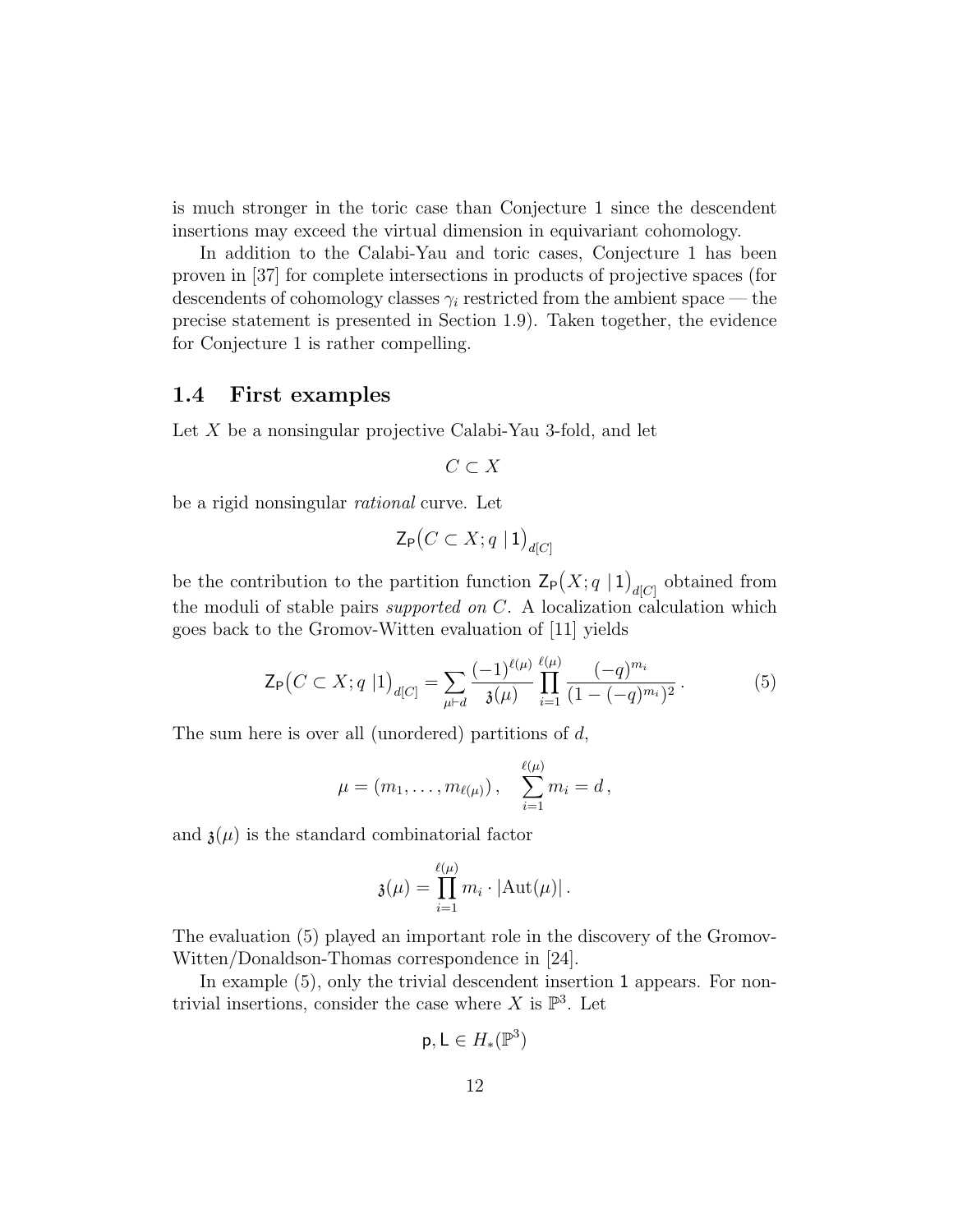be the point and line classes in  $\mathbb{P}^3$  respectively. Geometrically, there is unique line through two points of  $\mathbb{P}^3$ . The corresponding partition function is also simple,

$$
\mathsf{Z}_{\mathsf{P}}(\mathbb{P}^3; q \mid \tau_0(\mathsf{p})\tau_0(\mathsf{p}))_{\mathsf{L}} = q + 2q^2 + q^3. \tag{6}
$$

The resulting series is not only rational, but in fact polynomial. For curve class L, the descendent invariants in (6) vanish for Euler characteristic greater than 3.

In example (6), only primary fields (with descendent subscript 0) appear. An example with higher descendents is

$$
\mathsf{Z}_{\mathsf{P}}\big(\mathbb{P}^3; q \mid \tau_2(\mathsf{p})\big)_{\mathsf{L}} = \frac{1}{12}q - \frac{5}{6}q^2 + \frac{1}{12}q^3\,.
$$

The fractions here come from the Chern character. Again, the result is a cubic polynomial. More interesting is the partition function

$$
\mathsf{Z}_{\mathsf{P}}(\mathbb{P}^3; q \mid \tau_5(1))_{\mathsf{L}} = \frac{-2q - q^2 + 31q^3 - 31q^4 + q^5 + 2q^6}{18(1+q)^3}.
$$
 (7)

The partition functions considered so far are all in the absolute case. For an equivariant descendent series, consider the **T**-action on  $\mathbb{P}^3$  defined by representation weights  $\lambda_0, \lambda_1, \lambda_2, \lambda_3$  on the vector space  $\mathbb{C}^4$ . Let

$$
\mathsf{p}_0\in H^4_\mathbf{T}(\mathbb{P}^3)
$$

be the class of the T-fixed point corresponding to the weight  $\lambda_0$  subspace of  $\mathbb{C}^4$ . Then,

$$
\mathsf{Z}_{\mathsf{P}}\big(\mathbb{P}^3; q \, | \tau_3(\mathsf{p}_0)\big)_{\mathsf{L}} = \frac{\mathsf{A}q - \mathsf{B}q^2 + \mathsf{B}q^3 - \mathsf{A}q^4}{(1+q)}
$$

where  $A, B \in H^2_{\mathbf{T}}(\bullet)$  are given by

$$
A = \frac{1}{8}\lambda_0 - \frac{1}{24}(\lambda_1 + \lambda_2 + \lambda_3),
$$
  
\n
$$
B = \frac{9}{8}\lambda_0 - \frac{3}{8}(\lambda_1 + \lambda_2 + \lambda_3).
$$

The descendent insertion here has dimension 5 which exceeds the virtual dimension 4 of the moduli space of stable pair, so the invariants lie in  $H^2_{\mathbf{T}}(\bullet)$ . The obvious symmetry in all of these descendent series is explained by the conjectural function equation (discussed in Section 1.7).

All of the formulas discussed above are calculated by the virtual localization formula [14] for stable pairs. The T-fixed points, virtual tangent weights, and virtual normal weights are described in detail in [39].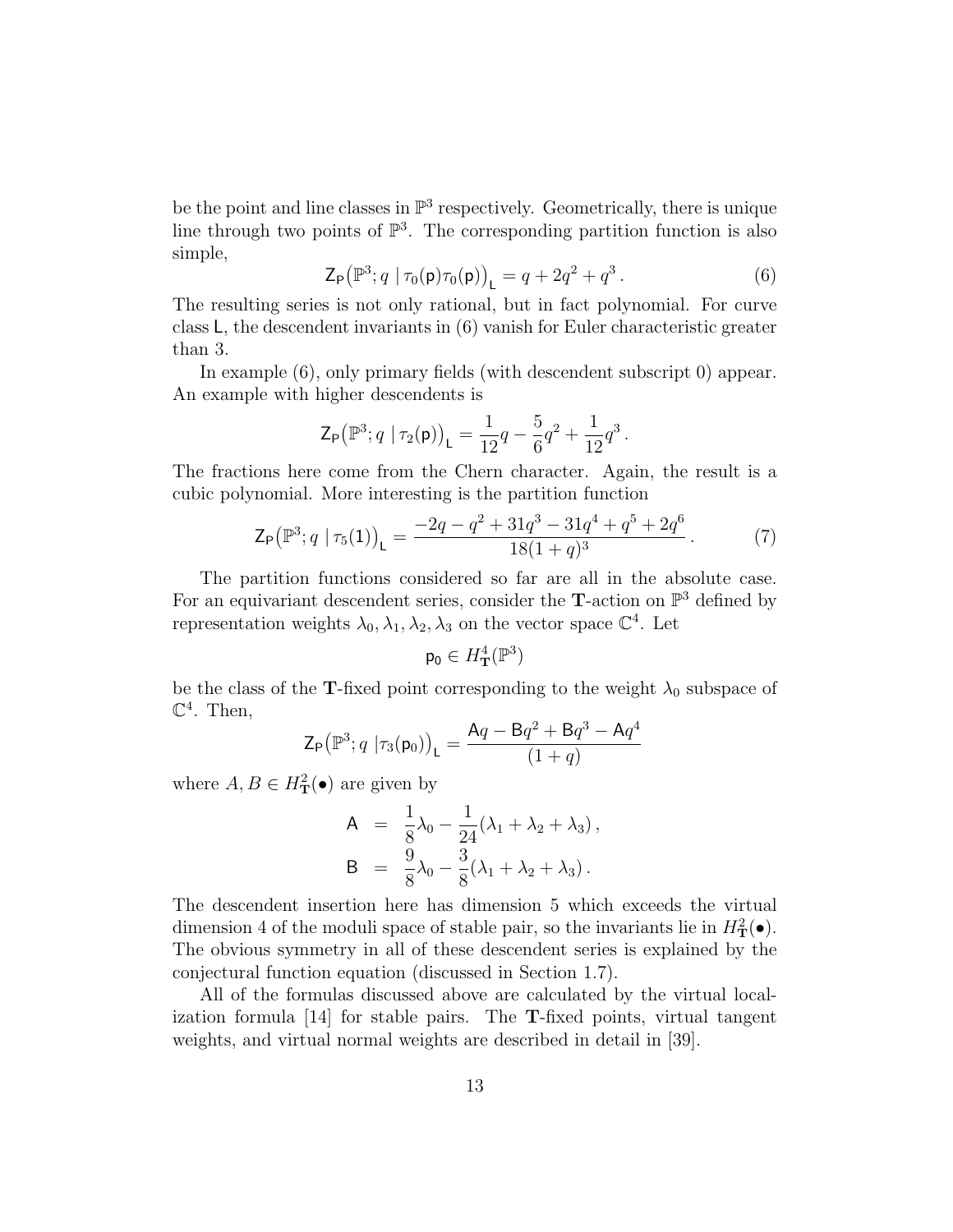#### 1.5 Example in degree 2

A further example in the absolute case is the degree 2 series  $\mathsf{Z}_{\mathsf{P}}(P^3; q \mid \tau_9(1))_{2\mathsf{L}}$ . While a rigorous answer could be obtained, the available computer calculation here outputs a conjecture, $^{12}$ 

$$
Z_{P}(\mathbb{P}^{3}; q \mid \tau_{9}(1))_{2L} =
$$
  

$$
-\frac{(73q^{12} - 825q^{11} - 124q^{10} + 5945q^{9} + 779q^{8} - 36020q^{7} + 60224q^{6} - 36020q^{5} + 779q^{4} + 5945q^{3} - 124q^{2} - 825q + 73)q^{8}}{60480(1+q)^{3}(-1+q)^{3}}
$$

.

The computer calculations of Section 1.4 all provide rigorous results and could be improved to handle higher degree curves, but the code has not yet been written.

#### 1.6 Relative theory

Let  $X$  be a nonsingular projective 3-fold containing a nonsingular divisor

$$
D\subset X.
$$

The *relative* case concerns the geometry  $X/D$ .

While the definitions and constructions are more involved in the relative case, the basic idea is simple. The moduli space of stable pairs on  $X/D$ includes stable pairs on  $X$  which are *transverse* to  $D$ . The transversality condition here has two parts:

- (i) the section s of the stable pair has cokernel supported away from  $D$ ,
- (ii) the equation of  $D$  is not permitted to be a zero divisor on the support of the stable pair.

Conditions (i) and (ii) are *not* closed conditions on stable pairs on X. In a family, the support of the cokernel of s may approach D. The solution is then to change the geometry of  $X$  by bubbling off  $D$ . In fact, by appropriately bubbling X, a compact moduli space of stable pairs  $P_n(X/D, \beta)$  on  $X/D$ satisfying both (i) and (ii) can be obtained.

<sup>&</sup>lt;sup>12</sup>The answer relies on an old program for the theory of ideal sheaves written by A. Okounkov and a newer DT/PT descendent correspondence [29].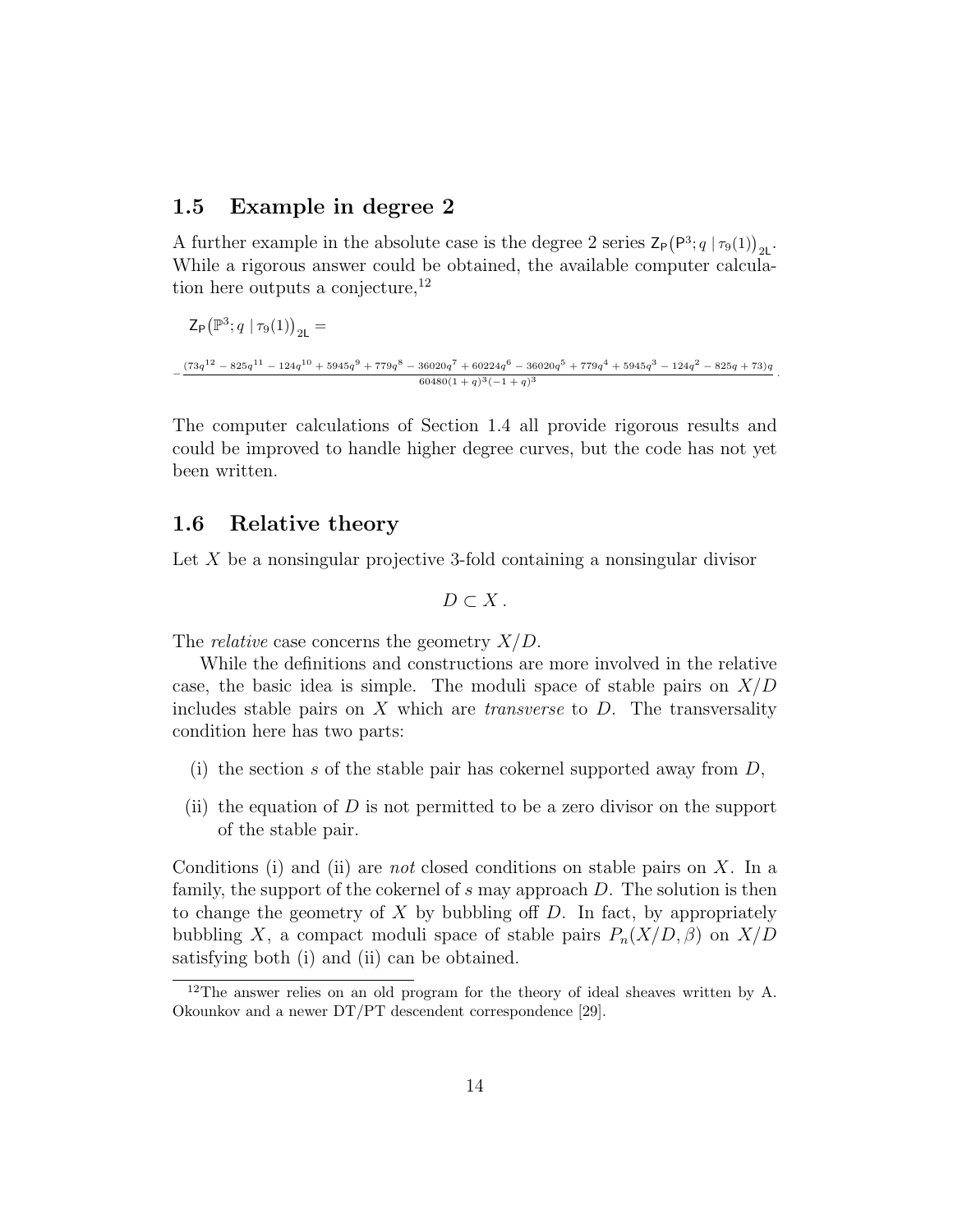The moduli space  $P_n(X/D, \beta)$  parameterizes stable relative pairs

$$
s: \mathcal{O}_{X[k]} \to F \tag{8}
$$

on the  $k$ -step<sup>13</sup> degeneration  $X[k]$ .

• The algebraic variety  $X[k]$  is constructed by attaching a chain of k copies of the 3-fold  $\mathbb{P}(N_{X/D} \oplus \mathcal{O}_D)$  equipped with 0-sections and  $\infty$ -sections

$$
D \xrightarrow{\iota_0} \mathbb{P}(N_{X/D} \oplus \mathcal{O}_D) \xleftarrow{\iota_\infty} D
$$

defined by the summands  $N_{X/D}$  and  $\mathcal{O}_D$  respectively. The k-step degeneration  $X[k]$  is a union

$$
X \cup_D \mathbb{P}(N_{X/D} \oplus \mathcal{O}_D) \cup_D \mathbb{P}(N_{X/D} \oplus \mathcal{O}_D) \cup_D \cdots \cup_D \mathbb{P}(N_{X/D} \oplus \mathcal{O}_D),
$$

where the attachments are made along  $\infty$ -sections on the left and 0-sections on the right. The original divisor  $D \subset X$  is considered an  $\infty$ -section for the attachment rules. The rightmost component of  $X[k]$  carries the last ∞-section,

$$
D_{\infty} \subset X[k],
$$

called the relative divisor. The k-step degeneration also admits a canonical contraction map

$$
X[k] \to X \tag{9}
$$

collapsing all the attached components to  $D \subset X$ .

• The sheaf  $F$  on  $X[k]$  is of Euler characteristic

$$
\chi(F) = n
$$

and has 1-dimensional support on  $X[k]$  which pushes-down via the contraction (9) to the class

$$
\beta \in H_2(X, \mathbb{Z}).
$$

- The following stability conditions are required for stable relative pairs:
	- (i)  $F$  is pure with finite locally free resolution,

 $13$ We follow the terminology of [20, 22].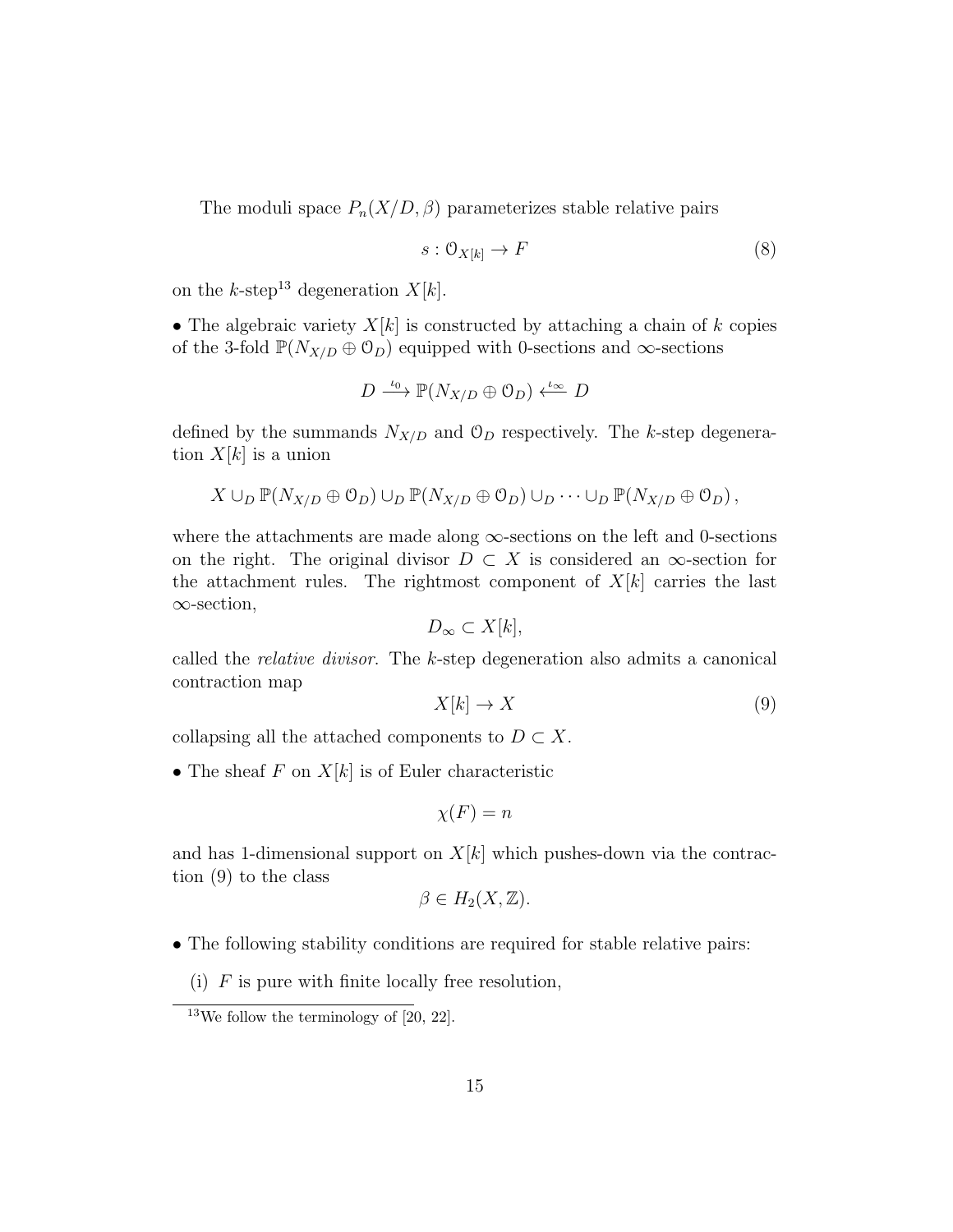- (ii) the higher derived functors of the restriction of  $F$  to the singular<sup>14</sup> loci of  $X[k]$  vanish,
- (iii) the section s has 0-dimensional cokernel supported away from the singular loci of  $X[k]$ .
- (iv) the pair (8) has only finitely many automorphisms covering the automorphisms of  $X[k]/X$ .

The moduli space  $P_n(X/D, \beta)$  of stable relative pairs is a complete Deligne-Mumford stack equipped with a map to the Hilbert scheme of points of D via the restriction of the pair to the relative divisor,

$$
P_n(X/D, \beta) \to \text{Hilb}(D, \int_{\beta} [D])
$$
.

Cohomology classes on  $\text{Hilb}(D, \int_{\beta}[D])$  may thus be pulled-back to the moduli space  $P_n(X/D, \beta)$ .

We will use the *Nakajima basis* of  $H^*(\text{Hilb}(D, \mathcal{J}_{\beta}[D]))$  indexed by a partition  $\mu$  of  $\int_{\beta}[D]$  labeled by cohomology classes of D. For example, the class

$$
\left|\mu\right\rangle \in H^*(\mathrm{Hilb}(D,\int_{\beta}[D]))\,,
$$

with all cohomology labels equal to the identity, is  $\prod \mu_i^{-1}$  times the Poincaré dual of the closure of the subvariety formed by unions of schemes of length

$$
\mu_1,\ldots,\mu_{\ell(\mu)}
$$

supported at  $\ell(\mu)$  distinct points of D.

The stable pairs descendent invariants in the relative case are defined using the universal sheaf just as in the absolute case. The universal sheaf is defined here on the universal degeneration of  $X/D$  over  $P_n(X/D, \beta)$ . The cohomology classes  $\gamma_i \in H^*(X)$  are pulled-back to the universal degeneration via the contraction map (9). The descendent partition function with boundary conditions  $\mu$  is a Laurent series in q,

$$
\mathsf{Z}_{\mathsf{P}}\Big(X/D;q\ \Big|\ \prod_{i=1}^r\tau_{k_i}(\gamma_i)\Big|\mu\Big)_{\beta}\in\mathbb{Q}((q))\,.
$$

<sup>&</sup>lt;sup>14</sup>The singular loci of X[k], by convention, include also the relative divisor  $D_{\infty} \subset X[k]$ even though  $X[k]$  is nonsingular along  $D_{\infty}$  as a variety. The perspective of log geometry is more natural here.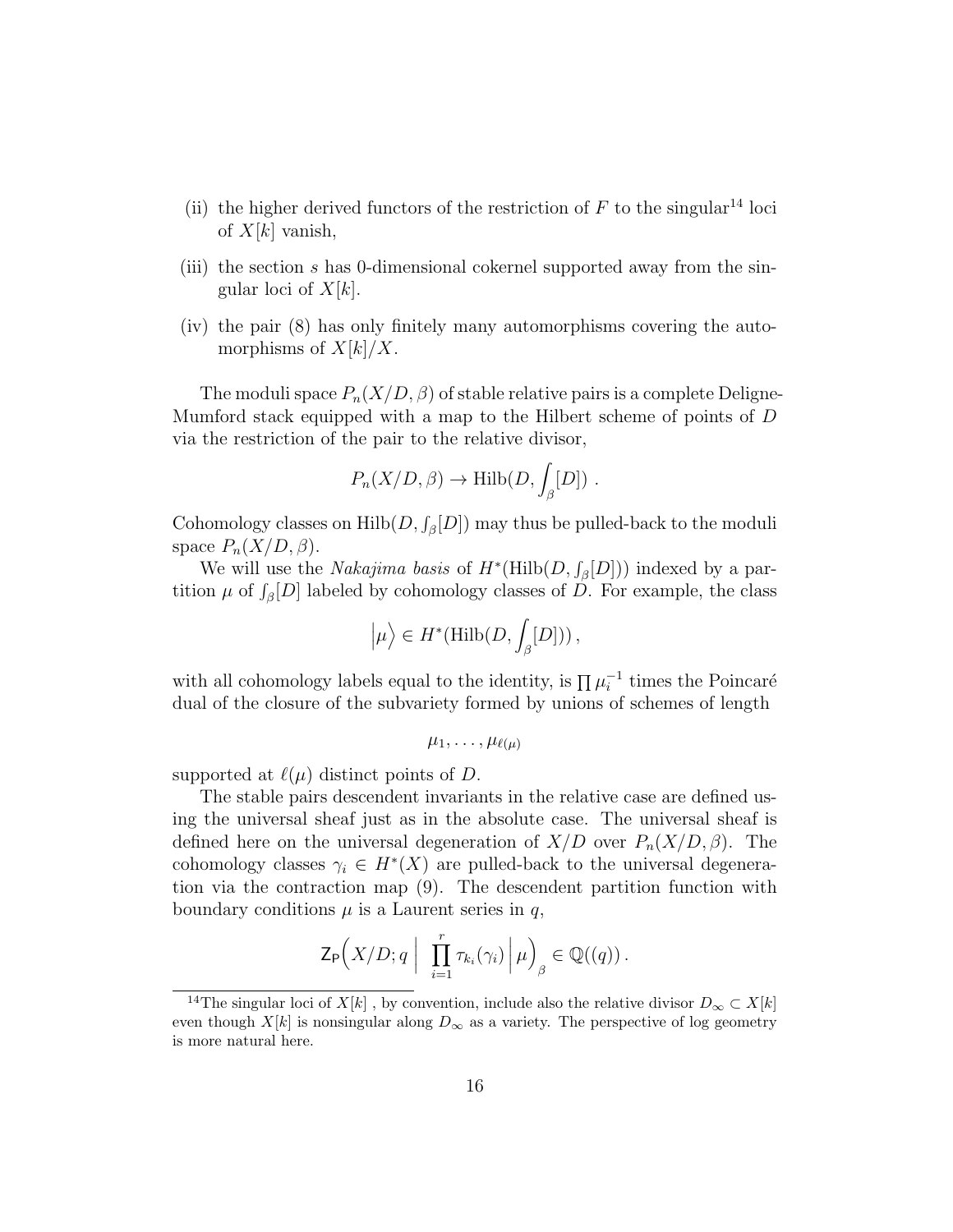The basic rationality statement here is parallel to the absolute and equivariant cases.

**Conjecture 2.** For  $X/D$  a nonsingular projective relative 3-fold, the descendent partition function

$$
\mathsf{Z}_{\mathsf{P}}\Big(X/D;q\ \Big|\ \prod_{i=1}^r\tau_{k_i}(\gamma_i)\,\Big|\, \mu\Big)_{\beta}\in \mathbb{Q}((q))
$$

is the Laurent expansion in q of a rational function in  $\mathbb{Q}(q)$ .

In case X is a nonsingular quasi-projective toric 3-fold and  $D \subset X$  is a toric divisor, an equivariant relative stable pairs theory can be defined. The rationality conjecture then takes the form expected by combining the rationality statements in the equivariant and relative cases.

**Conjecture 3.** For  $X/D$  a nonsingular quasi-projective relative toric 3-fold, the descendent partition function

$$
\mathsf{Z}_{\mathsf{P}}\Big(X/D;q \mid \prod_{i=1}^r \tau_{k_i}(\gamma_i) \mid \mu\Big)_{\beta}^{\mathbf{T}} \in \mathbb{Q}(s_1,s_2,s_3)(q)
$$

is the Laurent expansion in q of a rational function in  $\mathbb{Q}(q, s_1, s_2, s_3)$ .

Of course, both  $\gamma_i \in H^{\bullet}_{\mathbf{T}}(X)$  and the Nakajima basis element

$$
\mu \in H^*_{\bf T}(\mathrm{Hilb}(D, \int_{\beta} [D]))
$$

must be taken here in equivariant cohomology. While the full statement of Conjecture 3 remains open, a partial result follows from Theorem 1 and [33, Theorem 2] which addresses the non-equivariant limit in the projective relative toric case.

**Theorem 2** (P.-Pixton, 2012). For  $X/D$  a nonsingular projective relative toric 3-fold, the descendent partition function

$$
\mathsf{Z}_{\mathsf{P}}\Bigl(X;q \Bigm| \prod_{i=1}^r \tau_{k_i}(\gamma_i) \Bigm| \mu \Bigr)_{\beta}
$$

is the Laurent expansion in q of a rational function in  $\mathbb{Q}(q)$ .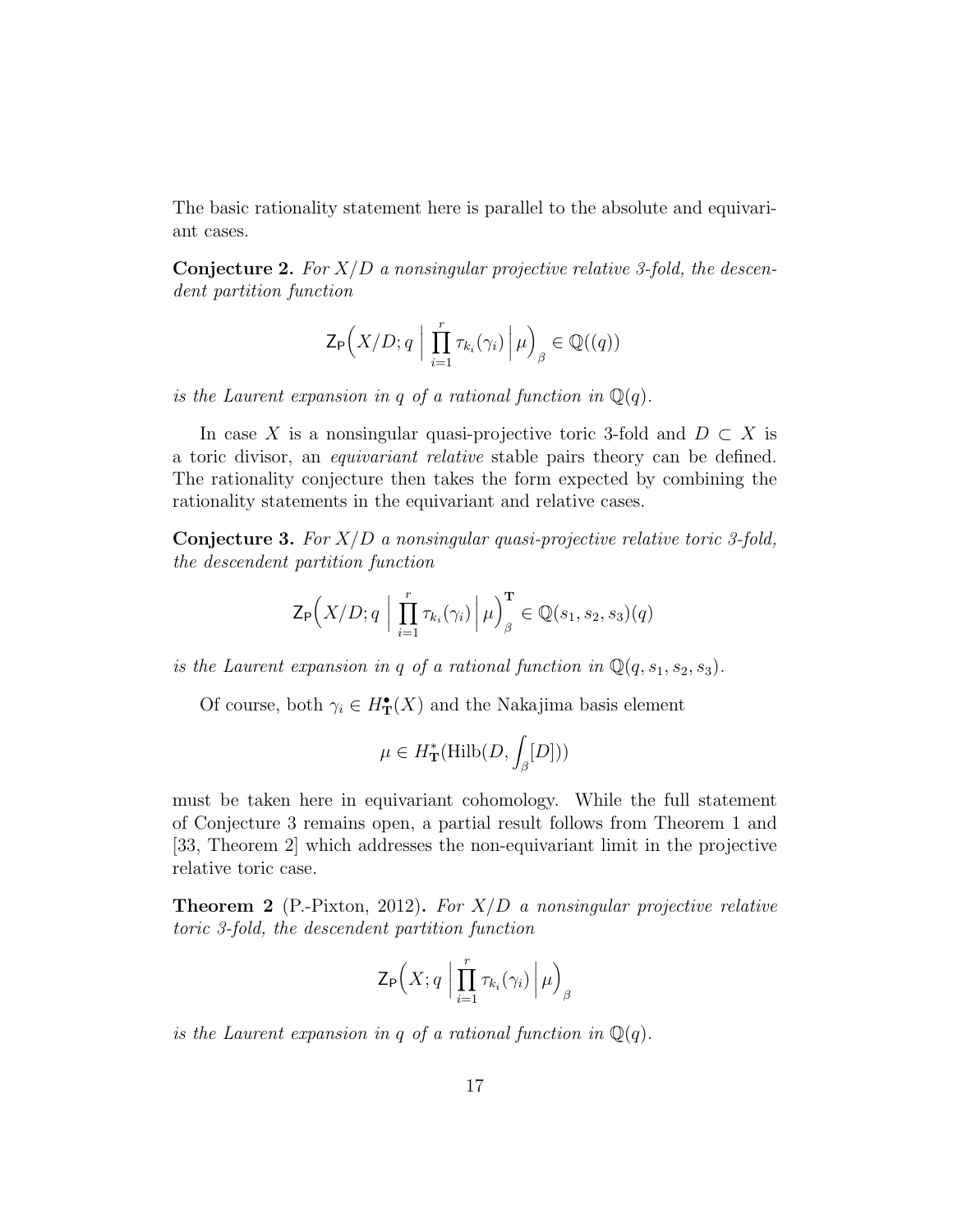As an example of a computation in closed form in the equivariant relative case, consider the geometry of the cap,

$$
\mathbb{C}^2\times\mathsf{P}^1/\mathbb{C}_\infty^2\,,
$$

where  $\mathbb{C}_{\infty}^2 \subset \mathbb{C}^2 \times \mathsf{P}^1$  is the fiber of

$$
\mathbb{C}^2\times\mathsf{P}^1\to\mathsf{P}^1
$$

over  $\infty \in \mathsf{P}^1$ . The first two factors of the 3-torus **T** act on the  $\mathbb{C}^2$ -factor of the cap with tangent weights  $-s_1$  and  $-s_2$ . The third factor of **T** acts on  $\mathbb{P}^1$  factor of the cap with tangent weights  $-s_3$  and  $s_3$  at  $0 \in \mathbb{P}^1$  and  $\infty \in \mathbb{P}^1$ respectively.

From several perspectives, the equivariant relative descendent partition function

$$
\mathsf{Z}_{\mathsf{P}}^{\mathsf{cap}}\big(\,\tau_d(\mathsf{p})\,\vert\,(d)\big)_{d}^{\mathbf{T}} = \sum_{n} \left\langle \tau_d(\mathsf{p})\,\right| (d) \right\rangle_{n,d}^{\text{Cap}} q^n \;, \quad d > 0
$$

is the most important series in the cap geometry [34]. Here,

$$
\mathsf{p} \in H^2_{\mathbf{T}}(\mathbb{C}^2 \times \mathbb{P}^1)
$$

is the class of the **T**-fixed point of  $\mathbb{C}^2 \times \mathbb{P}^1$  over  $0 \in \mathbb{P}^1$ , and the Nakaijima basis element (d) is weighted with the identity class in  $H^*_{\mathbf{T}}(\mathrm{Hilb}(\mathbb{C}^2, d))$ . A central result of  $[34]$  is the following calculation.<sup>15</sup>

Theorem 3 (P.-Pixton, 2011). We have

$$
\mathsf{Z}_{\mathsf{P}}^{\mathsf{cap}}(\tau_d(\mathsf{p}) \mid (d))_d^{\mathbf{T}} = \frac{q^d}{d!} \left( \frac{s_1 + s_2}{2} \right) \sum_{i=1}^d \frac{1 + (-q)^i}{1 - (-q)^i} \; .
$$

In the above formula, the coefficient of  $q^d$ ,

$$
\langle \tau_d(\mathsf{p}), (d) \rangle_{\mathrm{Hilb}(\mathbb{C}^2,d)} = \frac{s_1 + s_2}{2 \cdot (d-1)!} \,,
$$

is the classical  $(\mathbb{C}^*)^2$ -equivariant pairing on the Hilbert scheme of points  $\text{Hilb}(\mathbb{C}^2, d)$ . The proof of Theorem 3 is a rather delicate localization calculation (using several special properties such as the a priori divisibility of the answer by  $s_1 + s_2$  from the holomorphic symplectic form on Hilb( $\mathbb{C}^2$ , d)).

<sup>&</sup>lt;sup>15</sup>The formula here differs from [34] by a factor of  $s_1s_2$  since a different convention for the cohomology class p is taken.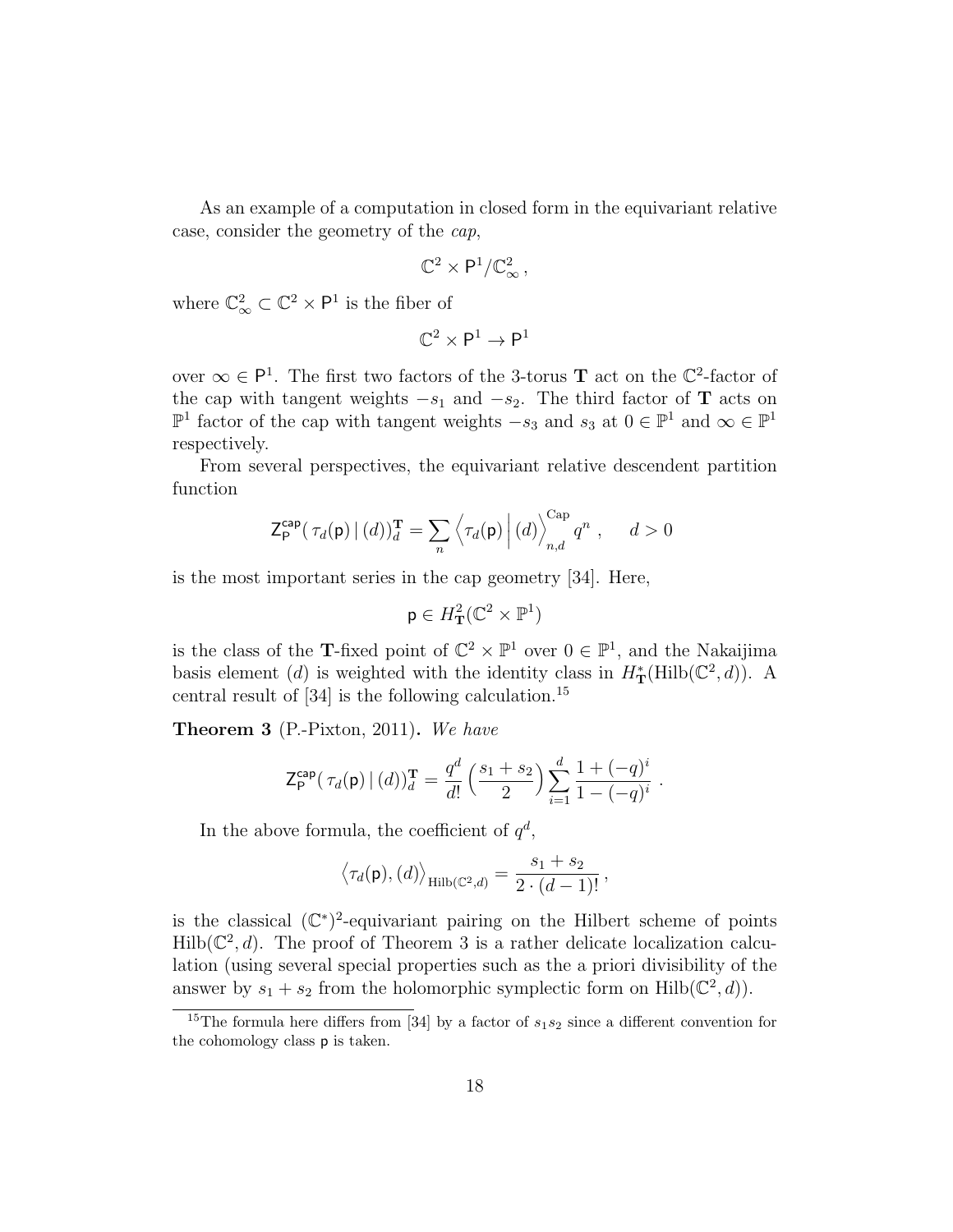The difficulty in Theorem 3 is obtaining a closed form evaluation for all d. Any particular descendent series can be calculated by the localization methods. A calculation, for example, not covered by Theorem 3 is

$$
\mathsf{Z}_{\mathsf{P}}^{\mathsf{cap}}(\tau_2(\mathsf{p}) \mid (1))_1^{\mathbf{T}} = \left(2s_1^2 + 3s_1s_2 + 2s_2^2\right)q \frac{(1+q^2)}{(1+q)^2} + \left(6s_3(s_1+s_2) - 2s_1^2 - 6s_1s_2 - 2s_2^2\right) \frac{q^2}{(1+q)^2}.
$$
 (10)

A simple closed formula for all descendents of the cap is unlikely to exist.

### 1.7 Functional equation

In case X is a nonsingular Calabi-Yau 3-fold, the descendent series viewed as a rational function in  $q$  satisfies the symmetry

$$
\mathsf{Z}_{\mathsf{P}}\big(X;\frac{1}{q}\,\big|\,1\big)_{\beta} = \mathsf{Z}_{\mathsf{P}}\big(X;q\,\big|\,1\big)_{\beta} \tag{11}
$$

as conjectured in  $[24, 38]$  and proven in  $[4, 45]$ . In fact, a functional equation for the descendent partition function is expected to hold in all cases (absolute, equivariant, and relative). For the relative case, the functional equation is given by the following formula<sup>16</sup> [33, 34].

**Conjecture 4** (P.-Pixton, 2012). For  $X/D$  a nonsingular projective relative 3-fold, the descendent series viewed as a rational function in q satisfies the functional equation

$$
\mathsf{Z}_{\mathsf{P}}\Big(X;\frac{1}{q}\Big|\prod_{i=1}^r\tau_{k_i}(\gamma_i)\Big|\mu\Big)_{\beta}=(-1)^{|\mu|-\ell(\mu)+\sum_{i=1}^rk_i}q^{-d_{\beta}}\mathsf{Z}_{\mathsf{P}}\Big(X;q\Big|\prod_{i=1}^r\tau_{k_i}(\gamma_i)\Big|\mu\Big)_{\beta}
$$

where the constants are

$$
|\mu| = \int_{\beta} D, \quad \ell(\mu) = \text{length}(\mu), \quad d_{\beta} = \int_{\beta} c_1(X).
$$

<sup>&</sup>lt;sup>16</sup>The conjecture is stated in [33, 34] with a sign error: the factor of  $q^{d_{\beta}}$  on the right side of the functional equation [33, 34] should be  $(-q)^{d_{\beta}}$ . Then two factors of  $(-1)^{d_{\beta}}$  multiply to 1 and yield Conjecture 4 as stated here.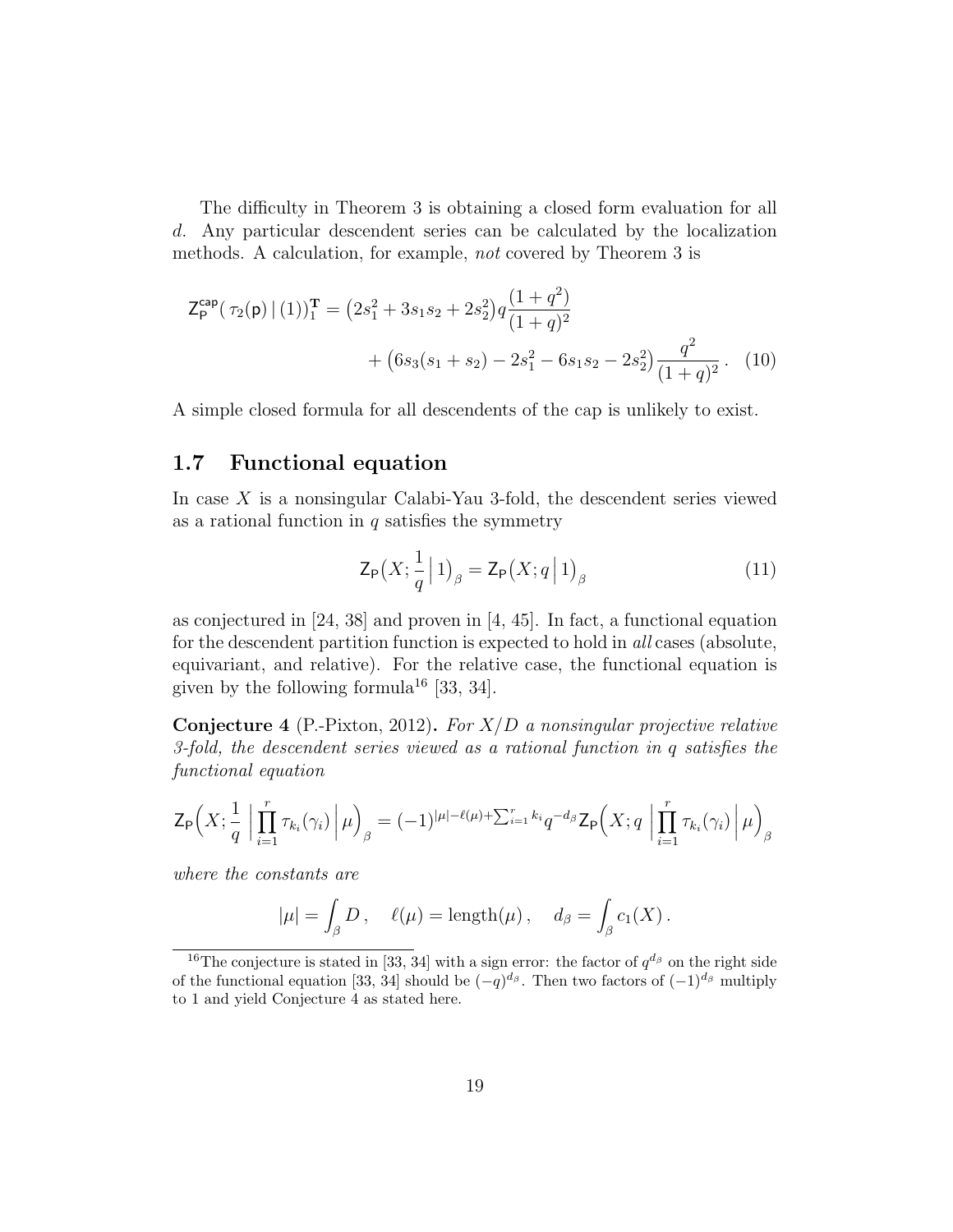The functional equation in the absolute case is obtained by specializing the divisor  $D \subset X$  to the empty set in Conjecture 4:

$$
\mathsf{Z}_{\mathsf{P}}\Big(X;\frac{1}{q}\Big|\prod_{i=1}^r\tau_{k_i}(\gamma_i)\Big)_{\beta}=(-1)^{\sum_{i=1}^rk_i}q^{-d_{\beta}}\,\mathsf{Z}_{\mathsf{P}}\Big(X;q\Big|\prod_{i=1}^r\tau_{k_i}(\gamma_i)\Big)_{\beta}.
$$

The functional equation in the equivariant case is conjectured to be identical,

$$
\mathsf{Z}_{\mathsf{P}}\Big(X;\frac{1}{q}\Big|\prod_{i=1}^r\tau_{k_i}(\gamma_i)\Big)_{\beta}^{\mathbf{T}}=(-1)^{\sum_{i=1}^rk_i}q^{-d_{\beta}}\,\mathsf{Z}_{\mathsf{P}}\Big(X;q\Big|\prod_{i=1}^r\tau_{k_i}(\gamma_i)\Big)_{\beta}^{\mathbf{T}}.
$$

Finally, in the equivariant relative case, the functional equation is expected to be same as in Conjecture 4.

As an example, the descendent series for the cap evaluated in Theorem 3 satisfies the conjectured functional equation:

$$
\begin{array}{rcl} \left. \mathsf{Z}_{\mathsf{P}}^{\mathsf{cap}} \left( \frac{1}{q}; \, \tau_d(\mathsf{p}) \, \middle| \, (d) \right)_{d}^{\mathbf{T}} & = & \frac{q^{-d}}{d!} \left( \frac{s_1 + s_2}{s_1 s_2} \right) \frac{1}{2} \sum_{i=1}^{d} \frac{1 + (-q)^{-i}}{1 - (-q)^{-i}} \\ \\ & = & \frac{1}{q^{2d}} \frac{q^d}{d!} \left( \frac{s_1 + s_2}{s_1 s_2} \right) \frac{1}{2} \sum_{i=1}^{d} \frac{(-q)^i + 1}{(-q)^i - 1} \\ \\ & = & \frac{(-1)^{d-1+d}}{q^{2d}} \mathsf{Z}_{\mathsf{P}}^{\mathsf{cap}} \big( q; \, \tau_d(\mathsf{p}) \, | \, (d) \big)_{d}^{\mathbf{T}} \, . \end{array}
$$

Here, the constants for the exponent of  $(-1)$  in the functional equation are

$$
|(d)| = d, \quad \ell(d) = 1, \quad d_{\beta} = 2d.
$$

It is straightforward to check the functional equation in all the examples of Section 1.4 - 1.5.

The evidence for the functional equation for descendent series is not as large as for the rationality. For the equivariant relative cap, the functional equation is proven in [34] for all descendents series

$$
\mathsf{Z}_{\mathsf{P}}^{\mathsf{cap}}\left(\left.\prod_{i=1}^r\tau_{k_i}(\mathsf{p})\,\right|(\mu)\right)^{\mathbf{T}}_{d}
$$

after the specialization  $s_3 = 0$ . The predicted functional equation for

$$
\mathsf{Z}_\mathsf{P}^\mathsf{cap}(\,\tau_2(\mathsf{p})\,\vert\,(1))^{\mathbf{T}}_1
$$

before the specialization  $s_3 = 0$  can be easily checked from the formula (10). The functional equation is also known to hold for special classes of descendent insertions in the nonsingular projective toric case [36] as will be discussed in Section 2.8.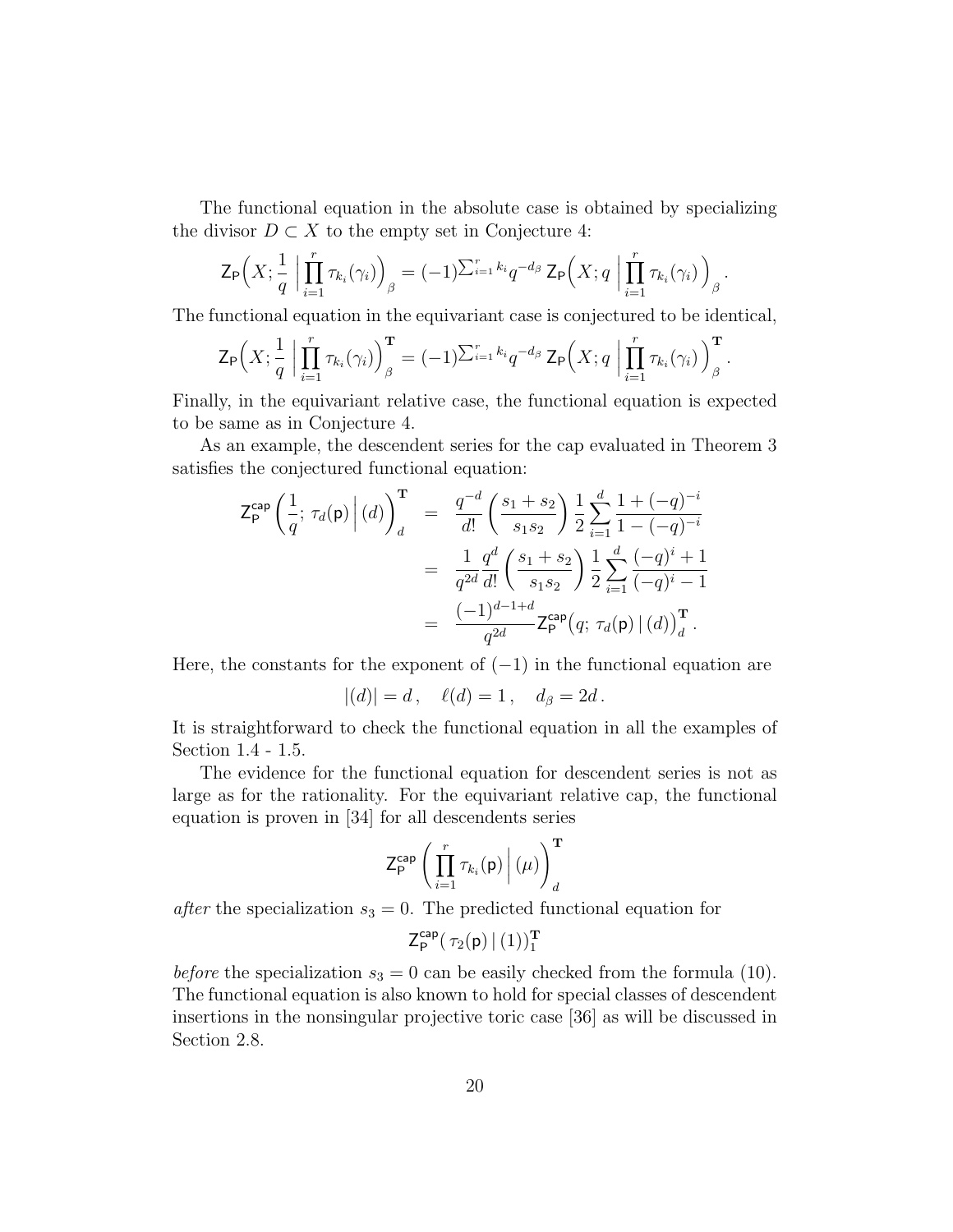#### 1.8 Pole constraints

Let X be a nonsingular projective 3-fold, and let  $\beta \in H_2(X, \mathbb{Z})$  be a nonzero class. For  $\beta$  to be an effective curve class, the image of  $\beta$  in the lattice

$$
H_2(X, \mathbb{Z})/\text{torsion} \tag{12}
$$

must also be nonzero. Let  $\text{div}(\beta) \in \mathbb{Z}_{>0}$  be the divisibility of the image of  $\beta$ in the lattice (12).

**Conjecture 5.** For  $d = \text{div}(\beta)$ , the poles in q of the rational function

$$
\mathsf{Z}_{P}\Big(X;q\;\Big|\prod_{i=1}^r\tau_{k_i}(\gamma_i)\Big)_{\beta}
$$

may occur only at  $q = 0$  and the roots of the polynomials

$$
\{ 1 - (-q)^m \, | \, 1 \le m \le d \}.
$$

Of the above conjectures, the evidence for Conjecture 5 is the weakest. In the Calabi-Yau case with no insertions, the statment is consistent with the Gopakumar-Vafa conjectures concerning BPS state counts. The full prediction is based on a study of the stable pairs theory of local curves where the above pole restrictions are always found. For example, the evaluation of Theorem 3 is consistent with the pole statement (even though Theorem 3 concerns the equivariant relative case). A promotion of Conjecture 5 to cover all cases also appears reasonable.

#### 1.9 Complete intersections

Rationality results for non-toric 3-folds are proven in [37] by degeneration methods for several geometries. The simplest to state concern nonsingular complete intersections of ample divisors

$$
X\subset\mathbb{P}^{n_1}\times\cdots\times\mathbb{P}^{n_m}.
$$

**Theorem 4** (P.-Pixton, 2012). Let X be a nonsingular Fano or Calabi-Yau complete intersection 3-fold in a product of projective spaces. For even classes  $\gamma_i \in H^{2*}(X)$ , the descendent partition function

$$
\mathsf{Z}_{\mathsf{P}}\Big(X;q\;\Big|\prod_{i=1}^r\tau_{k_i}(\gamma_i)\Big)_{\beta}
$$

is the Laurent expansion of a rational function in  $\mathbb{Q}(q)$ .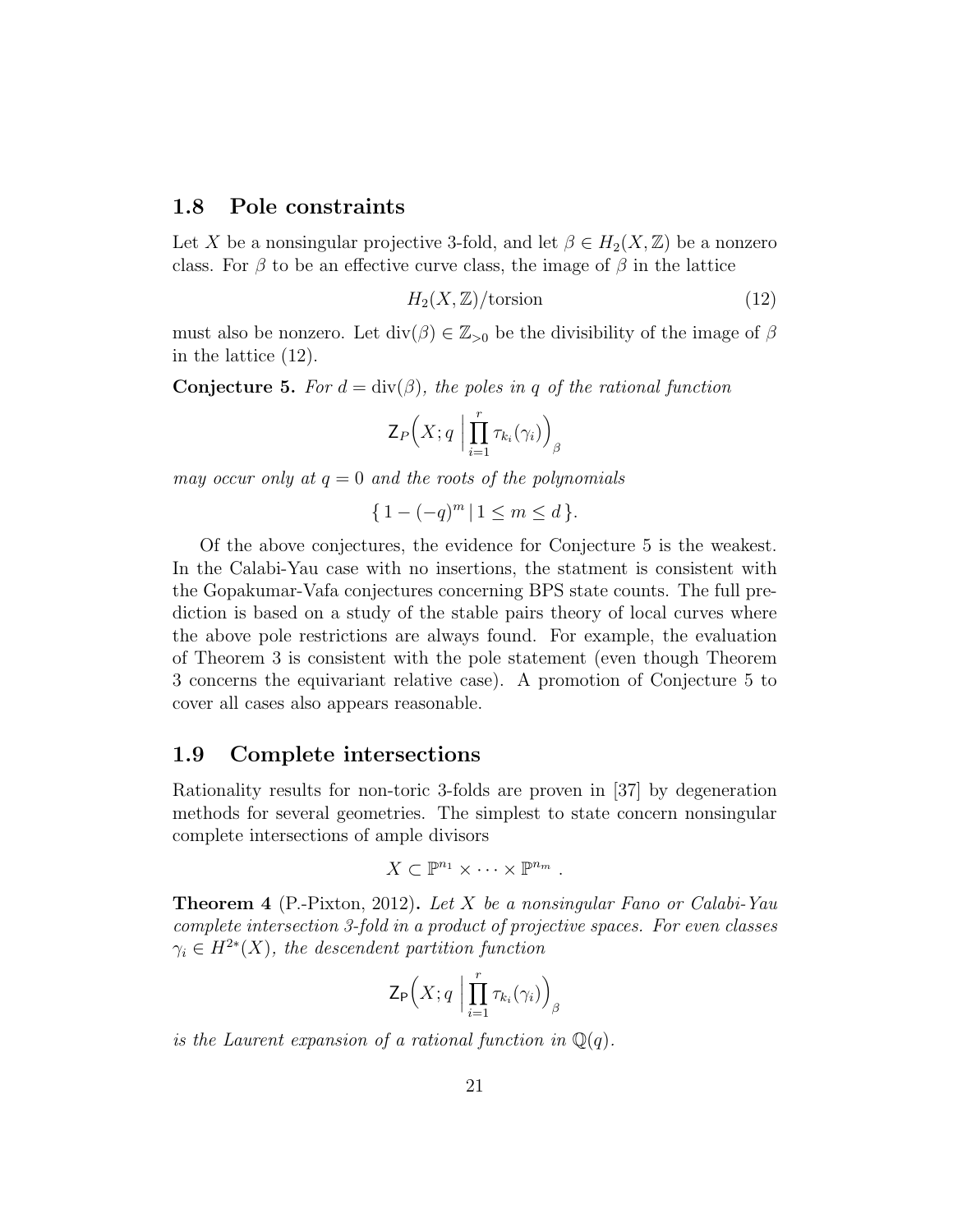By the Lefschetz hyperplane result, the even cohomology of such  $X$  is exactly the image of the restricted cohomology from the product of projective spaces. Theorem 4 does *not* cover the primitive cohomology in  $H^3(X)$ . Moreover, even for descendents of the even cohomology  $H^{2*}(X)$  the functional equation and pole conjectures are open.

## 2 Gromov-Witten/Pairs correspondence

### 2.1 Overview

Let X be a nonsingular projective variety. Descendent classes on the moduli spaces of stable maps  $M_{q,r}(X,\beta)$  in Gromov-Witten theory, defined using cotangent lines at the marked points, have played a central role since the beginning of the subject in the early 90s. Topological recursion relations, Jfunctions, and Virasoro constraints all essentially concern descendents. The importance of descendents in Gromov-Witten theory was hardly a surprise: cotangent lines on the moduli spaces  $\overline{M}_{q,r}$  of stable curves were basic to their geometric study before Gromov-Witten theory was developed.

In case X is a nonsingular projective 3-fold, descendent invariants are defined for both Gromov-Witten theory and the theory of stable pairs. The geometric constructions are rather different, but a surprising correspondence conjecturally holds: the two descendent theories are related by a universal correspondence for all nonsingular projective 3-folds. In order words, the two descendent theories contain exactly the same data.

The origin of the Gromov-Witten/Pairs correspondence is found in the study of ideal sheaves in [24, 25]. Since the descendent theory of stable pairs is much better behaved, the results and conjectures take a better form for stable pairs [36, 37].

The rationality results and conjectures of Section 1 are needed for the statement of the Gromov-Witten/Pairs correspondence. Just as in Section 1, we present the absolute, equivariant, and relative cases. A more subtle discussion of diagonals is required for the relative case.

#### 2.2 Descendents in Gromov-Witten theory

Let  $X$  be a nonsingular projective 3-fold. Gromov-Witten theory is defined via integration over the moduli space of stable maps. Let  $M_{g,r}(X,\beta)$  denote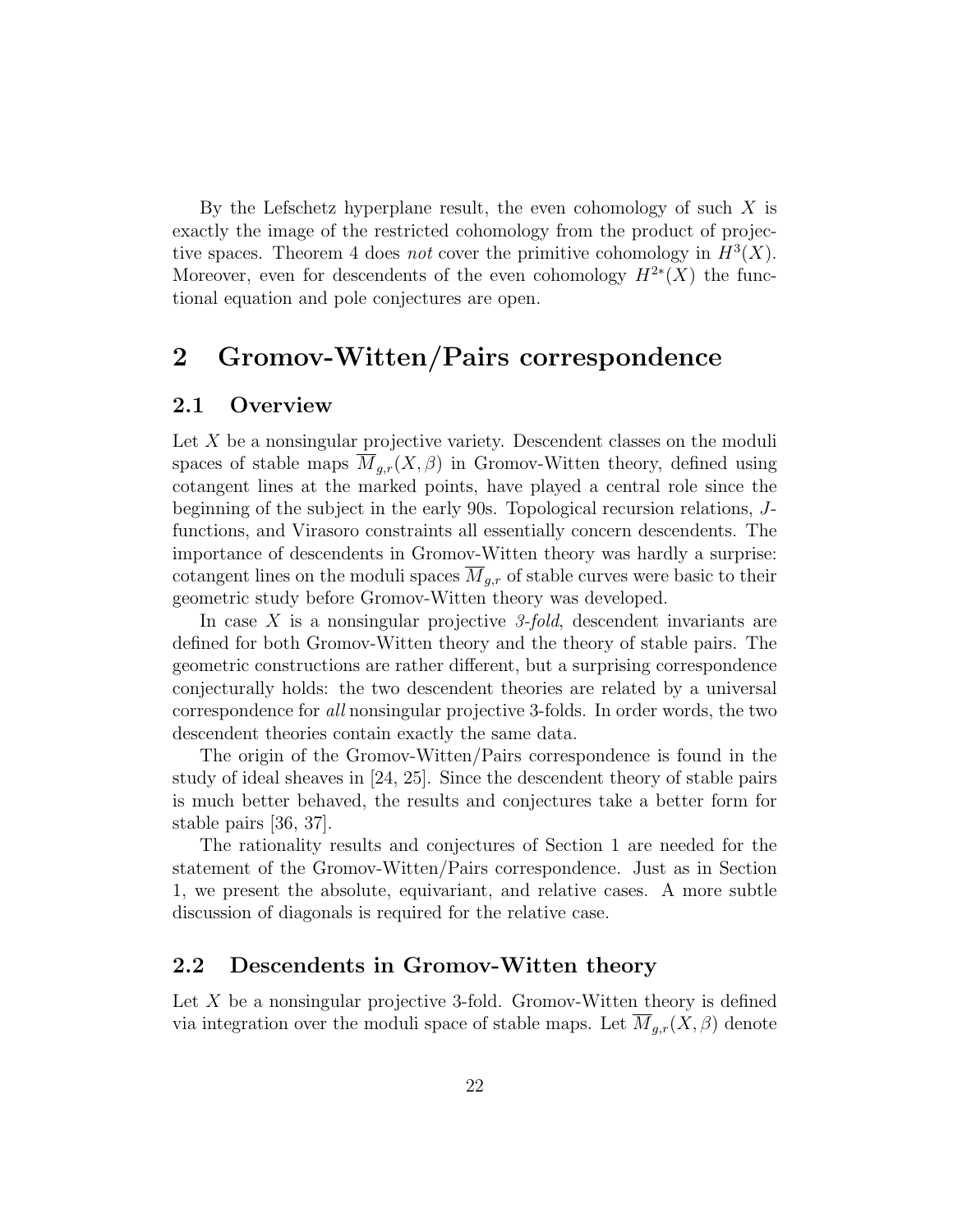the moduli space of  $r$ -pointed stable maps from connected genus  $g$  curves to X representing the class  $\beta \in H_2(X, \mathbb{Z})$ . Let

$$
ev_i : \overline{M}_{g,r}(X,\beta) \to X,
$$
  

$$
\mathbb{L}_i \to \overline{M}_{g,r}(X,\beta)
$$

denote the evaluation maps and the cotangent line bundles associated to the marked points. Let  $\gamma_1, \ldots, \gamma_r \in H^*(X)$ , and let

$$
\psi_i = c_1(\mathbb{L}_i) \in H^2(\overline{M}_{g,n}(X,\beta)).
$$

The *descendent fields*, denoted by  $\tau_k(\gamma)$ , correspond to the classes  $\psi_i^k ev_i^*(\gamma)$ on the moduli space of stable maps. Let

$$
\left\langle \tau_{k_1}(\gamma_1)\cdots\tau_{k_r}(\gamma_r)\right\rangle_{g,\beta}=\int_{[\overline{M}_{g,r}(X,\beta)]^{vir}}\prod_{i=1}^r\psi_i^{k_i}\text{ev}_i^*(\gamma_i)
$$

denote the descendent Gromov-Witten invariants. Foundational aspects of the theory are treated, for example, in [3, 21].

Let  $C$  be a possibly disconnected curve with at worst nodal singularities. The genus of C is defined by  $1 - \chi(\mathcal{O}_C)$ . Let  $\overline{M}'_{g,r}(X,\beta)$  denote the moduli space of maps with possibly disconnected domain curves  $C$  of genus g with no collapsed connected components. The latter condition requires each connected component of C to represent a nonzero class in  $H_2(X,\mathbb{Z})$ . In particular, C must represent a nonzero class  $\beta$ .

We define the descendent invariants in the disconnected case by

$$
\left\langle \tau_{k_1}(\gamma_1)\cdots\tau_{k_r}(\gamma_r)\right\rangle_{g,\beta}'=\int_{[\overline{M}'_{g,r}(X,\beta)]^{vir}}\prod_{i=1}^r\psi_i^{k_i}ev_i^*(\gamma_i).
$$

The associated partition function is defined by  $17$ 

$$
\mathsf{Z}_{\mathsf{GW}}'\Big(X; u \Big| \prod_{i=1}^r \tau_{k_i}(\gamma_i) \Big)_{\beta} = \sum_{g \in \mathbb{Z}} \Big\langle \prod_{i=1}^r \tau_{k_i}(\gamma_i) \Big\rangle_{g,\beta}' u^{2g-2}.
$$
 (13)

Since the domain components must map nontrivially, an elementary argument shows the genus q in the sum  $(13)$  is bounded from below.

<sup>&</sup>lt;sup>17</sup>Our notation follows [25, 27] and emphasizes the role of the moduli space  $\overline{M}'_{g,r}(X,\beta)$ . The degree 0 collapsed contributions will not appear anywhere in the paper.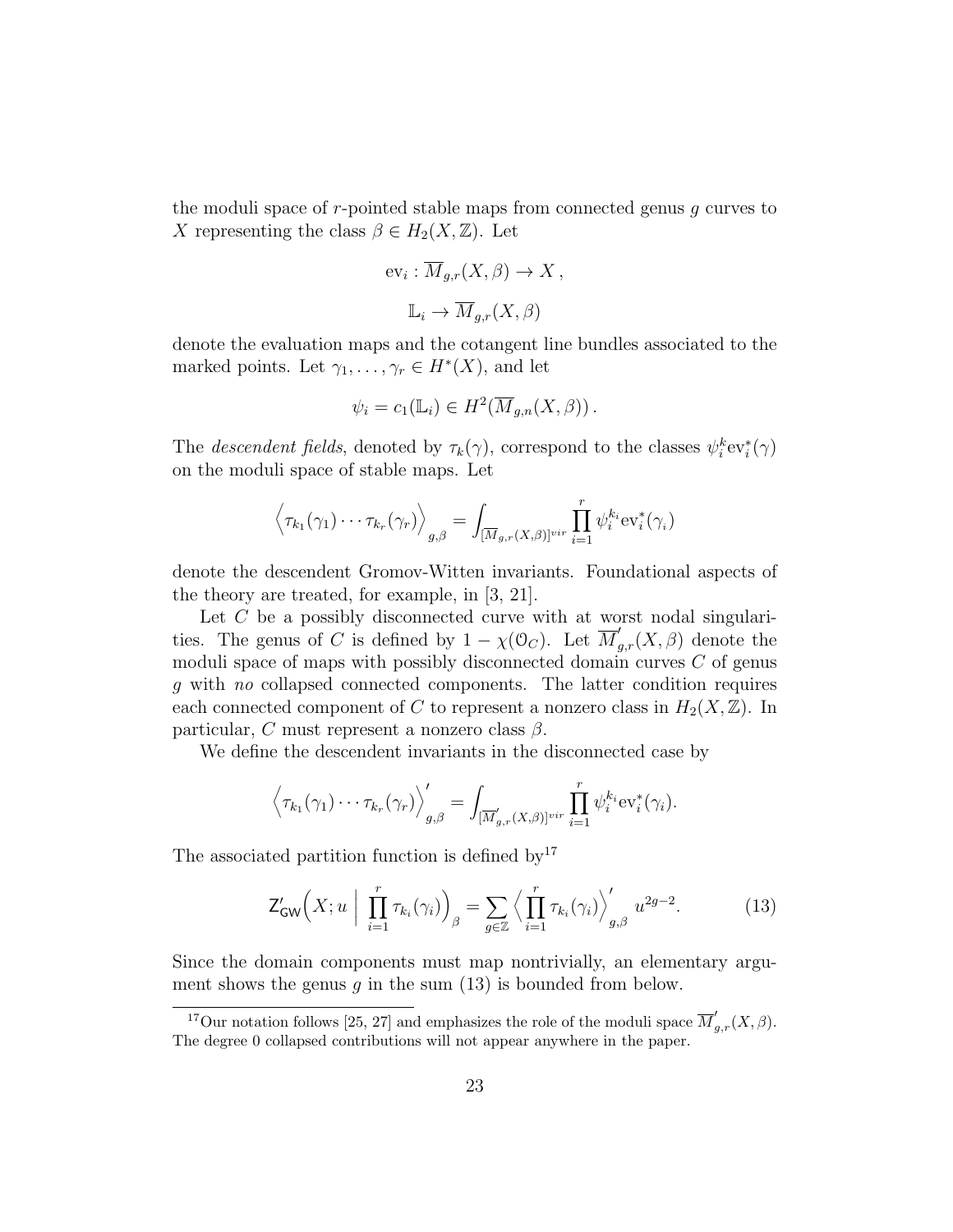#### 2.3 Dimension constraints

Descendents in Gromov-Witten and stable pairs theories are obtained via tautological structures over the moduli spaces

$$
\overline{M}'_{g,r}(X,\beta), \quad P_n(X,\beta) \times X
$$

respectively. The descendents  $\tau_k(\gamma)$  in both cases mix the characteristic classes of the tautological sheaves

$$
\mathbb{L}_i \to \overline{M}'_{g,r}(X,\beta), \quad \mathbb{F} \to P_n(X,\beta) \times X
$$

with the pull-back of  $\gamma \in H^*(X)$  via the evaluation/projective morphism.

In the absolute (nonequivariant) case, the Gromov-Witten and stable pairs descendent series

$$
\mathsf{Z}_{\mathsf{GW}}'\Big(X; u \Big| \prod_{i=1}^r \tau_{k_i}(\gamma_i) \Big)_{\beta}, \quad \mathsf{Z}_{\mathsf{P}}\Big(X; q \Big| \prod_{i=1}^r \tau_{k_i}(\gamma_i) \Big)_{\beta} \tag{14}
$$

both satisfy dimension constraints. For  $\gamma_i \in H^{e_i}(X)$ , the (real) dimension of the descendents Gromov-Witten and stable pairs theories are

$$
\tau_{k_i}(\gamma_i) \in H^{e_i+2k_i}(\overline{M}'_{g,r}(X,\beta)), \quad \tau_{k_i}(\gamma_i) \in H^{e_i+2k_i-2}(P_n(X,\beta)).
$$

Since the virtual dimensions are

$$
\dim_{\mathbb{C}} \left[ \overline{M}'_{g,r}(X,\beta) \right]^{vir} = \int_{\beta} c_1(T_X) + r \,, \quad \dim_{\mathbb{C}} \left[ P_n(X,\beta) \right]^{vir} = \int_{\beta} c_1(T_X)
$$

respectively, the dimension constraints

$$
\sum_{i=1}^{r} \frac{e_i}{2} + k_i = \int_{\beta} c_1(T_X) + r, \quad \sum_{i=1}^{r} \frac{e_i}{2} + k_i - 1 = \int_{\beta} c_1(T_X)
$$

exactly match.

After the matching of the dimension constraints, we can further reasonably ask if there is a relationship between the Gromov-Witten and stable pairs descendent series (14). The question has two immediately puzzling features:

(i) The series involve different moduli spaces and universal structures.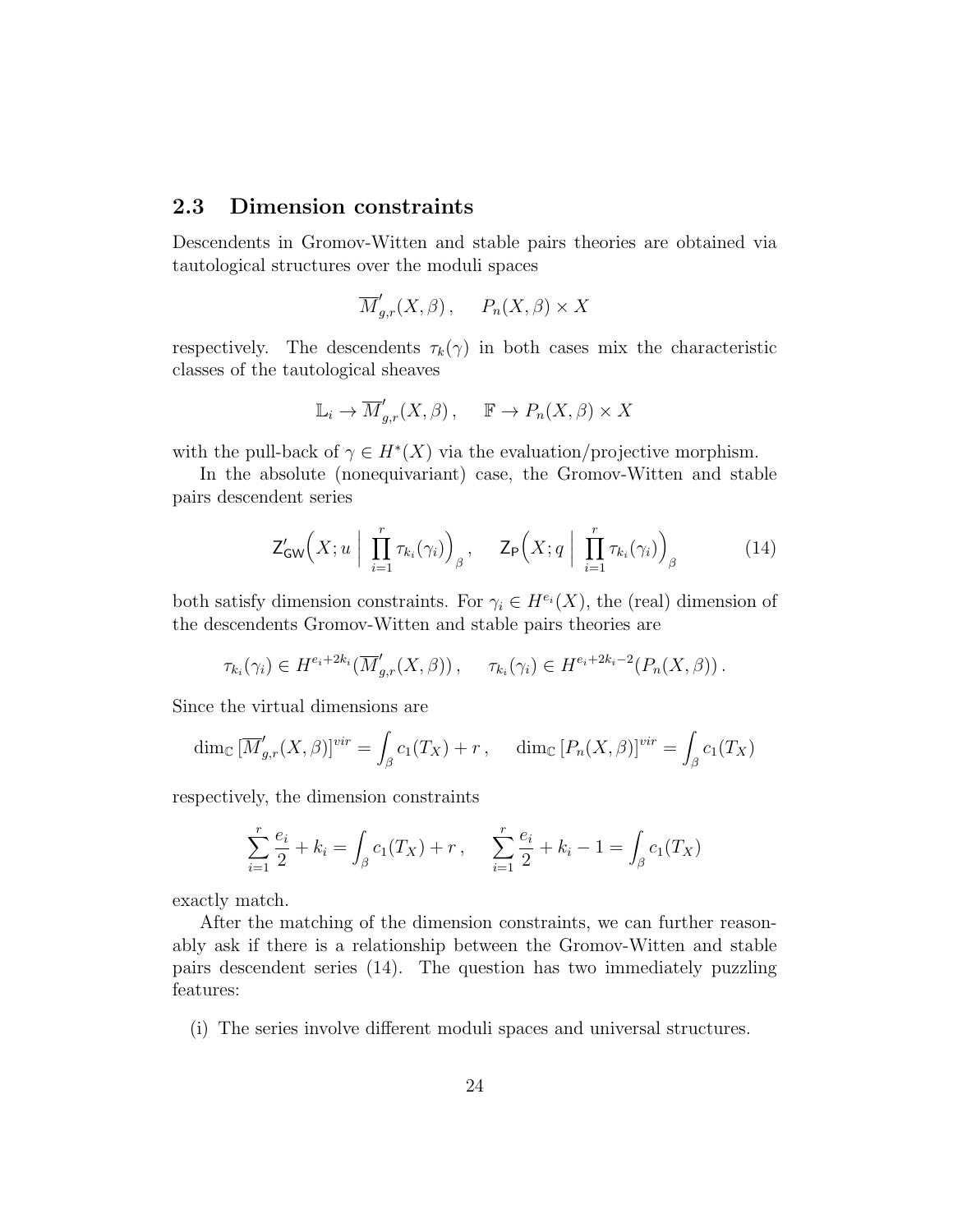(ii) The variables u and q of the two series are associated to different invariants (the genus and the Euler characteristic).

Though the worry (i) is correct, both moduli spaces are essentially based upon the geometry of curves in  $X$ , so there is hope for a connection. The descendent correspondence proposes a precise relationship between the Gromov-Witten and stable pairs descendent series, but only after a change of variables to address (ii).

#### 2.4 Descendent notation

Let X be a nonsingular projective 3-fold. Let  $\hat{\alpha} = (\hat{\alpha}_1, \dots, \hat{\alpha}_{\hat{\ell}}),$ 

$$
\widehat{\alpha}_1 \geq \ldots \geq \widehat{\alpha}_{\widehat{\ell}} > 0\,,
$$

be a partition of size  $|\hat{\alpha}|$  and length  $\hat{\ell}$ . Let

$$
\iota_{\Delta} : \Delta \to X^{\widehat{\ell}}
$$

be the inclusion of the small diagonal<sup>18</sup> in the product  $X^{\ell}$ . For  $\gamma \in H^*(X)$ , we write

$$
\gamma \cdot \Delta = \iota_{\Delta*}(\gamma) \in H^*(X^{\ell}).
$$

Using the Künneth decomposition, we have

$$
\gamma\cdot\Delta=\sum_{j_1,\dots,j_{\hat{\ell}}}c^{\gamma}_{j_1,\dots,j_{\hat{\ell}}}\theta_{j_1}\otimes \ldots \otimes \theta_{j_{\hat{\ell}}},
$$

where  $\{\theta_j\}$  is a Q-basis of  $H^*(X)$ . We define the descendent insertion  $\tau_{\widehat{\alpha}}(\gamma)$ by

$$
\tau_{\widehat{\alpha}}(\gamma) = \sum_{j_1,\dots,j_{\hat{\ell}}} c_{j_1,\dots,j_{\hat{\ell}}}^{\gamma} \tau_{\widehat{\alpha}_1 - 1}(\theta_{j_1}) \cdots \tau_{\widehat{\alpha}_{\hat{\ell}} - 1}(\theta_{j_{\hat{\ell}}}). \tag{15}
$$

Three basic examples are:

• If  $\hat{\alpha} = (\hat{a}_1)$ , then

$$
\tau_{(\widehat{a}_1)}(\gamma) = \tau_{\widehat{a}_1-1}(\gamma).
$$

The convention of shifting the descendent by 1 allows us to index descendent insertions by standard partitions  $\hat{\alpha}$  and follows the notation of [36].

<sup>&</sup>lt;sup>18</sup>The small diagonal  $\Delta$  is the set of points of  $X^{\ell}$  for which the coordinates  $(x_1, \ldots, x_{\ell})$ are all equal  $x_i = x_j$ .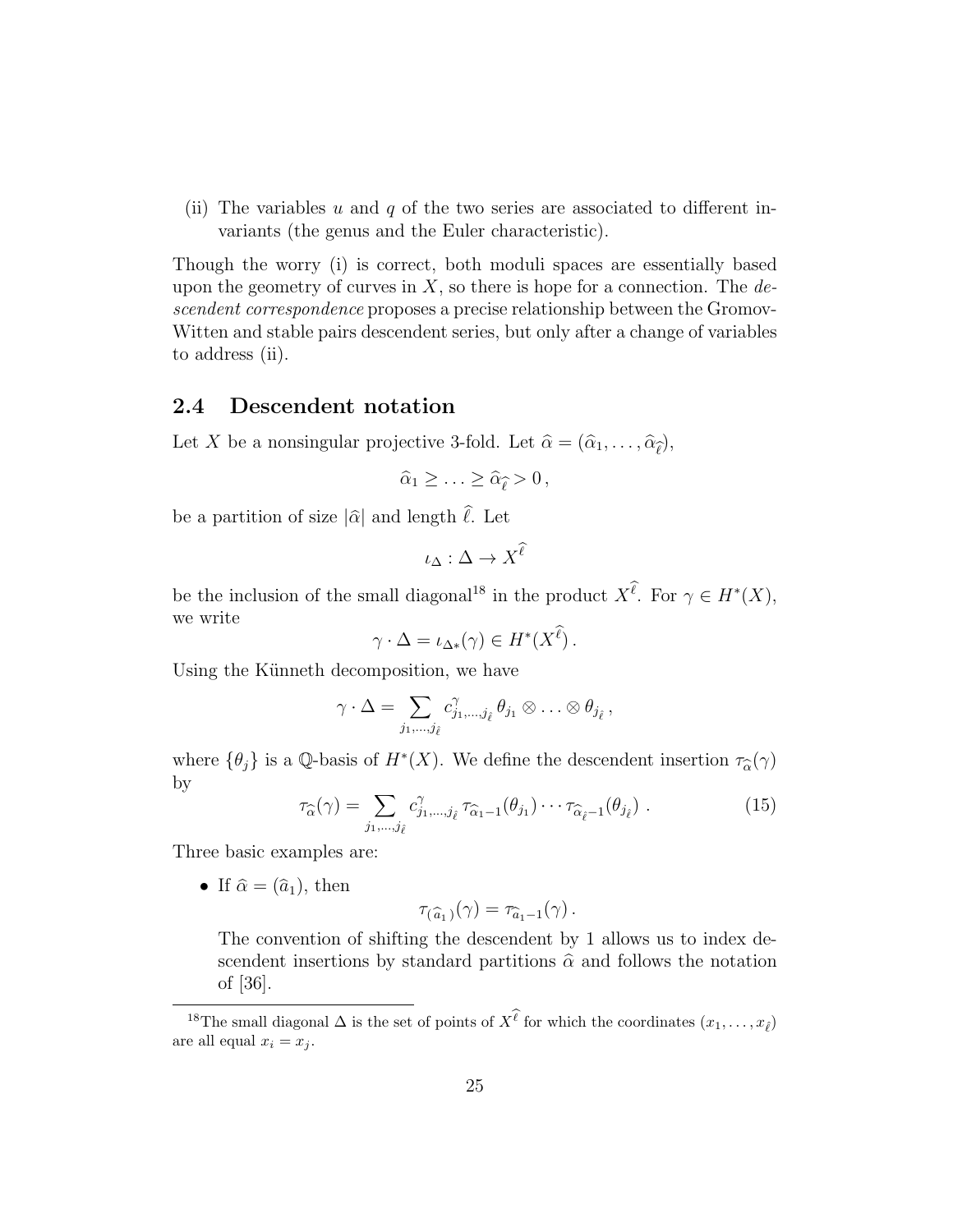• If  $\hat{\alpha} = (\hat{a}_1, \hat{a}_2)$  and  $\gamma = 1$  is the identity class, then

$$
\tau_{(\widehat{a}_1,\widehat{a}_2)}(1) = \sum_{j_1,j_2} c_{j_1,j_2}^1 \tau_{\widehat{a}_1-1}(\theta_{j_1}) \tau_{\widehat{a}_2-1}(\theta_{j_2}),
$$

where  $\Delta = \sum_{j_1, j_2} c_{j_1, j_2}^1 \theta_{j_1} \otimes \theta_{j_2}$  is the standard Künneth decomposition of the diagonal in  $\widehat{X}^2$ .

• If  $\gamma$  is the class of a point, then

$$
\tau_{\widehat{\alpha}}(\mathsf{p})=\tau_{\widehat{\alpha}_1-1}(\mathsf{p})\cdots\tau_{\widehat{\alpha}_{\widehat{\ell}}-1}(\mathsf{p}).
$$

By the multilinearity of descendent insertions, formula (15) does not depend upon the basis choice  $\{\theta_i\}.$ 

While definition (15) provides an explicit formula for the descendent insertion  $\tau_{\widehat{\alpha}}(\gamma)$ , the action of the descendent on the moduli space of stable<br>maps  $\overline{M}'$  (*Y*  $\beta$ ) is expressed geometrically by maps  $\overline{M}_{g,\ell}^{\prime\prime}(X,\beta)$  is expressed geometrically by

$$
\tau_{\widehat{\alpha}}(\gamma) = \psi_1^{\widehat{\alpha}_1 - 1} \cdots \psi_{\widehat{\ell}}^{\widehat{\alpha}_{\widehat{\ell}} - 1} \cdot \mathrm{ev}_{1,\ldots,\widehat{\ell}}^*(\gamma \cdot \Delta) ,
$$

where the evaluation map is

$$
\mathrm{ev}_{1,\ldots,\hat{\ell}} : \overline{M}'_{g,\hat{\ell}}(X,\beta) \to X^{\hat{\ell}}.
$$

The diagonals play a crucial role in the Gromov-Witten/Pairs correspondence for descendents – the two moduli spaces treat the diagonals differently.

#### 2.5 Correspondence matrix

A central result of [36] is the construction of a universal correspondence matrix  $\check{\mathsf{K}}$  indexed by partitions  $\alpha$  and  $\hat{\alpha}$  of positive size with<sup>19</sup>

$$
\widetilde{\mathsf{K}}_{\alpha,\widehat{\alpha}} \in \mathbb{Q}[i,c_1,c_2,c_3]((u))\,.
$$

The elements of  $K$  are constructed from the capped descendent vertex [36] and satisfy two basic properties:

(i) The vanishing  $\mathsf{K}_{\alpha,\widehat{\alpha}} = 0$  holds unless  $|\alpha| \geq |\widehat{\alpha}|$ .

<sup>19</sup>Here,  $i^2 = -1$ .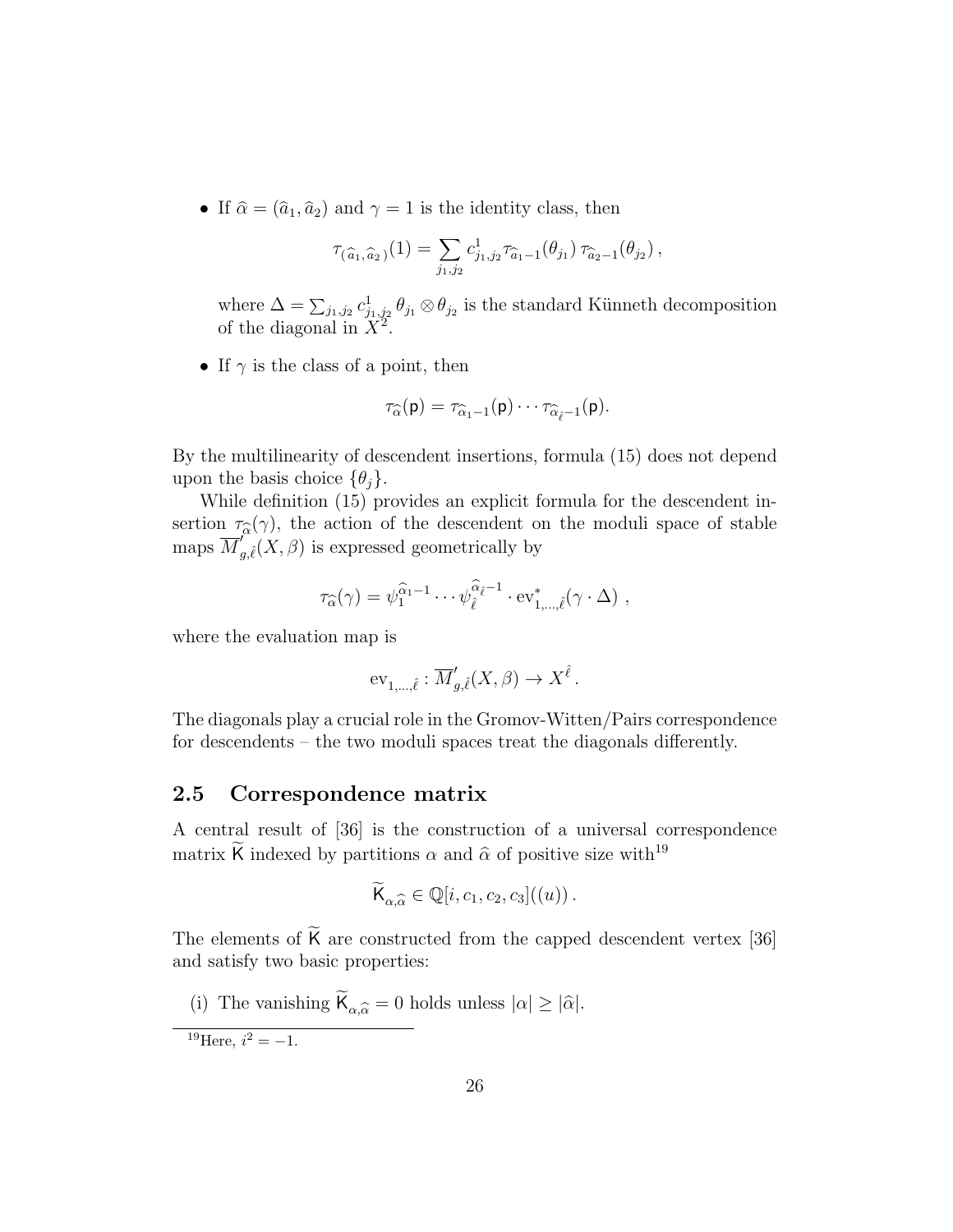(ii) The u coefficients of  $\widetilde{\mathsf{K}}_{\alpha,\widehat{\alpha}} \in \mathbb{Q}[i,c_1,c_2,c_3]((u))$  are homogeneous<sup>20</sup> in the variables c, of degree the variables  $c_i$  of degree

$$
|\alpha| + \ell(\alpha) - |\widehat{\alpha}| - \ell(\widehat{\alpha}) - 3(\ell(\alpha) - 1).
$$

Via the substitution

$$
c_i = c_i(T_X),\tag{16}
$$

the matrix elements of  $\mathsf K$  act by cup product on the cohomology of  $X$  with  $\mathbb{Q}[i]$ ((u))-coefficients.

The matrix  $K$  is used to define a correspondence rule

$$
\tau_{\alpha_1-1}(\gamma_1)\cdots\tau_{\alpha_\ell-1}(\gamma_\ell) \quad \mapsto \quad \overline{\tau_{\alpha_1-1}(\gamma_1)\cdots\tau_{\alpha_\ell-1}(\gamma_\ell)}\ . \tag{17}
$$

The definition of the right side of (17) requires a sum over all set partitions P of  $\{1, \ldots, \ell\}$ . For such a set partition P, each element  $S \in P$  is a subset of  $\{1, \ldots, \ell\}$ . Let  $\alpha_S$  be the associated subpartition of  $\alpha$ , and let

$$
\gamma_S = \prod_{i \in S} \gamma_i.
$$

In case all cohomology classes  $\gamma_j$  are even, we define the right side of the correspondence rule (17) by

$$
\overline{\tau_{\alpha_1-1}(\gamma_1)\cdots\tau_{\alpha_\ell-1}(\gamma_\ell)} = \sum_{P \text{ set partition of } \{1,\dots,\ell\}} \prod_{S \in P} \sum_{\widehat{\alpha}} \tau_{\widehat{\alpha}}(\widetilde{\mathsf{K}}_{\alpha_S,\widehat{\alpha}} \cdot \gamma_S). \tag{18}
$$

The second sum in (18) is over all partitions  $\hat{\alpha}$  of positive size. However, by the vanishing of property (i),

$$
\widetilde{\mathsf{K}}_{\alpha_S,\widehat{\alpha}} = 0 \text{ unless } |\alpha_S| \ge |\widehat{\alpha}|,
$$

the summation index may be restricted to partitions  $\hat{\alpha}$  of positive size bounded by  $|\alpha_S|$ .

Suppose  $|\alpha_S| = |\hat{\alpha}|$  in the second sum in (18). The homogeneity property (ii) then places a strong constraint. The u coefficients of

$$
\widetilde{\mathsf{K}}_{\alpha_S,\widehat{\alpha}} \in \mathbb{Q}[i,c_1,c_2,c_3]((u))
$$

<sup>&</sup>lt;sup>20</sup>The variable  $c_i$  has degree i for the homogeneity.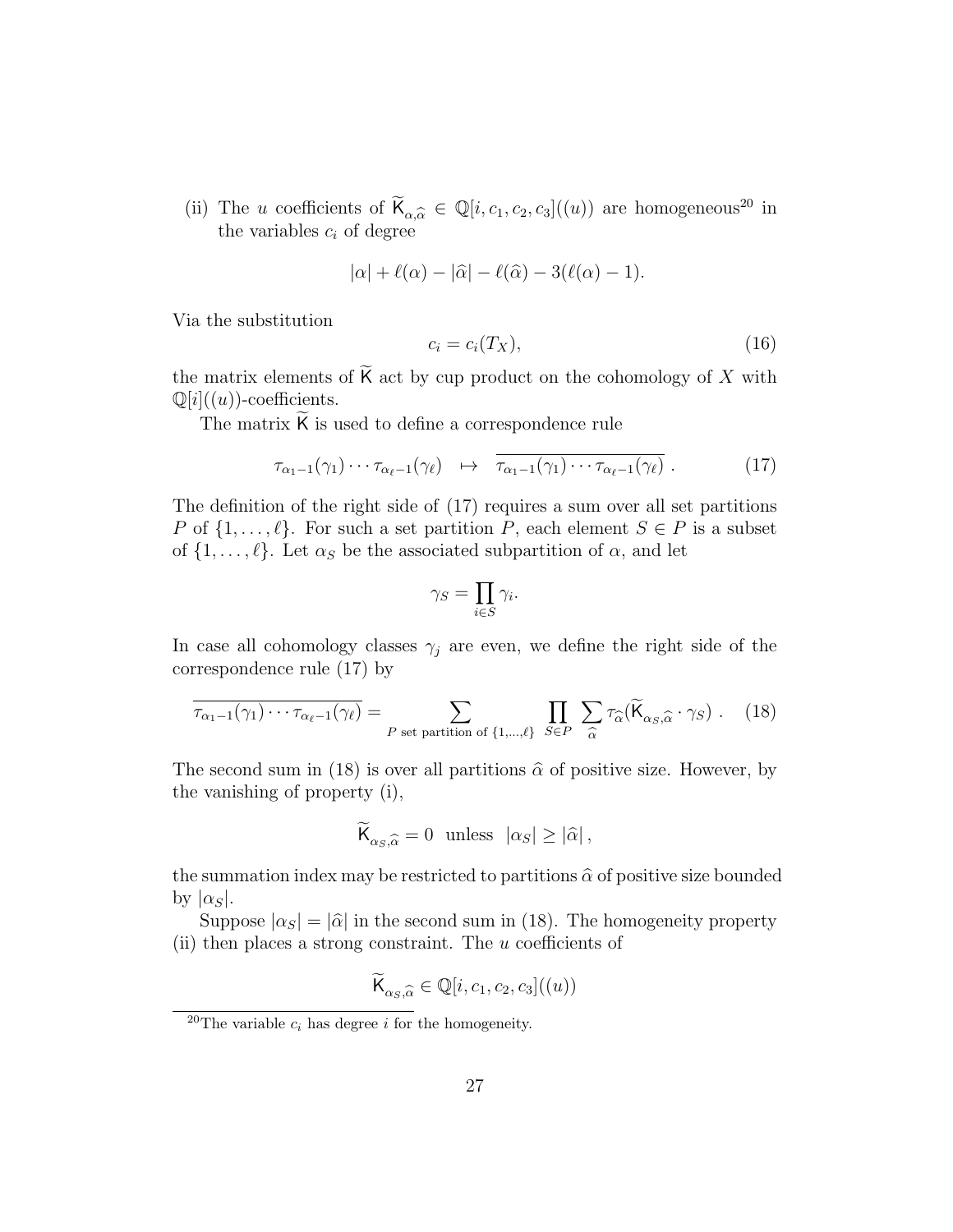are homogeneous of degree

$$
3 - 2\ell(\alpha_S) - \ell(\widehat{\alpha}).\tag{19}
$$

For the matrix element  $\mathsf{K}_{\alpha_S,\widehat{\alpha}}$  to be nonzero, the degree (19) must be non- $\alpha_S, \widehat{\alpha}$ <br>s of negative. Since the lengths of  $\alpha_S$  and  $\hat{\alpha}$  are at least 1, nonnegativity of (19) is only possible if

$$
\ell(\alpha_S)=\ell(\widehat{\alpha})=1.
$$

Then, we also have  $\alpha_S = \hat{\alpha}$  since the sizes match.

The above argument shows that the descendents on the right side of (18) all correspond to partitions of size less than  $|\alpha|$  except for the leading term obtained from the the maximal set partition

$$
\{1\} \cup \{2\} \cup \ldots \cup \{\ell\} = \{1,2,\ldots,\ell\}
$$

in  $\ell$  parts. The leading term of the descendent correspondence, calculated in [36], is a third basic property of  $K$ :

(iii) 
$$
\overline{\tau_{\alpha_1-1}(\gamma_1)\cdots\tau_{\alpha_\ell-1}(\gamma_\ell)} = (iu)^{\ell(\alpha)-|\alpha|} \tau_{\alpha_1-1}(\gamma_1)\cdots\tau_{\alpha_\ell-1}(\gamma_\ell) + \ldots
$$

In case  $\alpha = 1^{\ell}$  has all parts equal to 1, then  $\alpha_S$  also has all parts equal to 1 for every  $S \in P$ . By property (ii), the u coefficients of  $\mathsf{K}_{\alpha_S,\widehat{\alpha}}$  are homogeneous of degree of degree

$$
3 - \ell(\alpha_S) - |\widehat{\alpha}| - \ell(\widehat{\alpha}),
$$

and hence vanish unless

$$
\alpha_S = \widehat{\alpha} = (1) \; .
$$

Therefore, if  $\alpha$  has all parts equal to 1, the leading term is therefore the entire formula. We obtain a fourth property of the matrix  $\mathsf{K}$ :

(iv) 
$$
\overline{\tau_0(\gamma_1)\cdots\tau_0(\gamma_\ell)} = \tau_0(\gamma_1)\cdots\tau_0(\gamma_\ell)
$$
.

In the presence of odd cohomology, a natural sign must be included in formula (18). We may write set partitions P of  $\{1, \ldots, \ell\}$  indexing the sum on the right side of (18) as

$$
S_1 \cup \ldots \cup S_{|P|} = \{1, \ldots, \ell\}.
$$

The parts  $S_i$  of  $P$  are unordered, but we choose an ordering for each  $P$ . We then obtain a permutation of  $\{1, \ldots, \ell\}$  by moving the elements to the ordered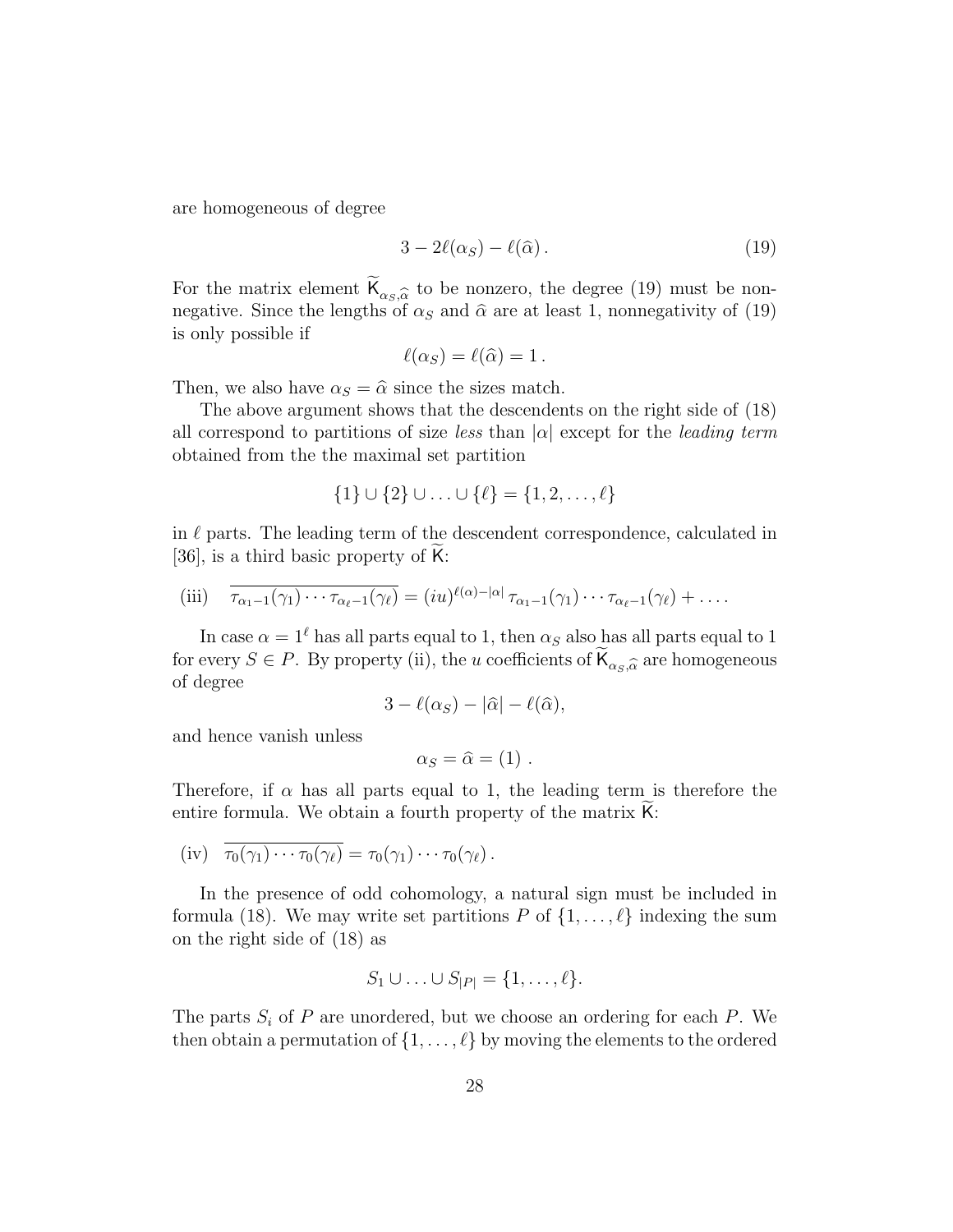parts  $S_i$  (and respecting the original order in each group). The permutation, in turn, determines a sign  $\sigma(P)$  determined by the anti-commutation of the associated odd classes. We then write

$$
\overline{\tau_{\alpha_1-1}(\gamma_1)\cdots\tau_{\alpha_\ell-1}(\gamma_\ell)} = \sum_{P \text{ set partition of }\{1,\dots,\ell\}} (-1)^{\sigma(P)} \prod_{S_i \in P} \sum_{\widehat{\alpha}} \tau_{\widehat{\alpha}}(\widetilde{\mathsf{K}}_{\alpha_{S_i},\widehat{\alpha}}\cdot\gamma_{S_i}) .
$$

The descendent  $\overline{\tau_{\alpha_1-1}(\gamma_1)\cdots\tau_{\alpha_\ell-1}(\gamma_\ell)}$  is easily seen to have the same commutation rules with respect to odd cohomology as  $\tau_{\alpha_1-1}(\gamma_1)\cdots\tau_{\alpha_\ell-1}(\gamma_\ell)$ .

The geometric construction of  $K$  in [36] expresses the coefficients explicitly in terms of the 1-legged capped descendent vertex for stable pairs and stable maps. These vertices can be computed (as a rational function in the stable pairs case and term by term in the genus parameter for stable maps). Hence, the coefficient

$$
\widetilde{\mathsf{K}}_{\alpha,\widehat{\alpha}} \in \mathbb{Q}[i,c_1,c_2,c_3]((u))
$$

can, in principle, be calculated term by term in  $u$ . The calculations in practice are quite difficult, and complete closed formulas are not known for all of the coefficients.

#### 2.6 Absolute case

To state the descendent correspondence proposed in [36] for all nonsingular projective 3-folds  $X$ , the basic degree

$$
d_{\beta} = \int_{\beta} c_1(X) \in \mathbb{Z}
$$

associated to the class  $\beta \in H_2(X, \mathbb{Z})$  is required.

**Conjecture 6** (P.-Pixton (2011)). Let X be a nonsingular projective 3-fold. For  $\gamma_i \in H^*(X)$ , we have

$$
(-q)^{-d_{\beta}/2} \mathsf{Z}_{\mathsf{P}}\Big(X; q \left| \tau_{\alpha_1 - 1}(\gamma_1) \cdots \tau_{\alpha_\ell - 1}(\gamma_\ell) \right)_{\beta}
$$
  
=  $(-i u)^{d_{\beta}} \mathsf{Z}_{\mathsf{GW}}'\Big(X; u \left| \overline{\tau_{\alpha_1 - 1}(\gamma_1) \cdots \tau_{\alpha_\ell - 1}(\gamma_\ell)} \right)_{\beta}$ 

under the variable change  $-q = e^{iu}$ .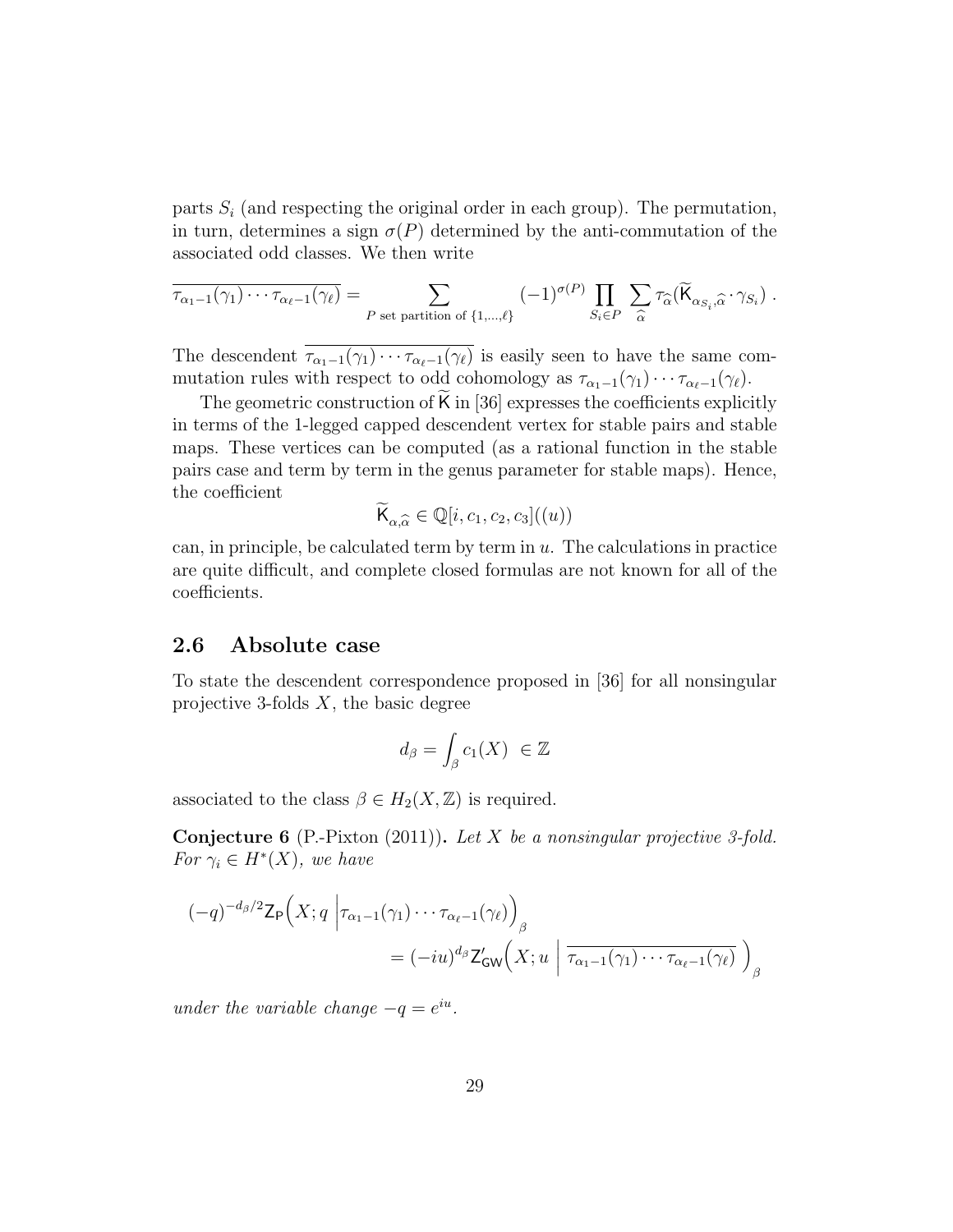Since the stable pairs side of the correspondence

$$
\mathsf{Z}_{\mathsf{P}}\Big(X;q \Big| \tau_{\alpha_1-1}(\gamma_1)\cdots\tau_{\alpha_\ell-1}(\gamma_\ell)\Big)_{\beta}\in\mathbb{Q}((q))
$$

is defined as a series in q, the change of variable  $-q = e^{iu}$  is not a priori well-defined. However, the stable pairs descendent series is predicted by Conjecture 1 to be a rational function in q. The change of variable  $-q = e^{iu}$ is well-defined for a rational function in  $q$  by substitution. The well-posedness of Conjecture 6 therefore depends upon Conjecture 1.

#### 2.7 Geometry of descendents

Let X be a nonsingular projective 3-fold, and let  $D \subset X$  be a nonsingular divisor. The Gromov-Witten descendent insertion  $\tau_1(D)$  has a simple geometric leading term. Let

$$
[f:(C,p) \to X] \in \overline{M}_{g,1}(X,\beta)
$$

be a stable map. Let

$$
ev_1: \overline{M}_{g,1}(X,\beta) \to X
$$

be the evaluation map at the marking. The cycle

$$
\operatorname{ev}_1^{-1}(D) \subset \overline{M}_{g,1}(X,\beta)
$$

corresponds to stable maps with  $f(p) \in D$ . On the locus  $ev_1^{-1}(D)$ , there is a differential

$$
df: T_{C,p} \to N_{X/D,f(p)} \tag{20}
$$

from the tangent space of C at p to the normal space of  $D \subset X$  at  $f(p) \in D$ . The differential (20) on  $ev_1^{-1}(D)$  vanishes on the locus where  $f(C)$  is *tangent* to  $D$  at  $p$ . In other words,

$$
\tau_1(D) + \tau_0(D^2) = \mathrm{ev}_1^{-1}(D) \left( -c_1(T_{C,p}) + \mathrm{ev}_1^*(N_{X/D}) \right)
$$

has the tangency cycle as a leading term. There are correction terms from the loci where p lies on a component of C contracted by f to a point of D.

A parallel relationship can be pursued for  $\tau_k(D)$  for for higher k in terms of the locus of stable maps with higher tangency along  $D$  at  $f(p)$ . A full correction calculus in case X has dimension 1 (instead of 3) was found in [30].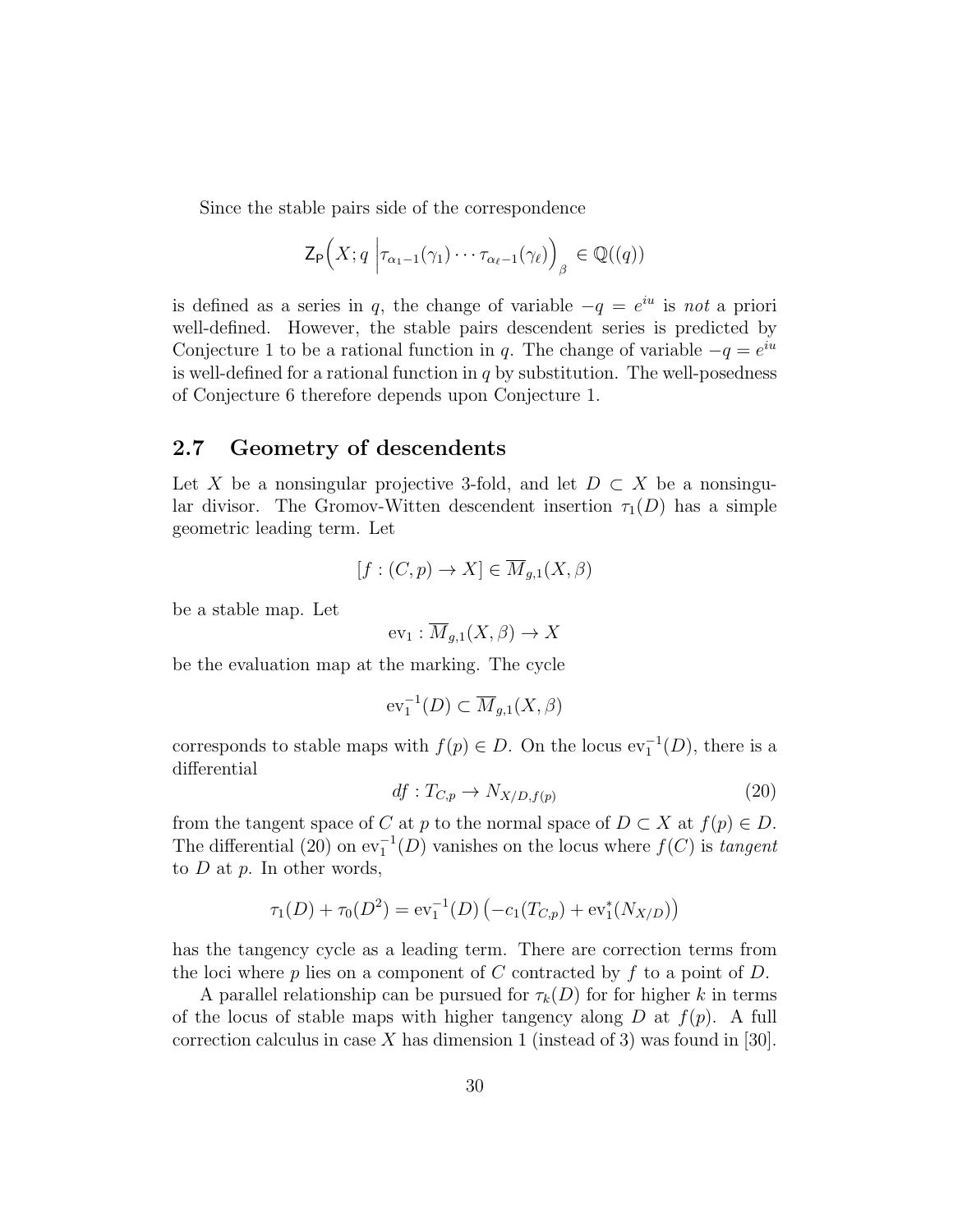The method has also been successfully applied to calculate the characteristic numbers of curves in  $\mathbb{P}^2$  for genus at most 2 in [13].<sup>21</sup>

By the Gromov-Witten/Pairs correspondence of Conjecture 6, the stable pairs descendent  $\tau_k(D)$  has leading term on the Gromov-Witten side

$$
\overline{\tau_k(D)} = (iu)^{-k} \tau_k(D) + \dots
$$

Hence, the descendents  $\tau_k(D)$  on the stable pairs side should be viewed as essentially connected to the tangency loci associated to the divisor  $D \subset X$ .

#### 2.8 Equivariant case

If X is a nonsingular quasi-projective toric 3-fold, all terms of the descendent correspondence have T-equivariant interpretations. We take the equivariant Künneth decomposition in (15), and the equivariant Chern classes  $c_i(T_X)$ with respect to the canonical **T**-action on  $T_X$  in (16). The toric case is proven in [36].

**Theorem 5** (P.-Pixton, 2011). Let  $X$  be a nonsingular quasi-projective toric 3-fold. For  $\gamma_i \in H^*_{\mathbf{T}}(X)$ , we have

$$
(-q)^{-d_{\beta}/2} \mathsf{Z}_{\mathsf{P}}\Big(X; q \Big| \tau_{\alpha_1 - 1}(\gamma_1) \cdots \tau_{\alpha_\ell - 1}(\gamma_\ell) \Big)_{\beta}^{\mathbf{T}} = (-iu)^{d_{\beta}} \mathsf{Z}_{\mathsf{GW}}'\Big(X; u \Big| \overline{\tau_{\alpha_1 - 1}(\gamma_1) \cdots \tau_{\alpha_\ell - 1}(\gamma_\ell)} \Big)_{\beta}^{\mathbf{T}}
$$

under the variable change  $-q = e^{iu}$ .

Since the stable pairs side of the correspondence

$$
\mathsf{Z}_{\mathsf{P}}\Big(X;q \Big| \tau_{\alpha_1-1}(\gamma_1)\cdots\tau_{\alpha_\ell-1}(\gamma_\ell)\Big)_{\beta}^{\mathbf{T}} \in \mathbb{Q}(s_1,s_2,s_3)((q))
$$

is a rational function in q by Theorem 1, the change of variable  $-q = e^{iu}$  is well-defined by substitution.

When  $X$  is a nonsingular projective toric 3-fold, Theorem 5 implies Conjecture 6 for  $X$  by taking the non-equivariant limit. However, Theorem 5 is much stronger in the toric case than Conjecture 6 since the descendent insertions may exceed the virtual dimension in equivariant cohomology.

<sup>&</sup>lt;sup>21</sup>In higher genus, the correction calculus in  $\mathbb{P}^2$  was too complicated to easily control.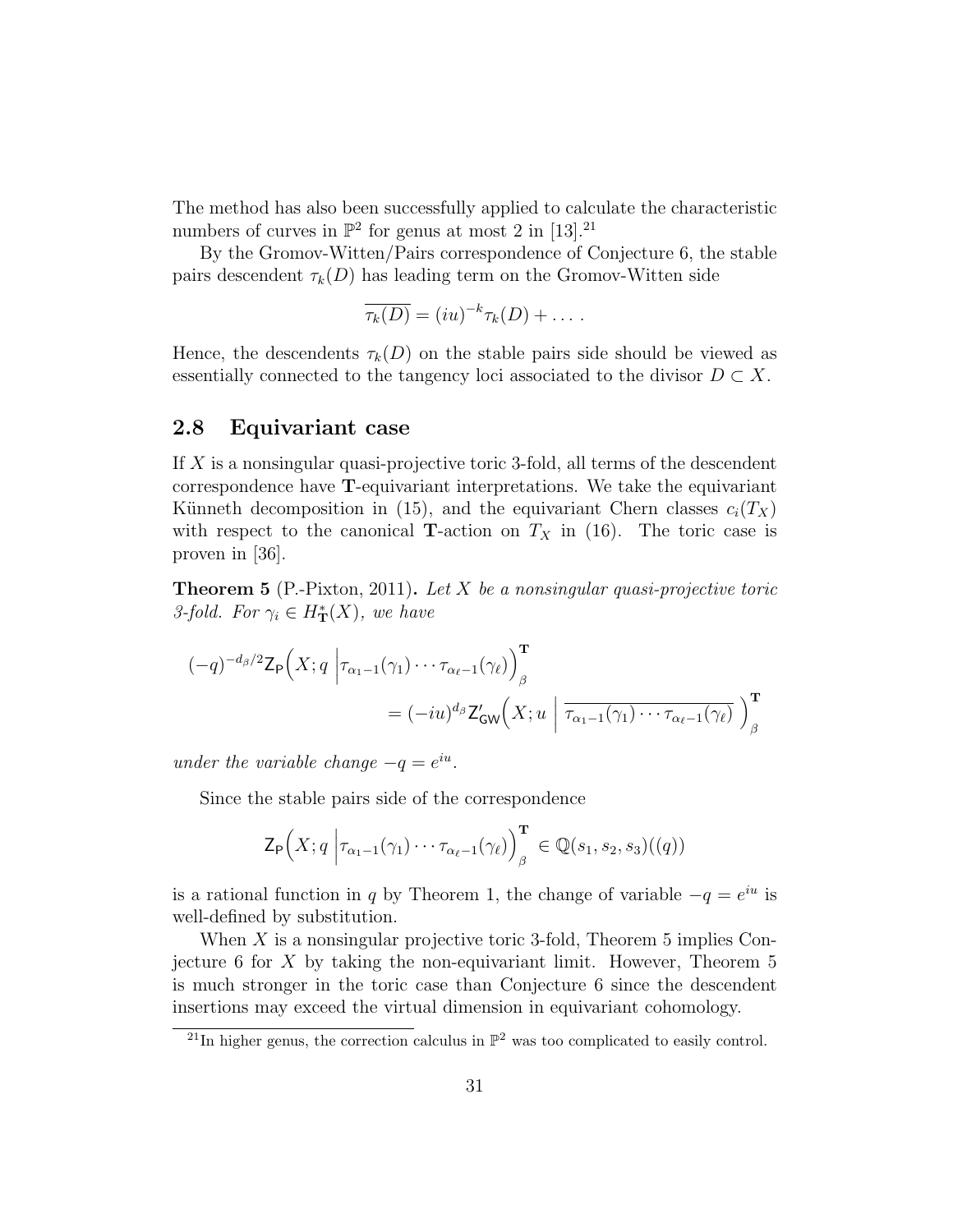In case  $\alpha = (1)^{\ell}$  has all parts equal to 1, Theorem 5 specializes by property (iv) of Section 2.5 to the simpler statement

$$
(-q)^{-d_{\beta}/2} \mathsf{Z}_{\mathsf{P}}\Big(X; q \Big| \tau_0(\gamma_1) \cdots \tau_0(\gamma_\ell) \Big)_{\beta}^{\mathbf{T}} = (-iu)^{d_{\beta}} \mathsf{Z}_{\mathsf{GW}}'\Big(X; u \Big| \tau_0(\gamma_1) \cdots \tau_0(\gamma_\ell) \Big)_{\beta}^{\mathbf{T}} \tag{21}
$$

which was first proven in the context of ideal sheaves in [27]. Viewing both sides of  $(21)$  as series in u, we can complex conjugate the coefficients. Imaginary numbers only occur in

$$
-q = e^{iu} \quad \text{and} \quad (-iu)^{d_\beta}.
$$

After complex conjugation, we find

$$
(-q)^{d_{\beta}/2} \mathsf{Z}_{\mathsf{P}}\Big(X; \frac{1}{q} \Big| \tau_0(\gamma_1) \cdots \tau_0(\gamma_{\ell})\Big)_{\beta}^{\mathbf{T}} = (iu)^{d_{\beta}} \mathsf{Z}_{\mathsf{GW}}'\Big(X; u \Big| \tau_0(\gamma_1) \cdots \tau_0(\gamma_{\ell})\Big)_{\beta}^{\mathbf{T}}
$$

and thus obtain the functional equation

$$
\mathsf{Z}_{\mathsf{P}}\Big(X;\frac{1}{q} \Big|\,\tau_0(\gamma_1)\cdots\tau_0(\gamma_\ell)\Big)_{\beta}^{\mathbf{T}}=q^{-d_{\beta}}\mathsf{Z}_{\mathsf{P}}\Big(X;q \Big|\,\tau_0(\gamma_1)\cdots\tau_0(\gamma_\ell)\Big)_{\beta}^{\mathbf{T}}
$$

as predicted by Conjecture 4.

#### 2.9 Relative case

#### 2.9.1 Relative Gromov-Witten theory

Let  $X$  be a nonsingular projective 3-fold with a nonsingular divisor

$$
D\subset X\,.
$$

The relative theory of stable pairs was discussed in Section 1.6. A parallel relative Gromov-Witten theory of stable maps with specified tangency along the divisor D can also be defined.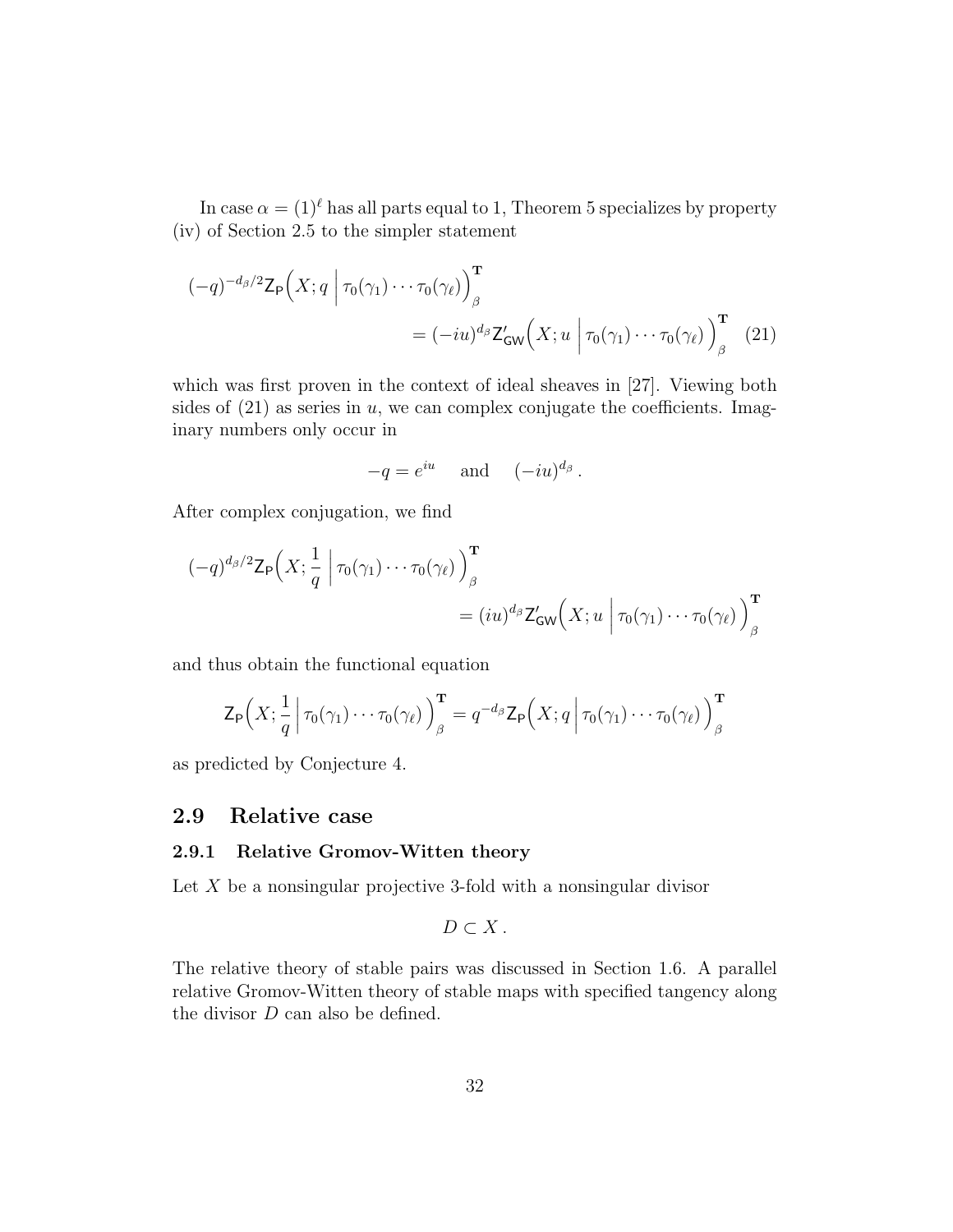In Gromov-Witten theory, relative conditions are represented by a partition  $\mu$  of the integer  $\int_{\beta}[D]$ , each part  $\mu_i$  of which is marked by a cohomology class  $\delta_i \in H^*(D, \mathbb{Z}),$ 

$$
\mu = ((\mu_1, \delta_1), \dots, (\mu_\ell, \delta_\ell)). \tag{22}
$$

The numbers  $\mu_i$  record the multiplicities of intersection with D while the cohomology labels  $\delta_i$  record where the tangency occurs. More precisely, let  $\overline{M}_{g,r}'(X/\overline{D},\beta)_{\mu}$  be the moduli space of stable relative maps with tangency conditions  $\mu$  along  $D$ . To impose the full boundary condition, we pull-back the classes  $\delta_i$  via the evaluation maps

$$
\overline{M}'_{g,r}(X/D,\beta)_{\mu} \to D \tag{23}
$$

at the points of tangency. Also, the tangency points are considered to be unordered.<sup>22</sup>

Relative Gromov-Witten theory was defined before the study of stable pairs. For the foundations, including the definition of the moduli space of stable relative maps and the construction of the virtual class

$$
[\overline{M}'_{g,r}(X/D,\beta)_{\mu}] \in H_*(\overline{M}'_{g,r}(X/D,\beta)_{\mu}),
$$

we refer the reader to [19, 20].

#### 2.9.2 Diagonal classes

Definition (18) of the Gromov-Witten/Pairs correspondence in the absolute case involves the diagonal

$$
\iota_\Delta:\Delta\to X^s
$$

via (15). For the correspondence in the relative case, the diagonal has a more subtle definition.

For the absolute geometry X, the product  $X^s$  naturally parameterizes s ordered (possibly coincident) points on X. For the relative geometry  $X/D$ , the parallel object is the moduli space  $(X/D)^s$  of s ordered (possibly coincident) points

$$
(p_1,\ldots,p_s)\in X/D.
$$

<sup>&</sup>lt;sup>22</sup>The evaluation maps are well-defined only after ordering the points. We define the theory first with ordered tangency points. The unordered theory is then defined by dividing by the automorphisms of the cohomology weighted partition  $\mu$ .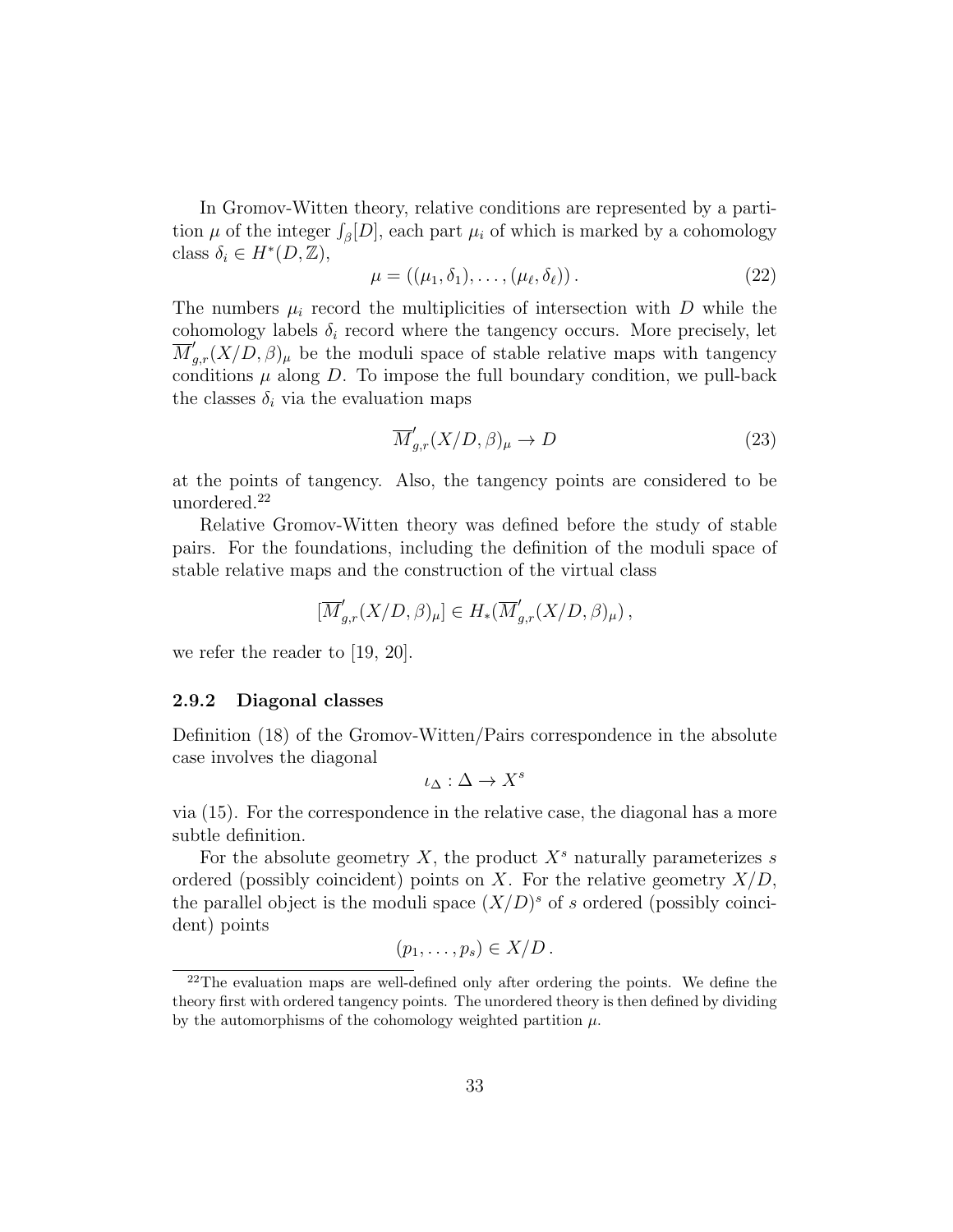The points parameterized by  $(X/D)^s$  are not allowed to lie on the relative divisor  $D$ . When the points approach  $D$ , the target  $X$  degenerates. The resulting moduli space  $(X/D)^s$  is a nonsingular variety. Let

$$
\Delta_{\text{rel}} \subset (X/D)^s
$$

be the small diagonal where all the points  $p_i$  are coincident. As a variety,  $\Delta_{\text{rel}}$  is isomorphic to X.

The space  $(X/D)^s$  is a special case of well-known constructions in relative geometry. For example,  $(X/D)^2$  consists of 6 strata:

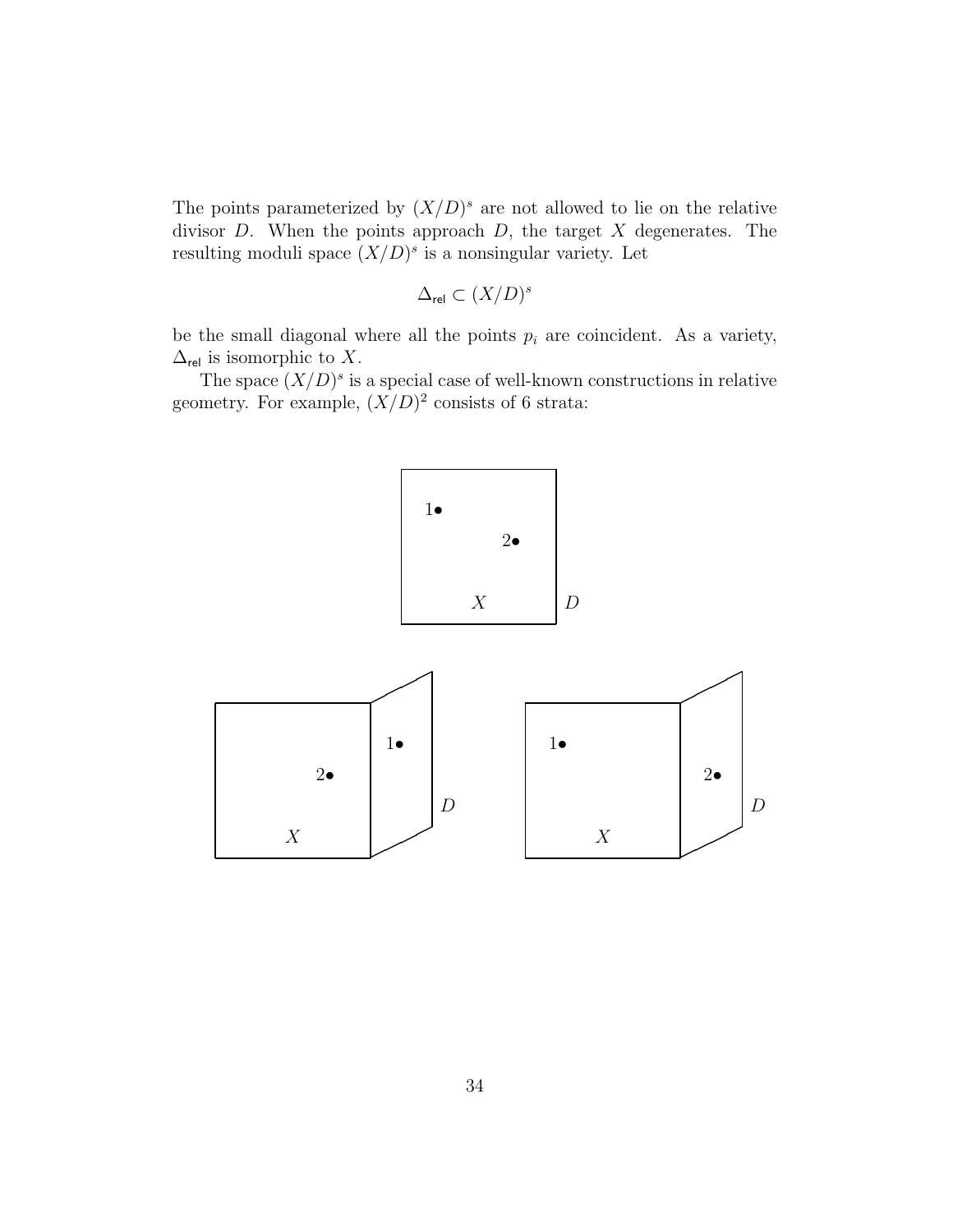

As a variety,  $(X/D)^2$  is the blow-up of  $X^2$  along  $D^2$ . And,  $\Delta_{rel} \subset (X/D)^2$  is the strict transform of the standard diagonal.

Select a subset  $S$  of cardinality  $s$  from the  $r$  markings of the moduli space of maps. Just as  $\overline{M}'_{g,r}(X,\beta)$  admits a canonical evaluation to  $X^s$  via the selected markings, the moduli space  $\overline{M}'_{g,r}(X/D, \beta)_{\mu}$  admits a canonical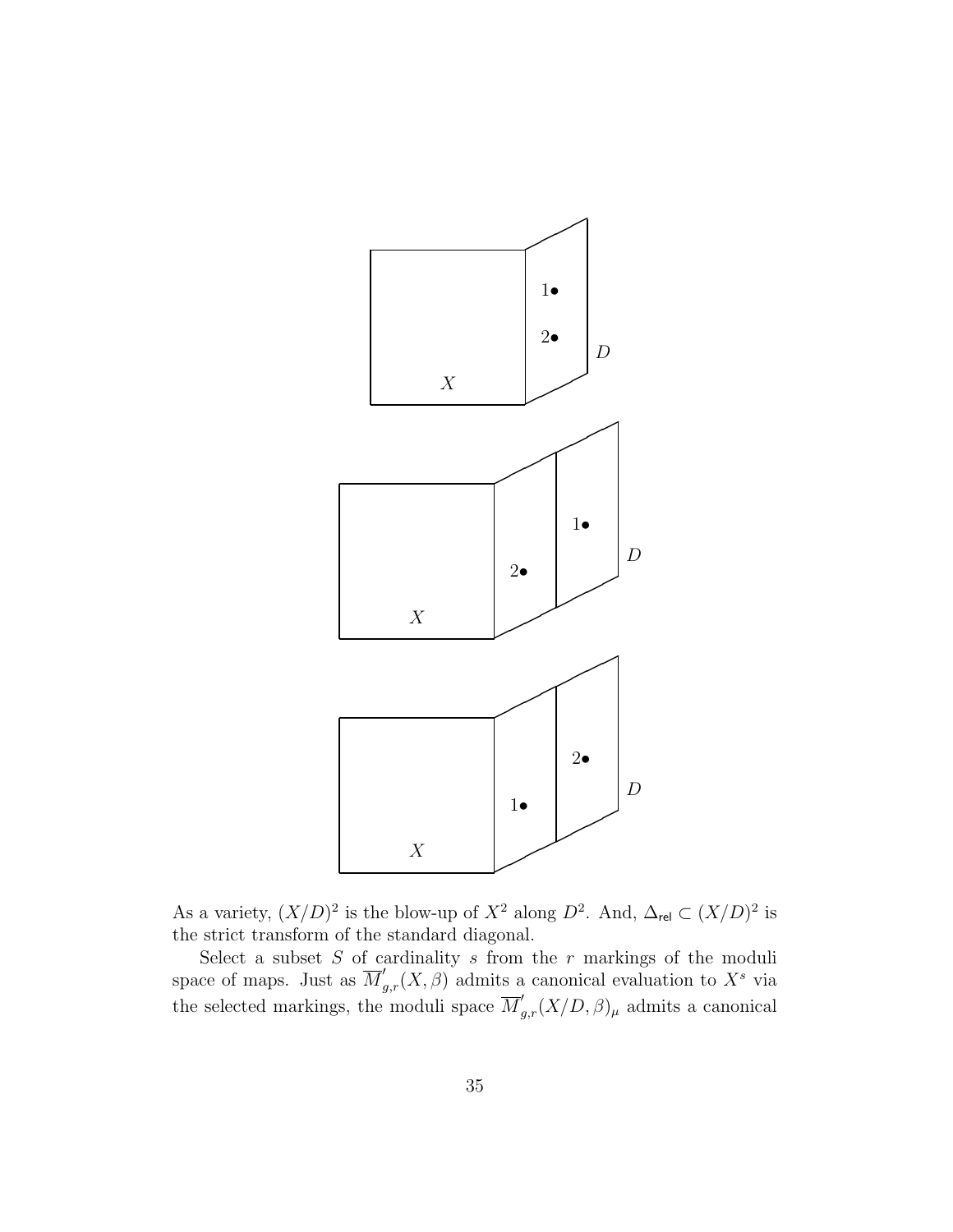evaluation

$$
\text{ev}_S: \overline{M}'_{g,r}(X/D, \beta)_{\mu} \to (X/D)^s,
$$

well-defined by the definition of a relative stable map (the markings never map to the relative divisor). The class

$$
\text{ev}_S^*(\Delta_{\text{rel}})\in H^*(\overline{M}'_{g,r}(X/D,\beta)_\mu)
$$

plays a crucial role in the relative descendent correspondence.

By forgetting the relative structure, we obtain a projection

$$
\pi : (X/D)^s \to X^s .
$$

The product contains the standard diagonal  $\Delta \subset X^s$ . However,

$$
\pi^*(\Delta) \neq \Delta_{\mathrm{rel}}\ .
$$

The former has more components in the relative boundary if  $D \neq \emptyset$ .

#### 2.9.3 Relative descendent correspondence

Let  $\hat{\alpha}$  be a partition of length  $\hat{\ell}$ . Let  $\Delta_{rel}$  be the cohomology class of the small diagonal in  $(X/D)^{\ell}$ . For a cohomology class  $\gamma$  of X, let

$$
\gamma \cdot \Delta_{\text{rel}} \in H^*\big( (X/D)^{\widehat{\ell}} \big) \,,
$$

where  $\Delta_{\mathsf{ref}}$  is the small diagonal of Section 2.9.2. Define the relative descendent insertion  $\tau_{\widehat{\alpha}}(\gamma)$  by

$$
\tau_{\widehat{\alpha}}(\gamma) = \psi_1^{\widehat{\alpha}_1 - 1} \cdots \psi_{\widehat{\ell}}^{\widehat{\alpha}_{\widehat{\ell}} - 1} \cdot \mathrm{ev}_{1,\dots,\widehat{\ell}}^*(\gamma \cdot \Delta_{\mathrm{rel}}) \tag{24}
$$

In case,  $D = \emptyset$ , definition (24) specializes to (15).

Let  $\Omega_X[D]$  denote the locally free sheaf of differentials with logarithmic poles along D. Let

$$
T_X[-D] = \Omega_X[D]^\vee
$$

denote the dual sheaf of tangent fields with logarithmic zeros.

For the relative geometry  $X/D$ , the coefficients of the correspondence matrix  $\mathsf K$  act on the cohomology of  $X$  via the substitution

$$
c_i = c_i(T_X[-D])
$$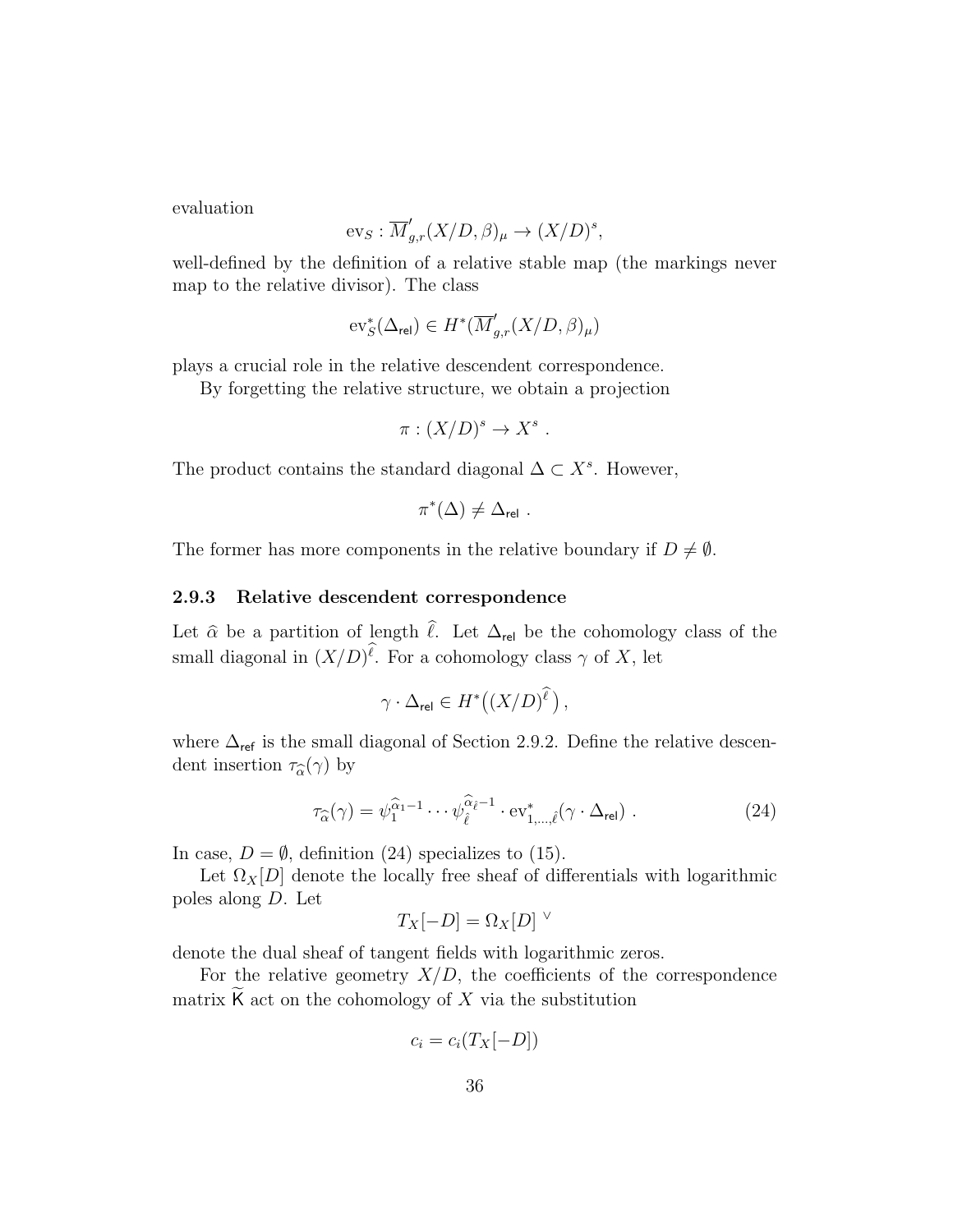instead of the substitution  $c_i = c_i(T_X)$  used in the absolute case. Then, we define

$$
\tau_{\alpha_1 - 1}(\gamma_1) \cdots \tau_{\alpha_\ell - 1}(\gamma_\ell) = \sum_{P \text{ set partition of } \{1, \dots, l\}} \prod_{S \in P} \sum_{\widehat{\alpha}} \tau_{\widehat{\alpha}}(\widetilde{\mathsf{K}}_{\alpha_S, \widehat{\alpha}} \cdot \gamma_S) \qquad (25)
$$

as before via (24) instead of (15). Definition (25) is for even classes  $\gamma_i$ . In the presence of odd  $\gamma_i$ , a sign has to be included exactly as in the absolute case.

Conjecture 7. For  $\gamma_i \in H^*(X)$ , we have

$$
(-q)^{-d_{\beta}/2} \mathsf{Z}_{\mathsf{P}}\Big(X/D; q \left| \tau_{\alpha_1 - 1}(\gamma_1) \cdots \tau_{\alpha_\ell - 1}(\gamma_\ell) \right| \mu \Big)_{\beta}
$$
  
=  $(-i u)^{d_{\beta} + \ell(\mu) - |\mu|} \mathsf{Z}_{\mathsf{GW}}'\Big(X/D; u \left| \overline{\tau_{a_1 - 1}(\gamma_1) \cdots \tau_{\alpha_\ell - 1}(\gamma_\ell)} \right| \mu \Big)_{\beta}$ 

under the variable change  $-q = e^{iu}$ .

The change of variables is well-defined by the rationality of Conjecture 2. A case in which Conjecture 7 is proven is when  $X$  is a nonsingular projective toric 3-fold and  $D \subset X$  is a toric divisor. The rationality of the stable pairs series is given by Theorem 2. The following result can be obtained by the methods of [37].

**Theorem 6.** For  $X/D$  a nonsingular projective relative toric 3-fold, the descendent partition function For  $\gamma_i \in H^*(X)$ , we have

$$
(-q)^{-d_{\beta}/2} \mathsf{Z}_{\mathsf{P}}\Big(X/D; q \left| \tau_{\alpha_{1}-1}(\gamma_{1}) \cdots \tau_{\alpha_{\ell}-1}(\gamma_{\ell}) \right| \mu \Big)_{\beta}
$$
  
=  $(-i u)^{d_{\beta}+\ell(\mu)-|\mu|} \mathsf{Z}_{\mathsf{GW}}'\Big(X/D; u \left| \overline{\tau_{a_{1}-1}(\gamma_{1}) \cdots \tau_{\alpha_{\ell}-1}(\gamma_{\ell})} \right| \mu \Big)_{\beta}$ 

under the variable change  $-q = e^{iu}$ .

Conjecture 7 can be lifted in a canonical way to the equivariant relative case (as in the the rationality of Conjecture 3). Some equivariant relative results are proven in [37].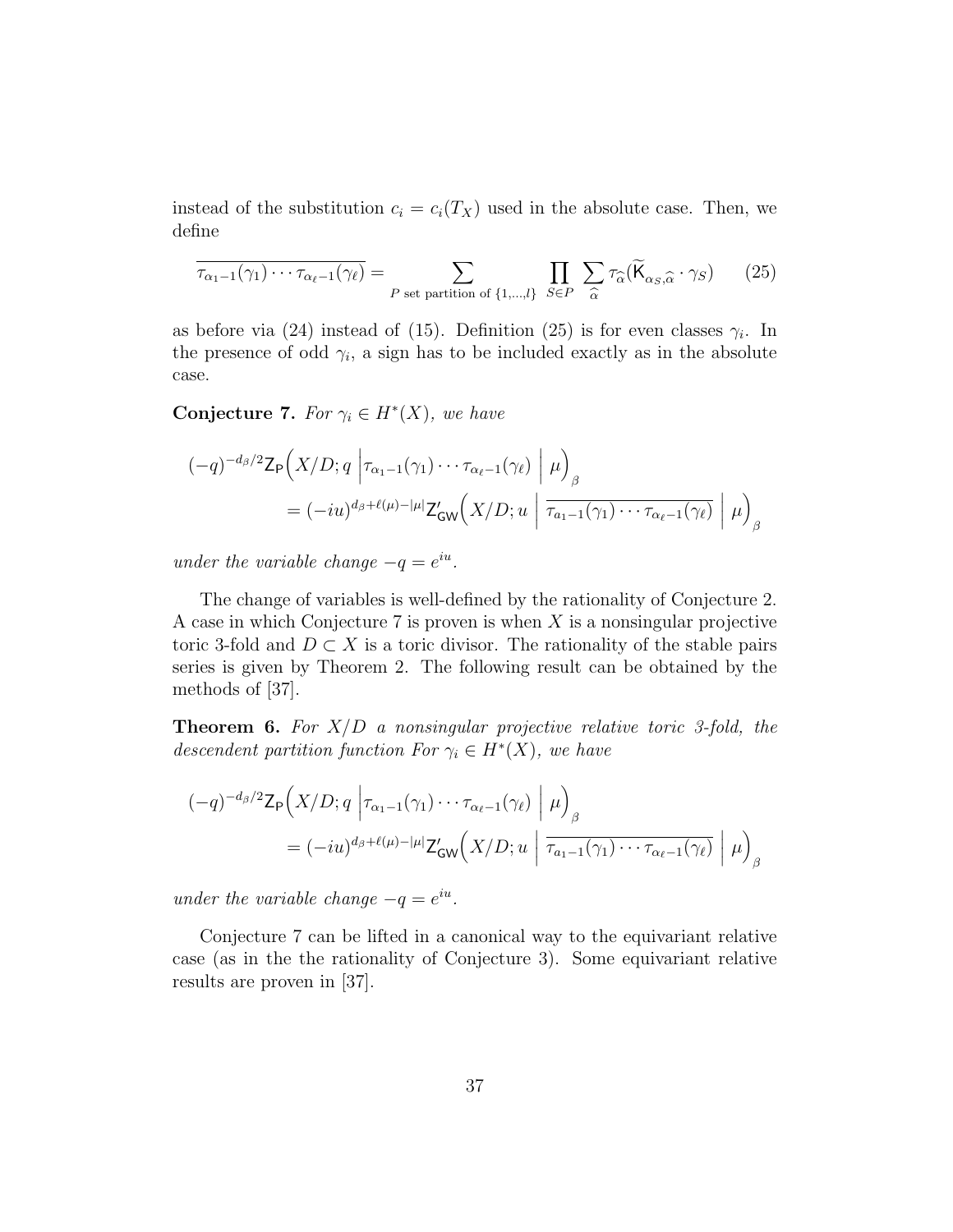#### 2.10 Complete intersections

Let X be a Fano or Calabi-Yau complete intersection of ample divisors in a product of projective spaces,

$$
X\subset\mathbb{P}^{n_1}\times\cdots\times\mathbb{P}^{n_m}.
$$

A central result of [37] is the proof of the descendent correspondence for even classes.

**Theorem 7** (P.-Pixton, 2012). Let X be a nonsingular Fano or Calabi-Yau complete intersection 3-fold in a product of projective spaces. For even classes  $\gamma_i \in H^{2*}(X)$ , we have

$$
(-q)^{-d_{\beta}/2} \mathsf{Z}_{\mathsf{P}}\Big(X; q \Big| \tau_{\alpha_1 - 1}(\gamma_1) \cdots \tau_{\alpha_\ell - 1}(\gamma_\ell) \Big)_{\beta}
$$
  
=  $(-i u)^{d_{\beta}} \mathsf{Z}_{\mathsf{GW}}'(X; u \Big| \overline{\tau_{\alpha_1 - 1}(\gamma_1) \cdots \tau_{\alpha_\ell - 1}(\gamma_\ell)} \Big)_{\beta}$ 

under the variable change  $-q = e^{iu}$ .

Theorem 7 relies on the rationality of the stable pairs series of Theorem 4. For  $\gamma_i \in H^{2*}(X)$  even classes of *positive* degree, we obtain from Theorem 7 (under the same complete intersection hypothesis for  $X$ ) the following result where only the leading term of the correspondence contributes:

$$
(-q)^{-d_{\beta}/2} \mathsf{Z}_{\mathsf{P}}\left(X; q \mid \prod_{i=1}^{r} \tau_{0}(\gamma_{i}) \prod_{j=1}^{s} \tau_{k_{j}}(\mathsf{p})\right)_{\beta} =
$$

$$
(-iu)^{d_{\beta}}(iu)^{-\sum k_{j}} \mathsf{Z}_{\mathsf{GW}}'\left(X; u \mid \prod_{i=1}^{r} \tau_{0}(\gamma_{i}) \prod_{j=1}^{s} \tau_{k_{j}}(\mathsf{p})\right)_{\beta}
$$

under the variable change  $-q = e^{iu}$ . Just as in the analysis of (21), the above correspondence proves the functional equation of Conjecture 4 in the case at hand.

If we specialize Theorem 7 further to the case where there are no descendent insertions, we obtain

$$
\mathsf{Z}_{\mathsf{P}}\Bigl(X;q\Bigr)_{\beta}=\mathsf{Z}^{\prime}_{\mathsf{GW}}\Bigl(X;u\Bigr)_{\beta}
$$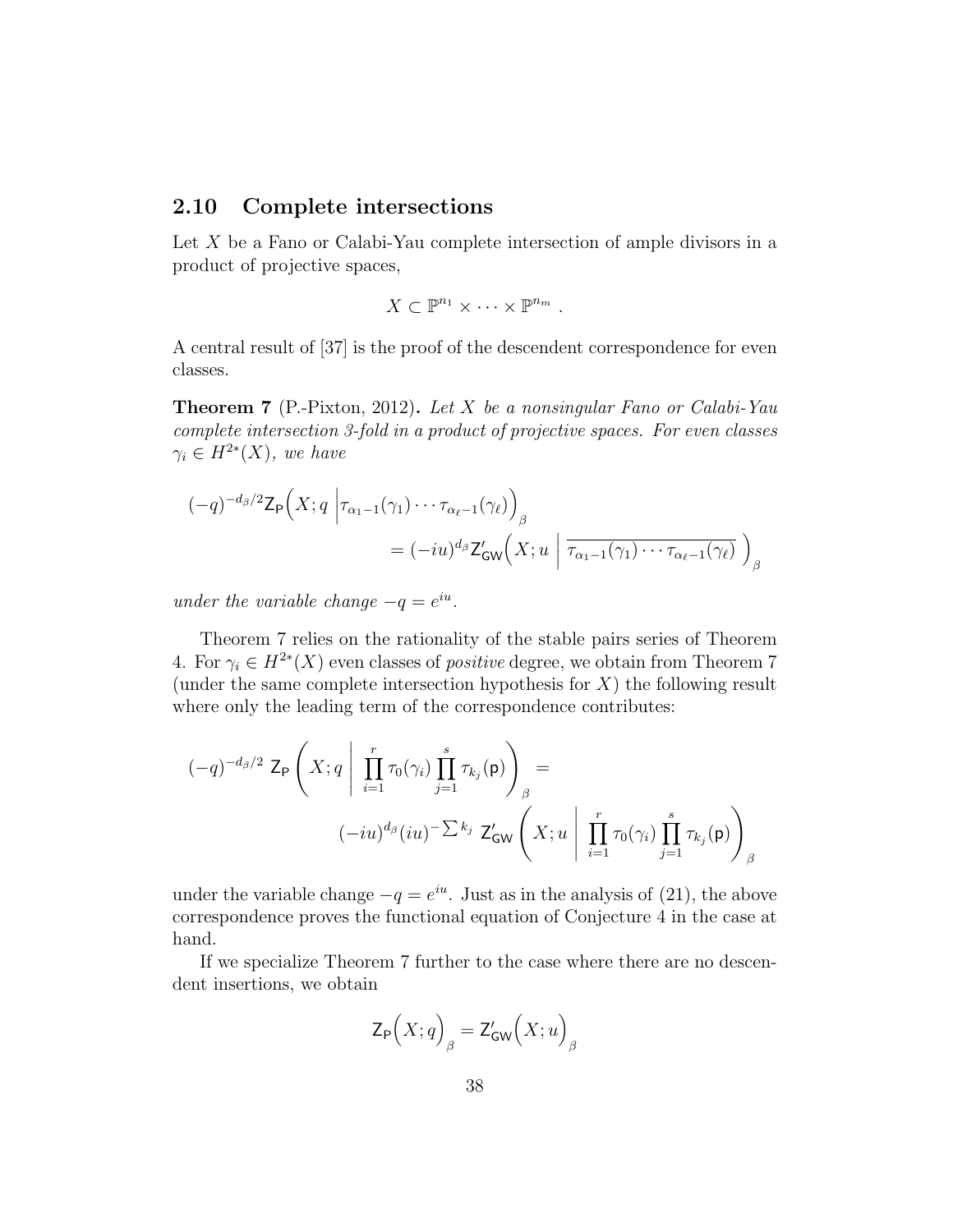under the variable change  $-q = e^{iu}$  for Calabi-Yau complete intersections in a product of projective spaces. In particular, the Gromov-Witten/Pairs correspondence hold for the famous quintic Calabi-Yau 3-fold

$$
X_5\subset\mathbb{P}^4.
$$

#### 2.11 K3 fibrations

Let Y be a nonsingular projective toric 3-fold for which the anticanonical class  $K_Y^*$  is base point free and the generic anticanonical divisor is a nonsingular projective K3 surface S. Let

$$
X \subset Y \times \mathbb{P}^1 \tag{26}
$$

be a nonsingular hypersurface in the class  $K_Y^* \otimes K_{\mathbb{P}^1}^*$ . Using the degeneration

$$
X\leadsto Y\,\cup\,S\times\mathbb{P}^1\,\cup\,Y
$$

obtained by factoring a divisor of  $K_Y^* \otimes K_{\mathbb{P}^1}^*$ , the results of [37] yield the Gromov-Witten/Pairs correspondence for the Calabi-Yau 3-fold X<sup>23</sup>

The hypersurface X defined by  $(26)$  is a K3-fibered Calabi-Yau 3-fold. A very natural question to ask is whether the Gromov-Witten/Pairs correspondence can be proven for all K3-fibered 3-folds. While the general case is open, results for the correspondence in fiber classes can be found in  $[42].^{24}$ 

## 3 Virasoro constraints

#### 3.1 Overview

Descendent partition functions in Gromov-Witten theory are conjectured to satisfy Virasoro constraints [9] for every target variety  $X$ . Via the Gromov-Witten/Pairs descendent correspondence, we expect parallel constraints for the descendent theory of stable pairs. An ideal path to finding the constraints for stable pairs would be to start with the explicit Virasoro constraints in Gromov-Witten theory and then apply the correspondence. However, our

<sup>23</sup>The strategy here is simpler than presented in Appendix B of [42] for a particular toric 4-fold Y.

 $^{24}$ Parallel questions can be pursued for other surfaces. For surfaces of general type (involving the stable pairs theory of descendents), see [15].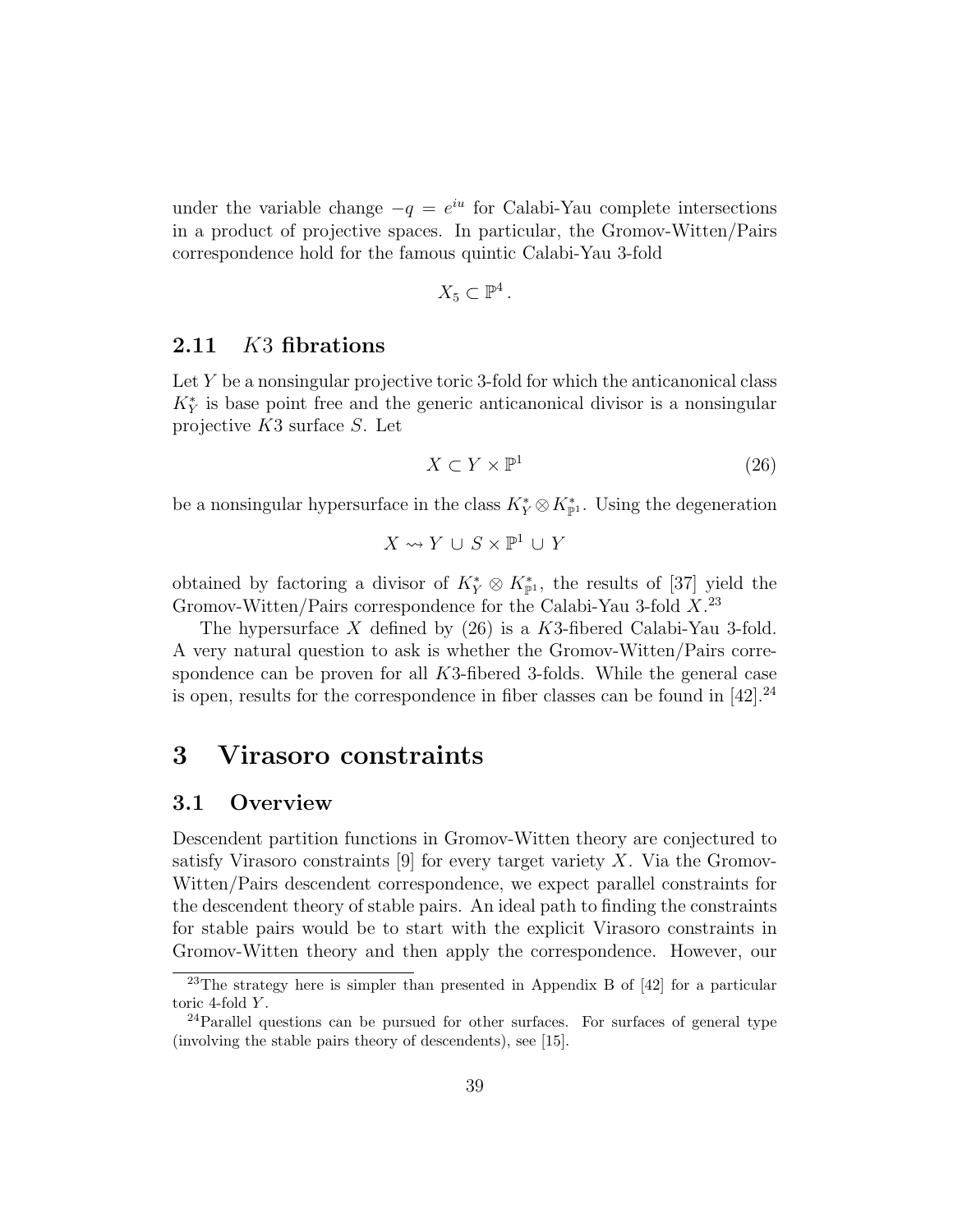knowledge of the correspondence matrix is not yet sufficient for such an application.

Another method is to look experimentally for relations which are of the expected shape. In a search conducted almost 10 years ago with A. Oblomkov and A. Okounkov, we found a set of such relations for the theory of ideal sheaves [29] for every nonsingular projective 3-fold  $X$ . As an example, the equations for  $\mathbb{P}^3$  are presented here for stable pairs.<sup>25</sup>

#### 3.2 First equations

Let  $X$  be a nonsingular projective 3-fold. The descendent insertions

$$
\tau_0(1)
$$
,  $\tau_0(D)$  for  $D \in H^2(X)$ ,  $\tau_1(1)$ 

all satisfy simple equations (parallel to the string, divisor, and dilation equations in Gromov-Witten theory):

(i) 
$$
\mathbb{Z}_P\Big(X; q \mid \tau_0(1) \cdot \prod_{i=1}^r \tau_{k_i}(\gamma_i)\Big)_{\beta} = 0,
$$
  
\n(ii)  $\mathbb{Z}_P\Big(X; q \mid \tau_0(D) \cdot \prod_{i=1}^r \tau_{k_i}(\gamma_i)\Big)_{\beta} = (\int_{\beta} D) \mathbb{Z}_P\Big(X; q \mid \prod_{i=1}^r \tau_{k_i}(\gamma_i)\Big)_{\beta},$   
\n(iii)  $\mathbb{Z}_P\Big(X; q \mid \tau_1(1) \cdot \prod_{i=1}^r \tau_{k_i}(\gamma_i)\Big)_{\beta} = \left(q\frac{d}{dq} - \frac{dg}{2}\right) \mathbb{Z}_P\Big(X; q \mid \prod_{i=1}^r \tau_{k_i}(\gamma_i)\Big)_{\beta}$ 

All three are obtained directly from the definition of the descendent action given in Section 0.2. To prove (iii), the Hirzebruch-Riemann-Roch equation

.

$$
ch_3(F) = n - \frac{d_\beta}{2}
$$

is used for a stable pair

$$
[F,s]\in P_n(X,\beta)\,,\quad d_\beta=\int_\beta c_1(X)\,.
$$

The compatibility of (i) and (ii) with the functional equation of Conjecture 4 is trivial. While not as obvious, the differential operator

$$
q\frac{d}{dq} - \frac{d_{\beta}}{2}
$$

<sup>&</sup>lt;sup>25</sup>Since [29] is written for ideal sheaves, a  $DT/PT$  correspondence for descendents is needed to move the relations to the theory of stable pairs. Such a correspondence is also studied in [29]. I am very grateful to A. Oblomkov for his help with the formulas here.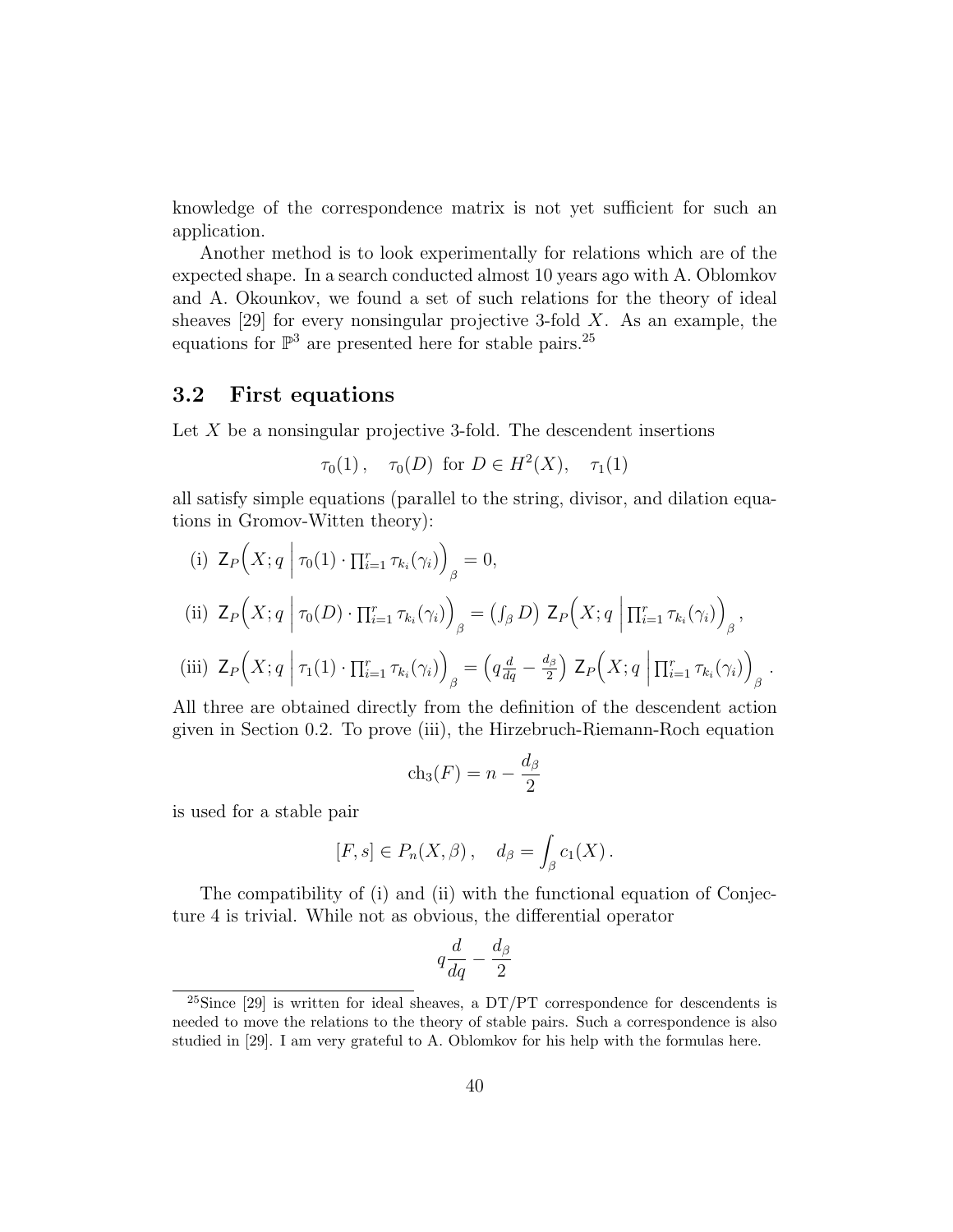is also beautifully consistent with Conjecture 4. We can easily prove using (iii) that Conjecture 4 holds for

$$
\mathsf{Z}_{P}\Big(X;q\;\Big|\;\tau_1(1)\cdot\prod_{i=1}^r\tau_{k_i}(\gamma_i)\Big)_{\beta}
$$

if and only if Conjecture 4 holds for

$$
\mathsf{Z}_{P}\Big(X;q\ \Big|\ \prod_{i=1}^r\tau_{k_i}(\gamma_i)\Big)_{\beta}.
$$

For example, equation (iii) yields

$$
\mathsf{Z}_{\mathsf{P}}\big(\mathbb{P}^3; q \mid \tau_1(1)\tau_5(1)\big)_{\mathsf{L}} = \frac{q + 4q^2 + 17q^3 - 62q^4 + 17q^5 + 4q^6 + q^7}{9(1+q)^4}
$$

when applied to (7).

### 3.3 Operators and constraints

A basis of the cohomology  $H^*(\mathbb{P}^3)$  is given by

1, H, 
$$
L = H^2
$$
,  $p = H^3$ 

where H is the hyperplane class. The divisor and dilaton equations here are

$$
Z_P\left(\mathbb{P}^3; q \middle| \tau_0(\mathsf{H}) \cdot \mathsf{D}\right)_{d\mathsf{L}} = dZ_P\left(\mathbb{P}^3; q \middle| \mathsf{D}\right)_{d\mathsf{L}},
$$
  

$$
Z_P\left(\mathbb{P}^3; q \middle| \tau_1(1) \cdot \mathsf{D}\right)_{d\mathsf{L}} = \left(q\frac{d}{dq} - 2d\right) Z_P\left(\mathbb{P}^3; q \middle| \mathsf{D}\right)_{d\mathsf{L}},
$$

where  $D = \prod_{i=1}^r \tau_{k_i}(\gamma_i)$  is an arbitrary descendent insertion.

Before presenting the formulas, we introduce two conventions which simplify the notation. The first concerns descendents with negative subscripts. We define the descendent action in two negative cases:

$$
\tau_{-2}(\mathsf{H}^j) = -\delta_{j,3}, \quad \tau_{-1}(\mathsf{H}^j) = 0.
$$
 (27)

In particular, these all vanish except for  $\tau_{-2}(\mathsf{p}) = -1$ . Convention (27) is consistent with Definition 2 via the replacement

$$
ch_{2+i}(\mathbb{F}) \mapsto ch_{2+i}(\mathbb{I}[1]^\bullet) ,
$$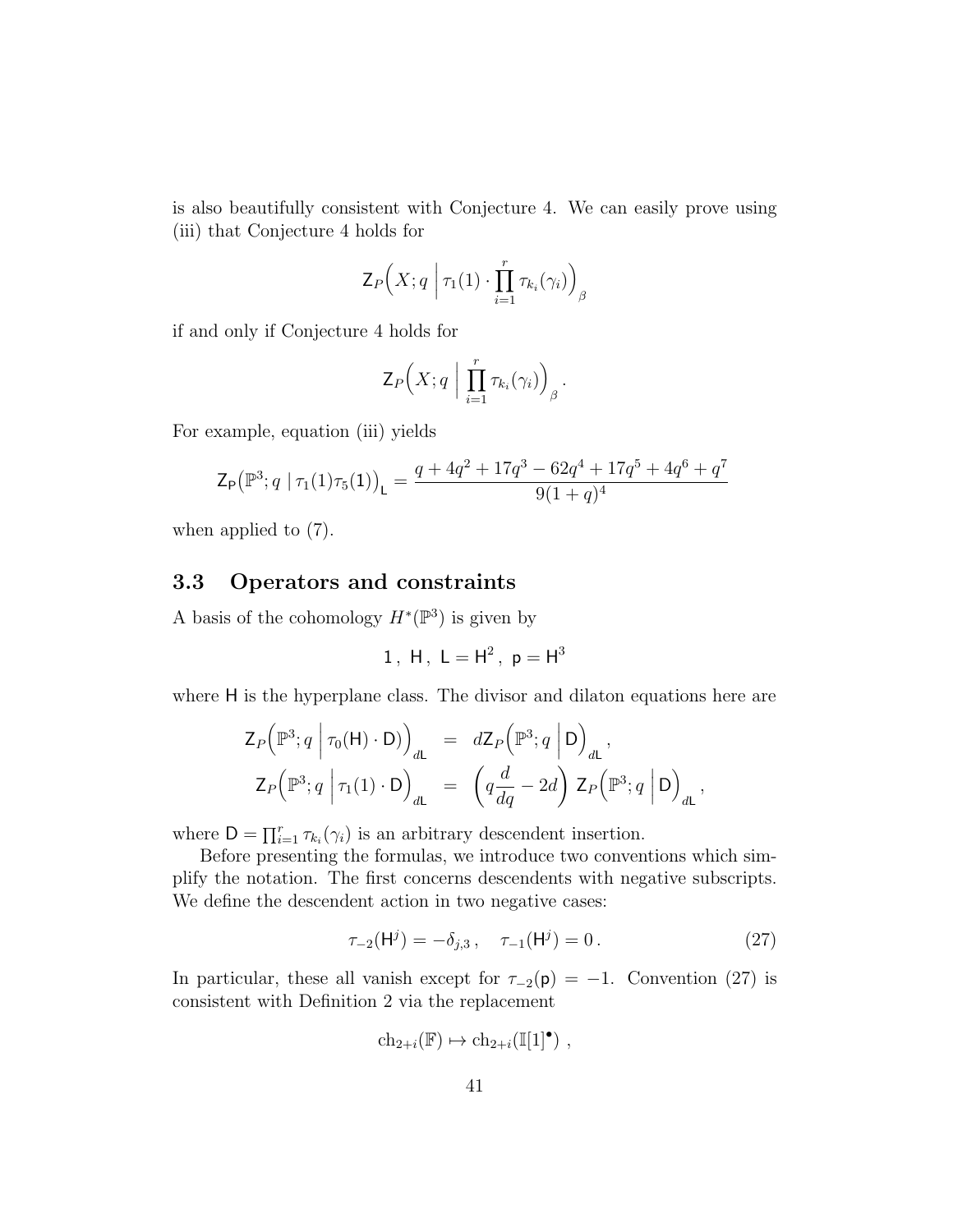where  $\mathbb{I}^{\bullet}$  is the universal stable pair on  $X \times P_n(X, \beta)$ .

For the Virasoro constraints, the formulas are more naturally stated in terms of the Chern character subscripts (instead of including the shift by 2 in Definition 2). As a second convention, we define the insertions  $\mathsf{ch}_i(\gamma)$  by

$$
\mathsf{ch}_i(\gamma) = \tau_{i-2}(\gamma) \tag{28}
$$

for all  $i \geq 0$ . In particular,  $ch_0(p)$  acts as  $-1$  and  $ch_1(H^j)$  acts as 0.

Let  $\mathbb{D}^+$  be the free Q-polynomial ring with generators

$$
\left\{\mathsf{ch}_i(\mathsf{H}^j)\middle|\ i\geq 0\,,\ j=0,1,2,3\right\}.
$$

Via equation (28), we view  $\mathbb{D}^+$  as an extension

$$
\mathbb{D}\subset \mathbb{D}^+
$$

of the algebra of descendents defined in Section 0.3. We define

$$
\mathsf{ch}_a\mathsf{ch}_b(\mathsf{H}^j)\in\mathbb{D}^+
$$

in terms of the generators by

$$
\mathsf{ch}_a\mathsf{ch}_b(\mathsf{H}^j) = \sum_r \mathsf{ch}_a(\gamma_r^L)\mathsf{ch}_b(\gamma_r^R)
$$

where the sum is indexed by the Künneth decomposition

$$
\mathsf{H}^j \cdot \Delta = \sum_r \gamma_r^L \otimes \gamma_r^R \in H^*(\mathbb{P}^3 \times \mathbb{P}^3)
$$

and  $\Delta \subset \mathbb{P}^3 \times \mathbb{P}^3$  is the diagonal. Both  $\mathsf{ch}_i(\mathsf{H}^j)$  and  $\mathsf{ch}_a \mathsf{ch}_b(\mathsf{H}^j)$  define operators on  $\mathbb{D}^+$  by multiplication.

To write the Virasoro relations, we will define derivations

$$
\mathrm{R}_k:\mathbb{D}^+\to\mathbb{D}^+
$$

for  $k \ge -1$  by the following action on the generators of  $\mathbb{D}^+$ ,

$$
R_k\left(\mathsf{ch}_i(\mathsf{H}^j)\right) = \left(\prod_{n=0}^k (i+j-3+n)\right) \mathsf{ch}_{k+i}(\mathsf{H}^j).
$$

In case  $k = -1$ , the product on the right is empty and

$$
R_{-1}(\mathsf{ch}_i(\mathsf{H}^j)) = \mathsf{ch}_{i-1}(\mathsf{H}^j)\,.
$$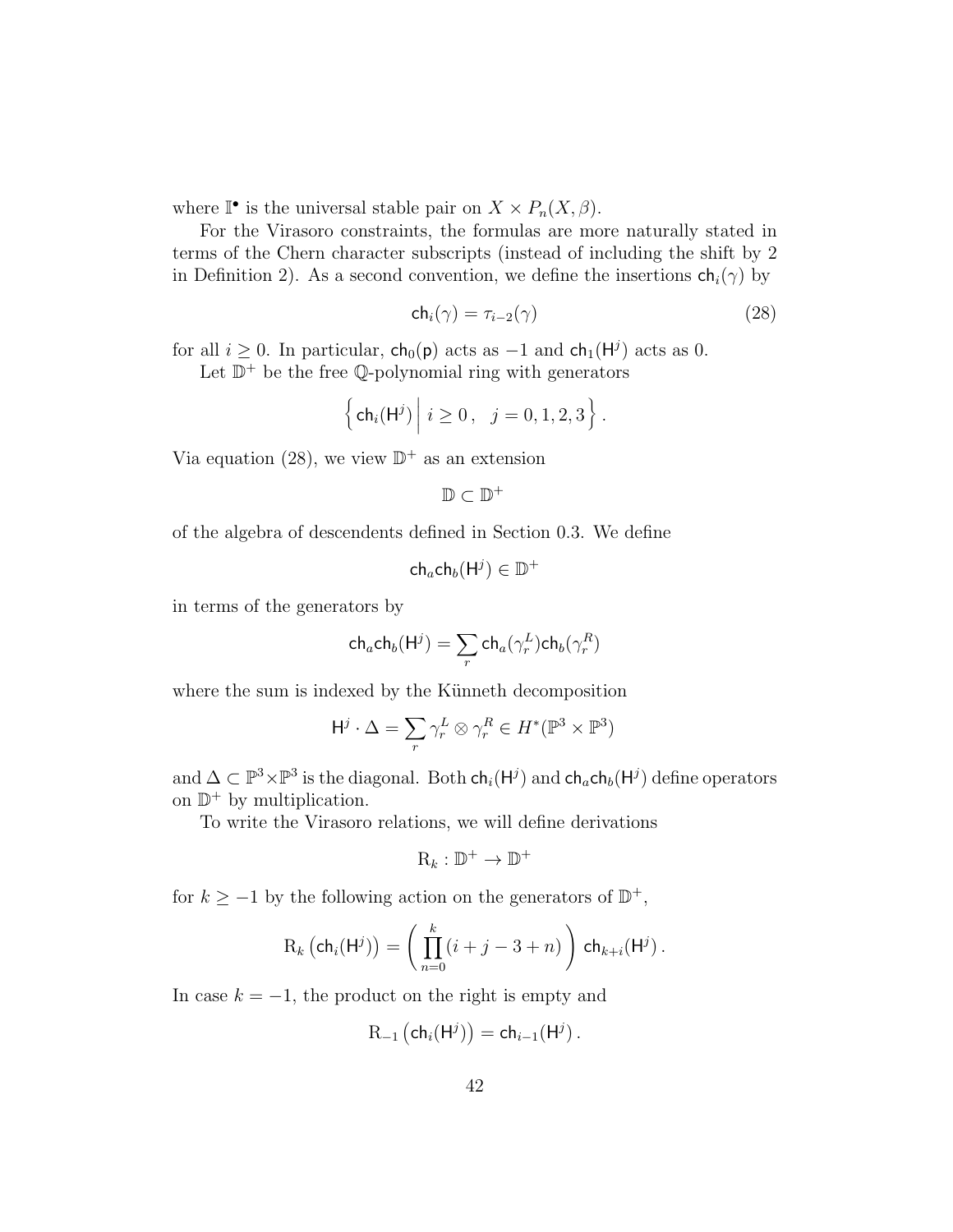**Definition 3.** Let  $\mathcal{L}_k : \mathbb{D}^+ \to \mathbb{D}^+$  for  $k \geq -1$  be the operator

$$
\mathcal{L}_k = -2 \sum_{a+b=k+2} (-1)^{d^L d^R} (a + d^L - 3)!(b + d^R - 3)! \operatorname{ch}_a \operatorname{ch}_b(H) \n+ \sum_{a+b=k} a! b! \operatorname{ch}_a \operatorname{ch}_b(p) \n+ R_k + (k+1)! R_{-1} \operatorname{ch}_{k+1}(p).
$$

The first term in the formula for  $\mathcal{L}_k$  requires explanation. By definition,

$$
ch_a ch_b(H) = ch_a(p) ch_b(H) + ch_a(L) ch_b(L) + ch_a(H) ch_b(p)
$$
 (29)

via the three terms of the Künneth decomposition of  $H \cdot \Delta$ . The notation

$$
(-1)^{d^L d^R} (a + d^L - 3)!(b + d^R - 3)!\operatorname{ch}_a \operatorname{ch}_b(H)
$$

is shorthand for the sum

$$
(-1)^{3\cdot 1}(a+3-3)!(b+1-3)!\operatorname{ch}_a(p)\operatorname{ch}_b(H)
$$
  
+ 
$$
(-1)^{2\cdot 2}(a+2-3)!(b+2-3)!\operatorname{ch}_a(L)\operatorname{ch}_b(L)
$$
  
+ 
$$
(-1)^{1\cdot 3}(a+1-3)!(b+3-3)!\operatorname{ch}_a(H)\operatorname{ch}_b(p).
$$

The three summands of (29) are each weighted by the factor

$$
(-1)^{d^L d^R} (a + d^L - 3)!(b + d^R - 3)!
$$

where  $d^L$  is the (complex) degree of  $\gamma^L$  and  $d^R$  is the (complex) degree of  $\gamma^R$ with respect to the Künneth summand  $\gamma^L \otimes \gamma^R$ .

In the second term of the formula,  $a!b!$  ch<sub>a</sub>ch<sub>b</sub>(p) can be expanded as

$$
a!b! \, \mathsf{ch}_a \mathsf{ch}_b(\mathsf{p}) = a!b! \, \mathsf{ch}_a(\mathsf{p}) \mathsf{ch}_b(\mathsf{p}) \, .
$$

The summations over a and b in the first two terms in the formula for  $\mathcal{L}_k$ require  $a \geq 0$  and  $b \geq 0$ . All factorials with negative arguments vanish.

For example, the formula for the first operator  $\mathcal{L}_{-1}$  is

$$
\mathcal{L}_{-1} = R_{-1} + 0! R_{-1} ch_0(p).
$$

For  $\mathcal{L}_0$ , we have

$$
\mathcal{L}_0 = -2 \cdot (-1)^{3 \cdot 1} (0 + 3 - 3)! (2 + 1 - 3)! \operatorname{ch}_0(\mathsf{p}) \operatorname{ch}_2(\mathsf{H}) \n-2 \cdot (-1)^{2 \cdot 2} (1 + 2 - 3)! (1 + 2 - 3)! \operatorname{ch}_1(\mathsf{L}) \operatorname{ch}_1(\mathsf{L}) \n-2 \cdot (-1)^{1 \cdot 3} (2 + 1 - 3)! (0 + 3 - 3)! \operatorname{ch}_2(\mathsf{H}) \operatorname{ch}_0(\mathsf{p}) \n+ \operatorname{ch}_0(\mathsf{p}) \operatorname{ch}_0(\mathsf{p}) \n+ R_0 + R_{-1} \operatorname{ch}_1(\mathsf{p}).
$$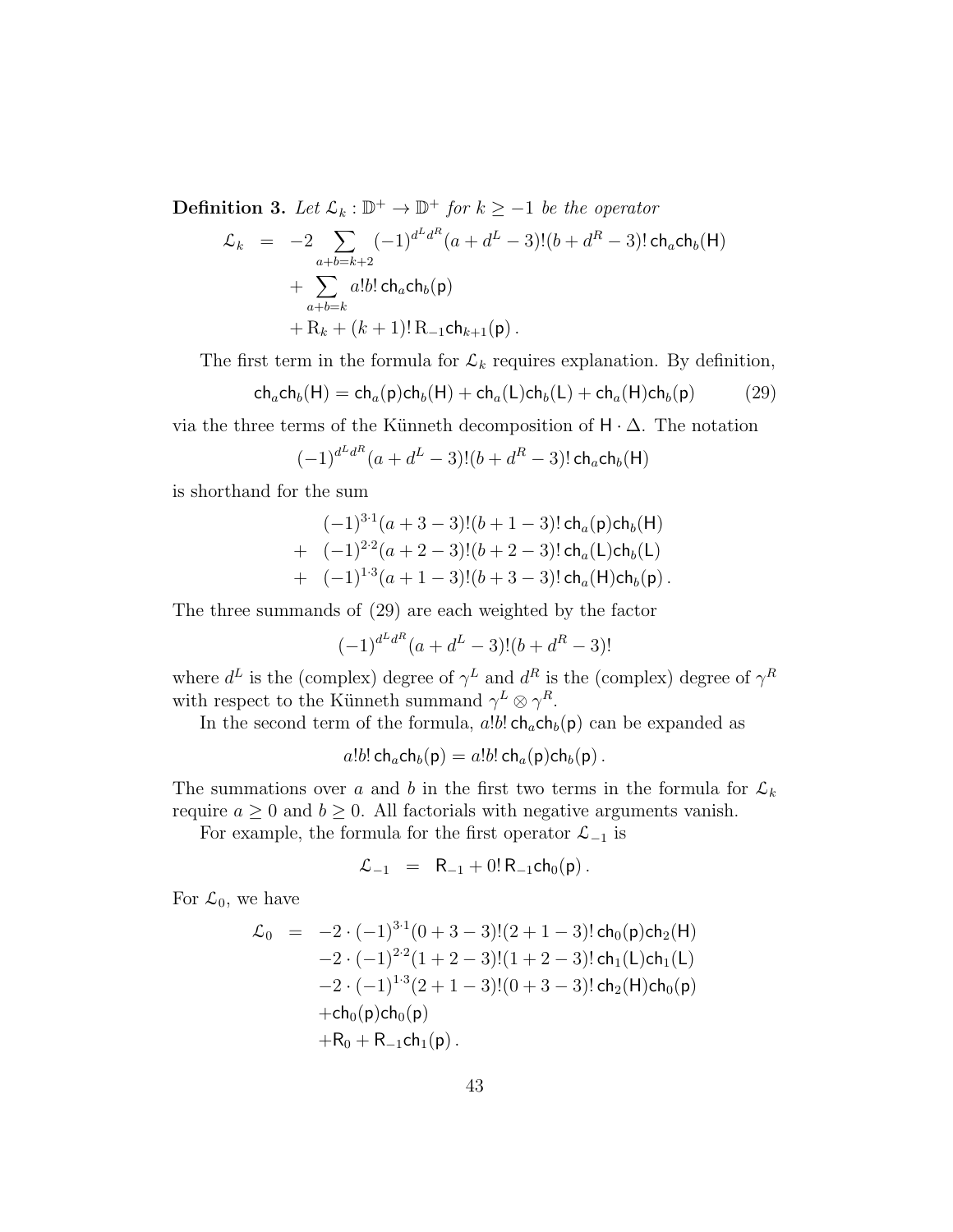After simplification, we obtain

$$
\mathcal{L}_0 = 4\mathsf{ch}_0(\mathsf{p})\mathsf{ch}_2(\mathsf{H}) - 2\mathsf{ch}_1(\mathsf{L})\mathsf{ch}_1(\mathsf{L}) + \mathsf{ch}_0(\mathsf{p})\mathsf{ch}_0(\mathsf{p}) + \mathsf{R}_0 + \mathsf{R}_{-1}\mathsf{ch}_1(\mathsf{p})\,.
$$

The operators  $\mathcal{L}_k$  on  $\mathbb{D}^+$  are conjectured to be the analogs for stable pairs of the Virasoro constraints for the Gromov-Witten theory of  $\mathbb{P}^3$ .

Conjecture 8 (Oblomkov-Okounkov-P.). We have

$$
\mathsf{Z}_{\mathsf{P}}(\mathbb{P}^3; q \mid \mathcal{L}_k \, \mathsf{D})_{d\mathsf{L}} = 0
$$

for all  $k \ge -1$ , for all  $D \in \mathbb{D}^+$ , and for all curve classes dL.

For example, for  $k = -1$ , Conjecture 8 states

$$
\mathsf{Z}_{\mathsf{P}}(\mathbb{P}^3; q \mid \mathcal{L}_{-1} \mathsf{D})_{d\mathsf{L}} = 0.
$$

By the above calculation of  $\mathcal{L}_{-1}$ ,

$$
Z_{P}(\mathbb{P}^{3}; q \mid \mathcal{L}_{-1}D)_{dL} = Z_{P}(\mathbb{P}^{3}; q \mid (R_{-1} + 0! R_{-1}ch_{0}(p)) D)_{dL}
$$
  
=  $Z_{P}(\mathbb{P}^{3}; q \mid (R_{-1} - R_{-1}) D)_{dL}$   
= 0,

where we have also used the descendent action  $ch_0(p) = -1$ . The claim

$$
\mathsf{Z}_{\mathsf{P}}(\mathbb{P}^3; q \mid \mathcal{L}_0 \mathsf{D})_{d\mathsf{L}} = 0.
$$

is easily reduced to the divisor equation (ii) of Section 3.2 and is also true.

The first nontrivial assertion of Conjecture 8 occurs for  $k = 1$ ,

$$
\mathsf{Z}_{\mathsf{P}}(\mathbb{P}^3; q \mid \mathcal{L}_1 \mathsf{D})_{d\mathsf{L}} = \mathsf{Z}_{\mathsf{P}}\Big(\mathbb{P}^3; q \mid (-4\mathsf{ch}_3(\mathsf{H}) + \mathsf{R}_1 + 2\mathsf{ch}_2(\mathsf{p})\mathsf{R}_{-1})\,\mathsf{D}\Big)_{d\mathsf{L}} = 0\,,
$$

which is at the moment unproven. For example, let  $D = ch_3(p)$  and  $d = 1$ . We obtain a prediction for descendent series for  $\mathbb{P}^3$ ,

$$
-4\mathsf{Z}_{\mathsf{P}}(\mathsf{ch}_3(\mathsf{H})\mathsf{ch}_3(\mathsf{p}))_\mathsf{L}+12\mathsf{Z}_{\mathsf{P}}(\mathsf{ch}_4(\mathsf{p}))_\mathsf{L}+2\mathsf{Z}_{\mathsf{P}}(\mathsf{ch}_2(\mathsf{p})\mathsf{ch}_2(\mathsf{p}))_\mathsf{L}=0\,,
$$

which can be checked using the evaluations

$$
Z_{P}(ch_{3}(H)ch_{3}(p))_{L} = Z_{P}(\tau_{1}(H)\tau_{1}(p))_{L} = \frac{3}{4}q - \frac{3}{2}q^{2} + \frac{3}{4}q^{3},
$$
  
\n
$$
Z_{P}(ch_{4}(p))_{L} = Z_{P}(\tau_{2}(p))_{L} = \frac{1}{12}q - \frac{5}{6}q^{2} + \frac{1}{12}q^{3},
$$
  
\n
$$
Z_{P}(ch_{2}(p)ch_{2}(p))_{L} = Z_{P}(\tau_{0}(p)\tau_{0}(p))_{L} = q + 2q^{2} + q^{3}.
$$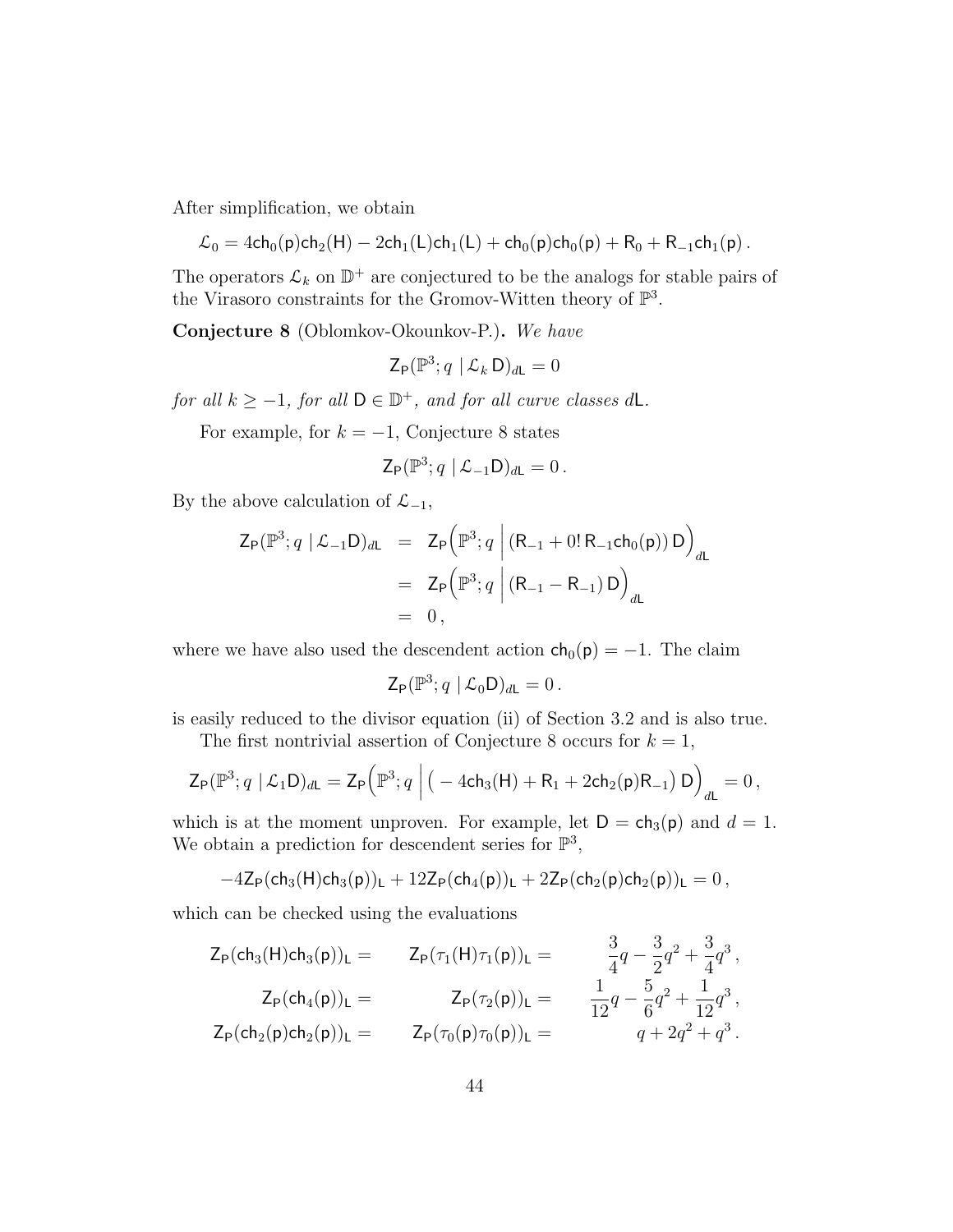### 3.4 The bracket

To find the Virasoro bracket, we introduce the operators

$$
L_k = -2 \sum_{\substack{a+b=k+2 \ a+b=k}} (-1)^{d^L d^R} (a + d^L - 3)!(b + d^R - 3)! \text{ch}_a \text{ch}_b(H) + \sum_{\substack{a+b=k \ a+b=k}} l! b! \text{ch}_a \text{ch}_b(p)
$$

We then obtain the Virasoro relations and the bracket with  $\mathsf{ch}_k(\mathsf{p}),$ 

$$
[L_k, L_m] = (m - k)L_{k+m}, \quad [L_n, k!ch_k(p)] = k \cdot (k + n)!ch_{n+k}(p).
$$

The operators  $\mathcal{L}_k$  are expressed in terms of  $L_k$  by:

$$
\mathcal{L}_k = L_k + (k+1)! L_{-1} \mathsf{ch}_{k+1}(\mathsf{p}).
$$

## 4 Virtual class in algebraic cobordism

### 4.1 Overview

Let X be nonsingular projective 3-fold. From the work of J. Shen [43], the virtual fundamental class of the moduli space of stable pairs

$$
[P_n(X,\beta)]^{vir} \in A_{d_\beta}(P_n(X,\beta))
$$

admits a canonical lift to the theory of algebraic cobordism<sup>26</sup>

$$
[P_n(X,\beta)]^{vir} \in \Omega_{d_{\beta}}(P_n(X,\beta))\tag{30}
$$

where  $d_{\beta} = \int_{\beta} c_1(X)$ . Shen's construction depends only upon the 2-term perfect obstruction theory of  $P_n(X, \beta)$  and is closely related to earlier work of Ciocan-Fontantine and Kapranov [5] and Lowrey-Schürg [23].

 $^{26}$ We do not review the foundations of the theory of algebraic cobordism here. The reader can find discussions in [17, 18]. As for cohomology, we always take Q-coefficients. Shen constructs a canonical lift to algebraic cobordism  $[M]^{vir} \in \Omega_*(M)$  of the virtual class in Chow  $[M]^{vir} \in A_*(M)$  obtained from a 2-term perfect obstruction theory on a quasi-projective scheme M.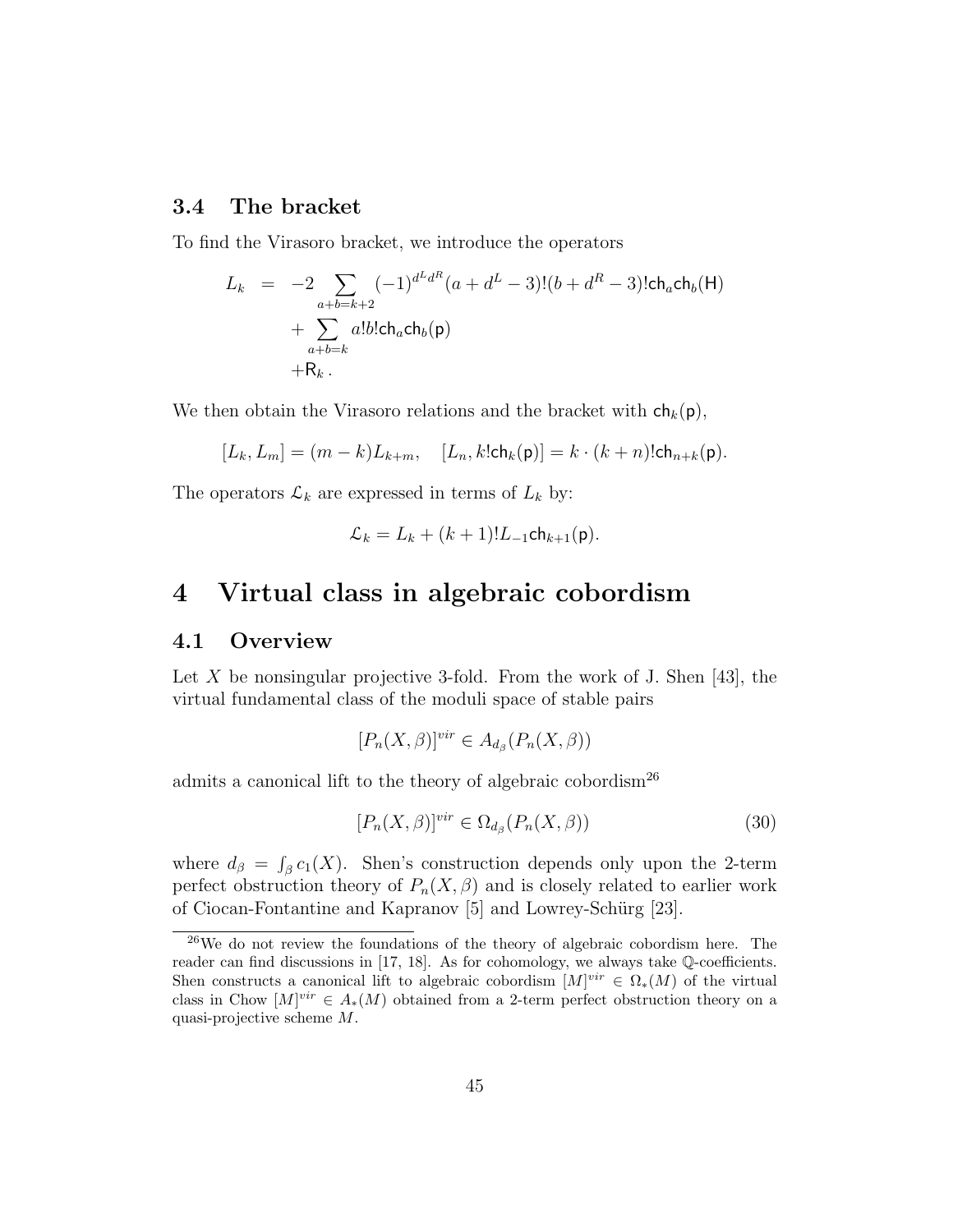The lift (30) leads to several natural questions. The simplest is *how does* the virtual class in algebraic cobordism vary with  $n^2$  Let

$$
\pi: P_n(X, \beta) \to \bullet
$$

be the structure map to the point  $\bullet$ . Then, for fixed  $\beta$ , we define

$$
\mathsf{Z}_{\mathsf{P}}^{\Omega}(X;q)_{\beta} = \sum_{n \in \mathbb{Z}} q^n \pi_* [P_n(X,\beta)]^{vir} \in \Omega_{d_{\beta}}(\bullet) \otimes_{\mathbb{Q}} \mathbb{Q}((q)).
$$

Is there an analogue for  $\mathsf{Z}_{\mathsf{P}}^{\Omega}(X; q)_{\beta}$  of the rationality and functional equation in the descendent theory of the standard virtual class?

### 4.2 Chern numbers

While the full data of the cobordism class (30) is difficult to analyze, the push-forward

$$
\pi_*[P_n(X,\beta)]^{vir} \in \Omega_{d_\beta}(\bullet)
$$

is characterized by the virtual Chern numbers of  $P_n(X, \beta)$ .

Since  $P_n(X, \beta)$  has a 2-term perfect obstruction theory, there is a virtual tangent complex  $\mathsf{T}^{vir} \in D^b(P_n(X, \beta))$  with Chern classes

$$
c_i(\mathsf{T}^{vir}) \in H^{2i}(P_n(X,\beta)).
$$

For every partition of the virtual dimension  $d_{\beta}$ ,

$$
\sigma = (s_1, \ldots, s_\ell) \, , \qquad d_\beta = \sum_{i=1}^\ell s_i \, ,
$$

we define an associated Chern number

$$
c_{n,\beta}^{\sigma}=\int_{[P_n(X,\beta)]^{vir}}\prod_{i=1}^{\ell}c_{s_i}(\mathsf{T}^{vir})\;\in\mathbb{Z}
$$

by integration against the standard virtual class

$$
[P_n(X,\beta)]^{vir} \in H_{2d_{\beta}}(P_n(X,\beta)).
$$

The complete collection of Chern numbers

 $\left\{ c_{n}^{\sigma}\Big|\sigma\in\text{Partitions}(d_{\beta})\right\}$ 

uniquely determines the algebraic cobordism class

$$
\pi_*[P_n(X,\beta)]^{vir} \in \Omega_{d_{\beta}}(\bullet).
$$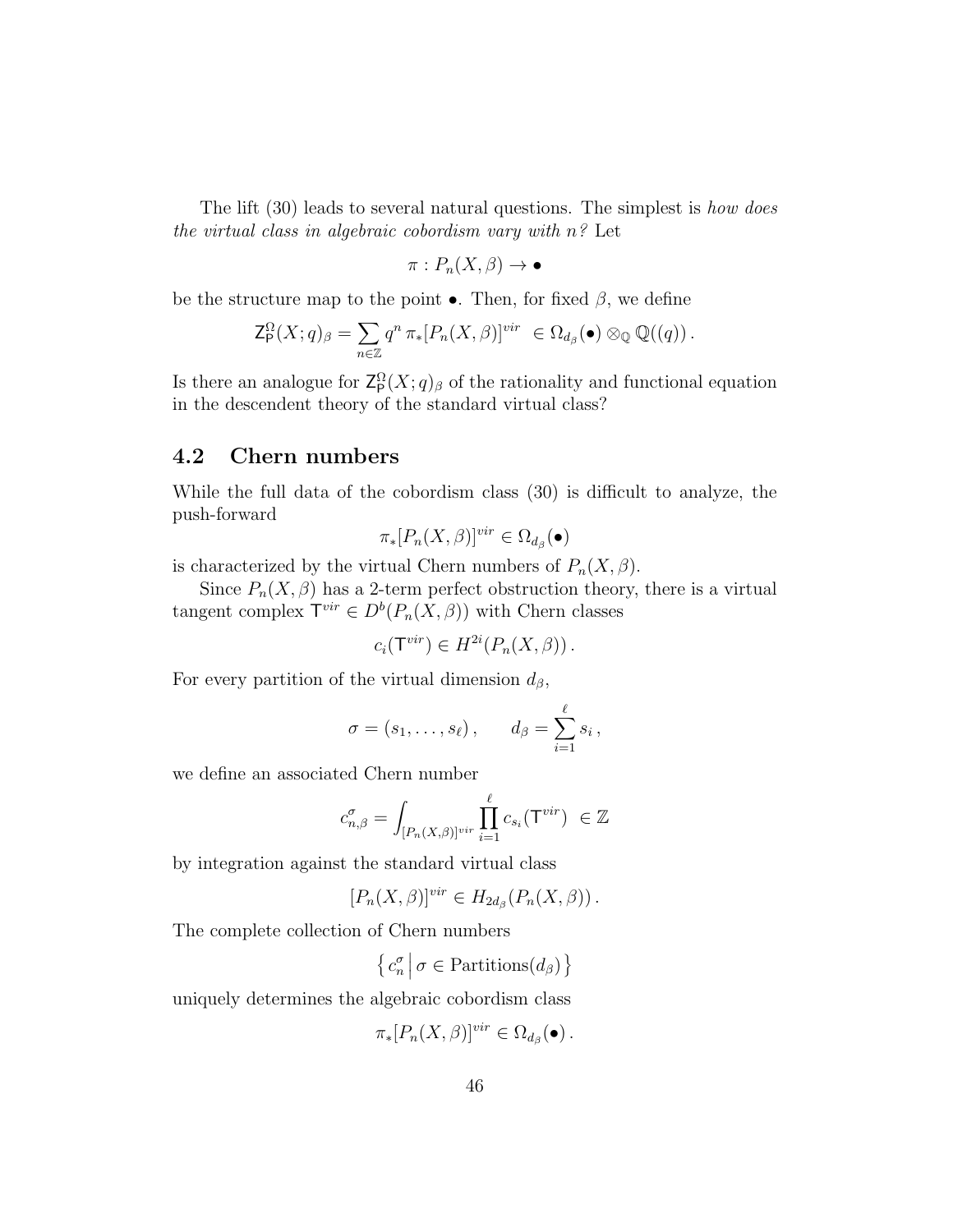#### 4.3 Rationality and the functional equation

The rationality of the partition function  $\mathsf{Z}_{\mathsf{P}}^{\Omega}(X; q)_{\beta}$  is equivalent to the rationality of all the functions

$$
\mathsf{Z}_\mathsf{P}^\sigma(X;q)_\beta = \sum_{n \in \mathbb{Z}} c_{n,\beta}^\sigma q^n
$$

for  $\sigma \in$  Partitions $(d_{\beta})$ .

**Theorem 8** (Shen 2014). The Chern class  $c_i(T^{vir}) \in H^{2i}(P_n(X,\beta))$  can be written as a Q-linear combination of products of descendent classes

$$
\left\{ \prod_{i=1}^r \tau_{k_i}(\gamma_i) \mid \sum_{i=1}^r k_i \equiv 0 \mod 2, \ \gamma_i \in H^*(X) \right\}
$$

by a formula which is independent of n and  $\beta$ .

Shen's proof is geometric and constructive. Following the notation of Section 0.2, let

$$
\pi_P: X \times P_n(X, \beta) \to P_n(X, \beta)
$$

be the projection and let  $\mathbb{I}^{\bullet} \in D^b(X \times P_n(X, \beta))$  be the universal stable pair. The class of the virtual tangent complex in  $K^0(P_n(X, \beta))$  is

$$
\begin{array}{rcl} [-\mathsf{T}^{vir}] & = & [R\pi_{P*}R\mathfrak{Hom}(\mathbb{I}^{\bullet}, \mathbb{I}^{\bullet})_{0}] \\ & = & [R\pi_{P*}(\mathbb{I}^{\bullet} \otimes^{L} (\mathbb{I}^{\bullet}))^{\vee}] - [R\pi_{P*}\mathfrak{O}_{X \times P_{n}(X,\beta)}]. \end{array}
$$

The Chern character of  $-\mathsf{T}^{vir}$  is then computed by the Grothendieck-Riemman-Roch formula,

$$
\operatorname{ch}[-\mathsf{T}^{vir}] = \pi_{P*}\Big(\operatorname{ch}(\mathbb{I}^{\bullet}) \cdot \operatorname{ch}((\mathbb{I}^{\bullet})^{\vee}) \cdot \operatorname{Td}(X)\Big) - \pi_{P*}\Big(\operatorname{Td}(X)\Big). \tag{31}
$$

The second term of (31) is just  $\int_X \text{Td}_3(X)$  times the identity  $1 \in H^0(P_n(X, \beta)).$ 

More interesting is the first term of (31) which can be written as

$$
\epsilon_* \Big( \mathrm{ch}(\mathbb{I}^\bullet) \cdot \mathrm{ch}((\widetilde{\mathbb{I}}^\bullet)^\vee) \cdot \Delta \cdot \mathrm{Td}(X) \Big) \tag{32}
$$

where  $\epsilon$  is the projection

$$
\epsilon: X \times X \times P_n(X, \beta) \to P_n(X, \beta),
$$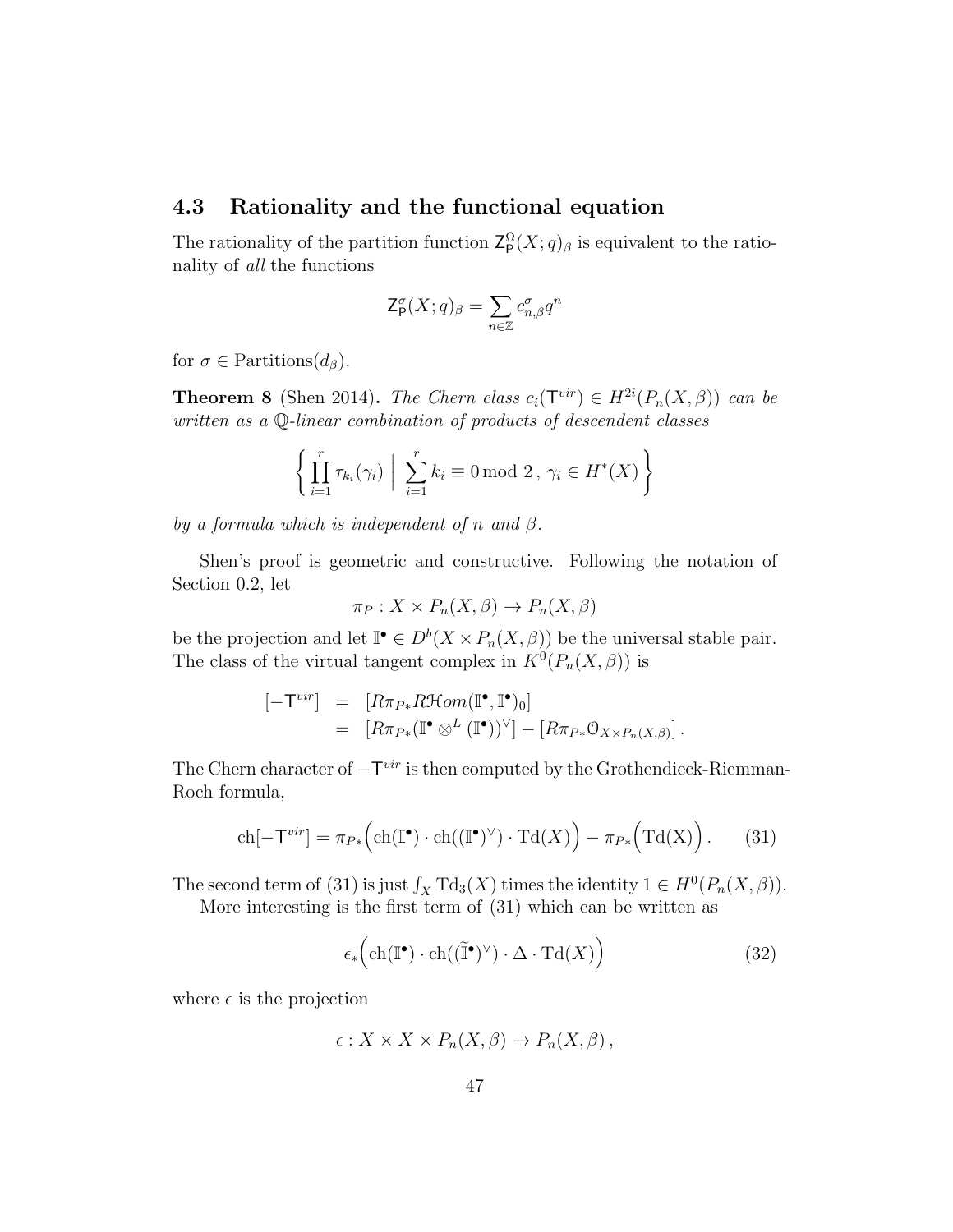$\mathbb{I}^{\bullet}$  and  $\widetilde{\mathbb{I}}^{\bullet}$  are the universal stable pairs pulled-back via the first and second projections

$$
X \times P_n(X, \beta) \leftarrow X \times X \times P_n(X, \beta) \rightarrow X \times P_n(X, \beta)
$$

respectively, and  $\Delta$  is the pull-back of the diagonal in  $X \times X$ . Using the Künneth decomposition of  $\Delta$ , Shen easily writes (32) as a quadratic expression in the descendent classes — see [43, Section 3.1]. The answer is a universal formula independent of n and  $\beta$ .

Though not explicitly remarked (nor needed) in [43], Shen's universal formula for  $\text{ch}[-\mathsf{T}^{vir}]$  is a  $\mathbb Q$ -linear combination of classes

$$
\left\{ \tau_{k_1}(\gamma_1)\tau_{k_2}(\gamma_2) \, \middle| \, k_1 + k_2 \equiv 0 \mod 2, \ \gamma_1, \gamma_2 \in H^*(X) \right\}
$$

since each quadratic term appears in (32) in a form proportional to

$$
((-1)^{k_1} + (-1)^{k_2}) \cdot \tau_{k_1}(\gamma_1)\tau_{k_2}(\gamma_2)
$$

because of the universal stable pair  $ch(\mathbb{I}^{\bullet})$  appears together with the dual  $ch((\widetilde{\mathbb{I}}^{\bullet})^{\vee}).$ 

There are two immediate consequences of Theorem 8. If the rationality of descendent series of Conjecture 1 holds for X, then

 $\mathsf{Z}_{\mathsf{P}}^{\Omega}(X;q)_{\beta}$  is the Laurent expansion of a rational function in  $\Omega_{d_{\beta}}(\bullet) \otimes_{\mathbb{Q}} \mathbb{Q}(q)$ .

In particular, Shen's results yield the rationality of the partition functions in algebraic cobordism in case  $X$  is a nonsingular projective toric variety (where rationality of the descendent series is proven).

The second consequence concerns the functional equation. The descendents which arise in Theorem 8 have even subscript sum. Hence, if the functional equation of Conjecture 4 holds for  $X$ , then

$$
\mathsf{Z}_{\mathsf{P}}^{\Omega}\left(X;\frac{1}{q}\right)_{\beta} = q^{-d_{\beta}} \mathsf{Z}_{\mathsf{P}}^{\Omega}(X;q)_{\beta}.
$$
 (33)

The functional equation (33) should be regarded as the correct generalization to all  $X$  of the symmetry

$$
\mathsf{Z}_{\mathsf{P}}\left(Y;\frac{1}{q}\right)_{\beta} = \mathsf{Z}_{\mathsf{P}}(Y;q)_{\beta}
$$

of stable pairs invariants for Calabi-Yau 3-folds Y .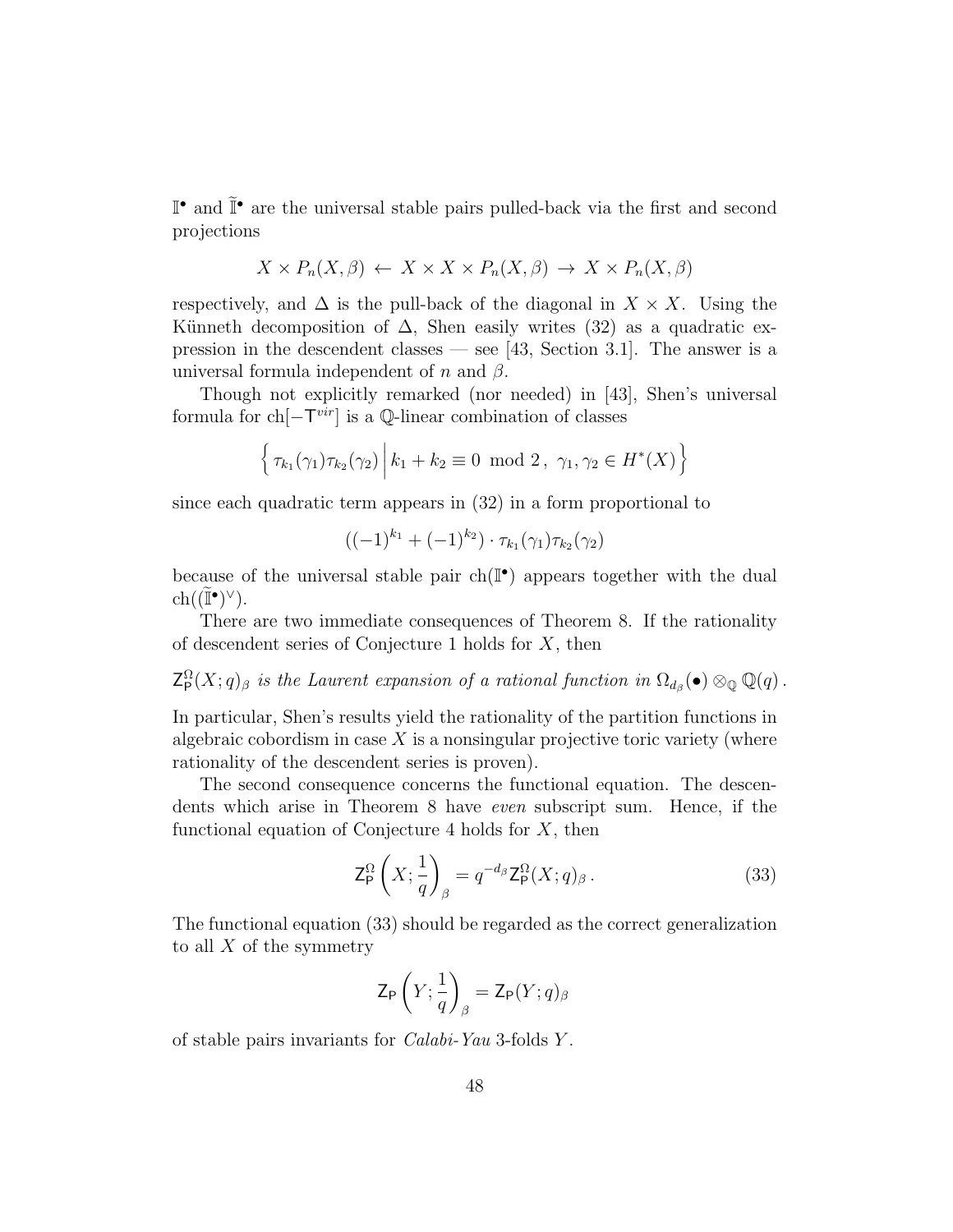### 4.4 An example

A geometric basis of  $\Omega_*(\bullet)$  is given by the classes of products of projective spaces. As an example, we write the series

$$
\mathsf{Z}_{\mathsf{P}}^{\Omega}(\mathbb{P}^3;q)_{\mathsf{L}}\in\Omega_4(\bullet)\otimes_{\mathbb{Q}}\mathbb{Q}(q)
$$

in terms of products of projective spaces:

$$
Z_{P}^{\Omega}(\mathbb{P}^{3}; q)_{L} = [\mathbb{P}^{4}] \cdot f_{4}(q)
$$
  
 
$$
+ [\mathbb{P}^{3} \times \mathbb{P}^{1}] \cdot f_{31}(q)
$$
  
 
$$
+ [\mathbb{P}^{2} \times \mathbb{P}^{2}] \cdot f_{22}(q)
$$
  
 
$$
+ [\mathbb{P}^{2} \times \mathbb{P}^{1} \times \mathbb{P}^{1}] \cdot f_{211}(q)
$$
  
 
$$
+ [\mathbb{P}^{1} \times \mathbb{P}^{1} \times \mathbb{P}^{1} \times \mathbb{P}^{1}] \cdot f_{1111}(q),
$$

where the rational functions<sup>27</sup> are given by

$$
f_4(q) = -4q - 40q^2 - 4q^3,
$$
  
\n
$$
f_{31}(q) = \frac{q}{(1+q)^4} \left( \frac{21}{2} + 139q + \frac{823}{2}q^2 + 446q^3 + \frac{823}{2}q^4 + 139q^5 + \frac{21}{2}q^6 \right),
$$
  
\n
$$
f_{22}(q) = 6q + 60q^2 + 6q^3,
$$
  
\n
$$
f_{211}(q) = \frac{q}{(1+q)^4} \left( -18 - 264q - 774q^2 - 816q^3 - 774q^4 - 264q^5 - 18q^6 \right),
$$
  
\n
$$
f_{1111}(q) = \frac{q}{(1+q)^6} \left( \frac{13}{2} + 115q + 490q^2 + 889q^3 + 1215q^4 + 889q^5 + 490q^6 + 115q^7 + \frac{13}{2}q^8 \right).
$$

### 4.5 Further directions

The study of the virtual class in algebraic cobordism of the moduli space of stable pairs  $P_n(X, \beta)$  is intimately connected with the study of descendents invariants. The basic reason is because the Chern classes of the virtual tangent complex are *tautological classes* of  $P_n(X, \beta)$  in the sense of Section 0.3. If another approach to the virtual class in algebraic cobordism class could be found, perhaps the implications could be reversed and results about descendent series could be proven.

<sup>27</sup>I am very grateful to J. Shen for providing these formulas.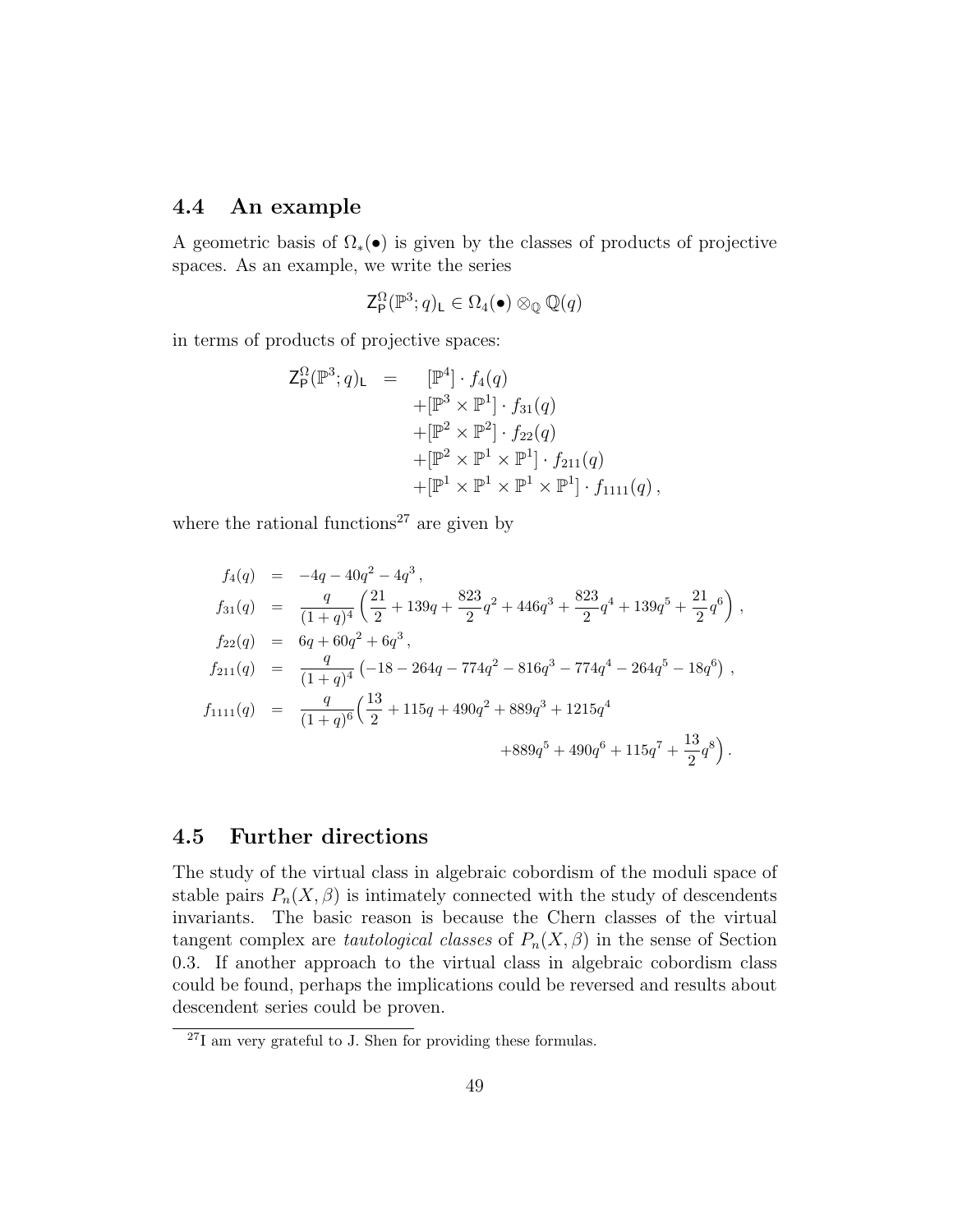## References

- [1] M. Aganagic, A. Klemm, M. Marino, and C. Vafa, The topological vertex, Comm. Math. Phys. 254, 425–478.
- [2] K. Behrend, Donaldson-Thomas type invariants via microlocal geometry, Ann. of Math. **170** (2009), 1307–1338.
- [3] K. Behrend and B. Fantechi, The intrinsic normal cone, Invent. Math. **128** (1997), 45–88.
- [4] T. Bridgeland, Hall algebras and curve-counting invariants, JAMS 24 (2011), 969–998, 2011.
- [5] I. Ciocan-Fontanine and M. Kapranov, Virtual fundamental classes via dg-manifolds, Geom. Top. 13 (2009), 1779–1804.
- [6] S.K. Donaldson and P. B. Kronheimer, The geometry of fourmanifolds, Oxford Mathematical Monographs, Oxford University Press: New York, 1990.
- [7] S. K. Donaldson and R. P. Thomas, Gauge theory in higher dimensions in The geometric universe (Oxford, 1996), 31–47, Oxford Univ. Press: Oxford, 1998.
- [8] A. Douady and J.-L. Verdier, *Séminaire de Géométrie Analy*tique de l'Ecole Normale Supérieure 1974/1975, Astérisque 36-37  $(1976)$ , Exposés VI-IX.
- [9] T. Eguchi, K. Hori, and C.-S. Xiong, Quantum cohomology and *Virasoro algebra*, Phys. Lett. **B** 402 (1997),  $71 - 80$ .
- [10] G. Ellingsrud and S. A. Strömme, *Towards the Chow ring of the* Hilbert scheme of  $\mathbb{P}^2$ , J. Reine Angew. Math. 441 (1993), 33-44.
- [11] C. Faber and R. Pandharipande, Hodge integrals and Gromov-Witten theory, Invent. Math. **139** (2000), 173–199.
- [12] C. Faber and R. Pandharipande, Tautological and non-tautological cohomology of the modul space of curves in Handbook of moduli, Vol. I, 293–330, Advanced Lectures in Mathematics 24, International Press: Beijing, 2013.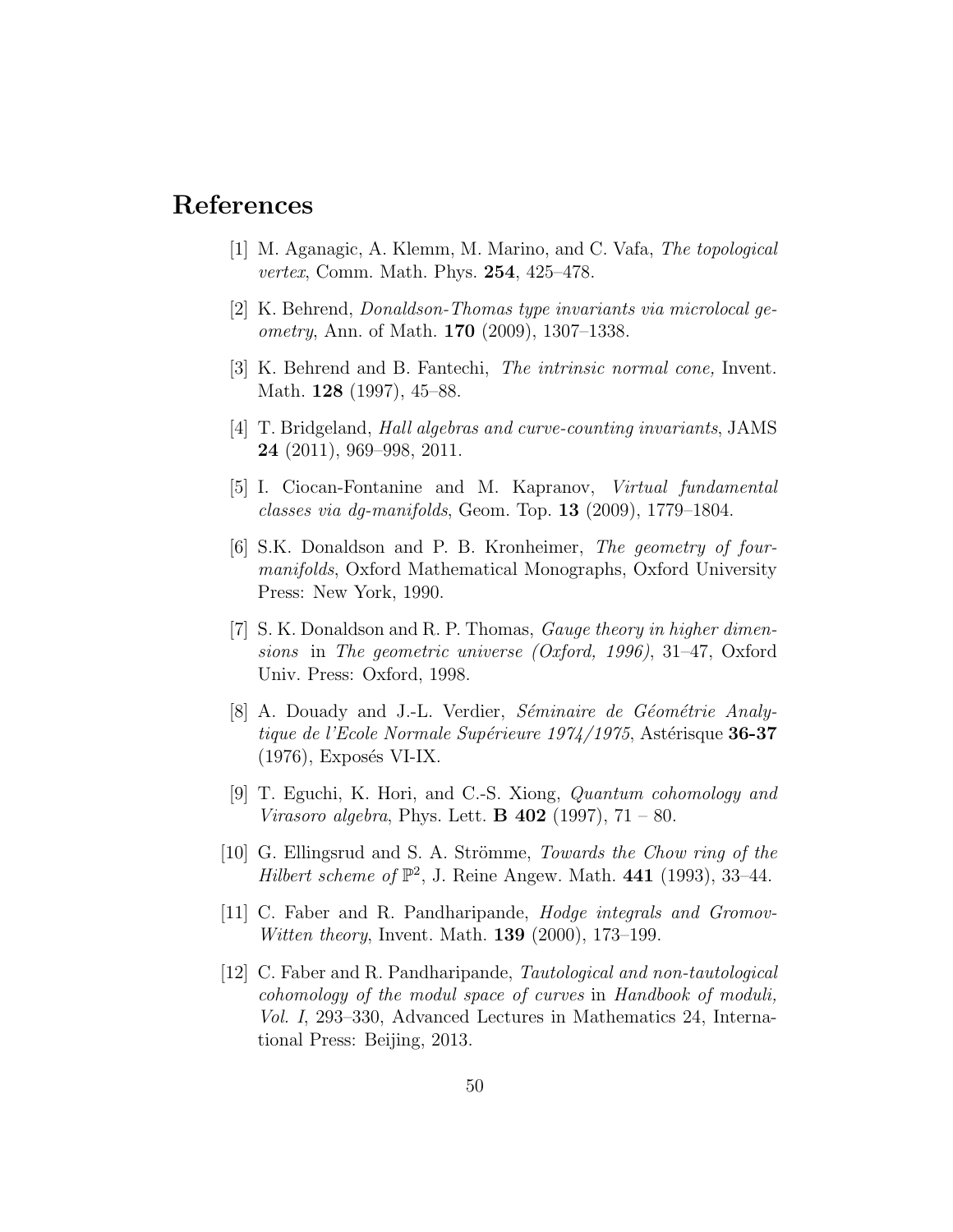- [13] T. Graber, J. Kock, and R. Pandharipande, Descendent invariants and characteristic numbers, Amer. J. Math.  $124$  (2002), 611–647.
- [14] T. Graber and R. Pandharipande, Localization of virtual classes, Invent. Math., 135, 487–518, 1999.
- [15] M. Kool and R. Thomas, Stable pairs with descendents on local surfaces I: the vertical component, arXiv:1605.02576.
- [16] J. Le Potier, *Faisceaux semi-stable et systèmes cohérents*, in *Vector* bundles in algebraic geometry (Durham, 1993), LMS Lecture Note Ser. 208, 179–239, Cambridge Univ. Press: Cambridge, 1995.
- [17] M. Levine and F. Morel, Algebraic cobordism, Springer Monographs in Mathematics, Springer: Berlin, 2007.
- [18] M. Levine and R. Pandharipande, Algebraic cobordism revisited, Invent. Math. 176 (2009), 63–130.
- [19] A.-M. Li and Y. Ruan, Symplectic surgery and Gromov-Witten invariants of Calabi-Yau 3-folds I, Invent. Math.  $145$  (2001), 151– 218.
- [20] J. Li, A degeneration formula of  $GW-invariants$ , JDG 60 (2002), 199–293.
- [21] J. Li and G. Tian, Virtual moduli cycles and Gromov-Witten invariants of algebraic varieties, JAMS 11, 119–174, 1998.
- [22] J. Li and B. Wu, Good degeneration of Quot schemes and coherent systems, Comm. Ana. Geom. 23 (2015), 841–921.
- [23] P. Lowrey and T. Schrürg, *Derived algebraic bordism*, J. Inst. Math. Jussieu 15 (2016), 407–443.
- [24] D. Maulik, N. Nekrasov, A. Okounkov, and R. Pandharipande, Gromov-Witten theory and Donaldson-Thomas theory. I, Compos. Math. 142 (2006), 1263–1285.
- [25] D. Maulik, N. Nekrasov, A. Okounkov, and R. Pandharipande, Gromov-Witten theory and Donaldson-Thomas theory. II, Compos. Math. 142 (2006), 1286–1304.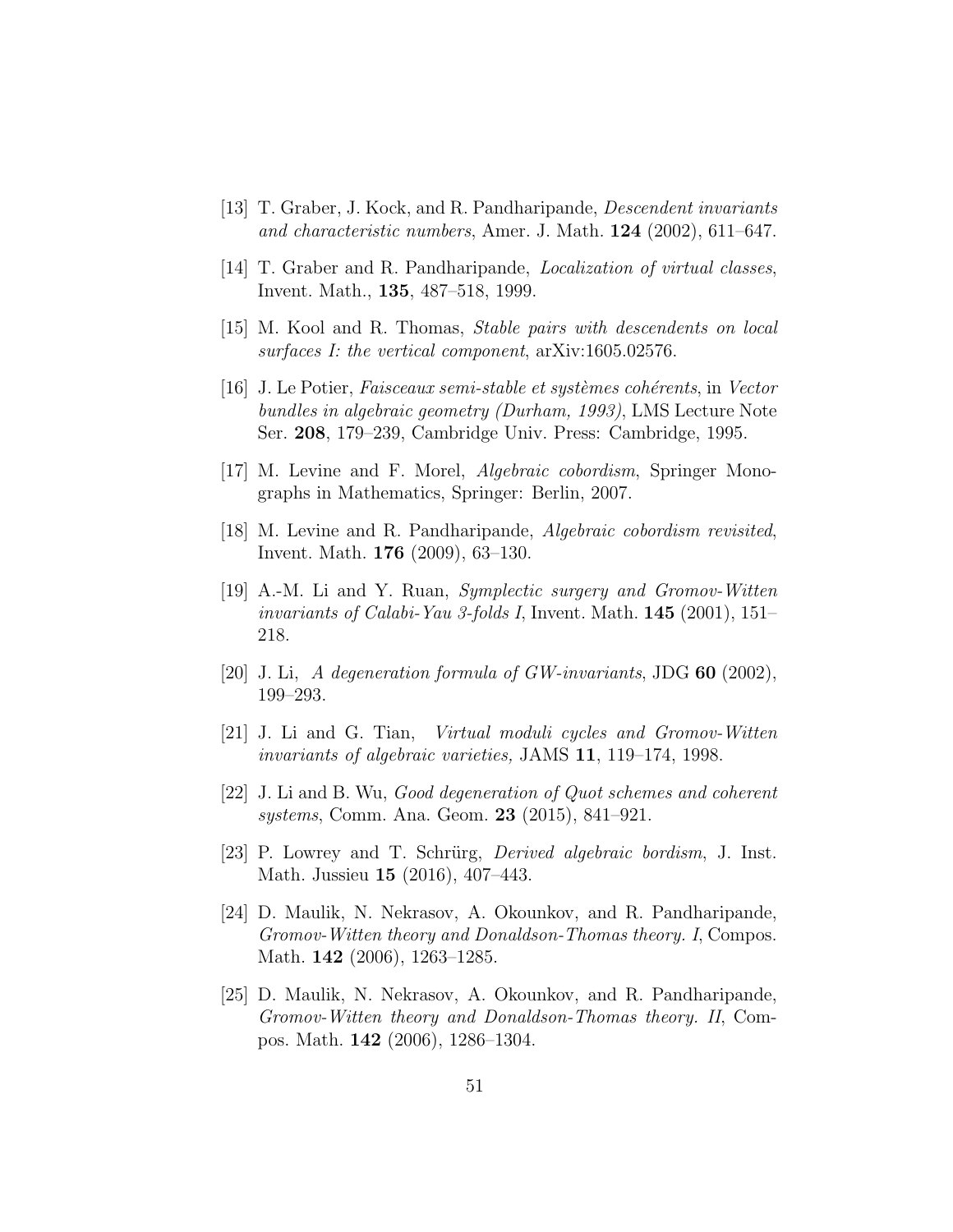- [26] D. Maulik and A. Oblomkov, The quantum cohomology of the Hilbert scheme of points of  $A_n$ -resolutions, JAMS 22 (2009), 1055–1091.
- [27] D. Maulik, A. Oblomkov, A. Okounkov, and R. Pandharipande, The Gromov-Witten/Donaldson-Thomas correspondence for toric 3-folds, Invent. Math. 186 (2011), 435–479.
- [28] P. E. Newstead, Characteristic classes of stable bundles of rank 2 over an algebraic curve, Trans. Amer. Math. Soc. 169 (1972), 337–345.
- [29] A. Oblomkov, A. Okounkov, and R. Pandharipande, in preparation.
- [30] A. Okounkov and R. Pandharipande, *Gromov-Witten theory*, *Hur*witz numbers, and completed cycles, Ann. of Math. **163** (2006), 517–560.
- [31] A. Okounkov and R. Pandharipande, The quantum cohomology of the Hilbert scheme of points of the plane, Invent. Math. 179 (2010), 523–557.
- [32] R. Pandharipande, A calculus for the moduli space of curves, Proc. of Algebraic geometry - Salt Lake City 2015, Proc. Sympos. Pure Math. (to appear), arXiv:1603.05151.
- [33] R. Pandharipande and A. Pixton, Descendents on local curves: Rationality, Comp. Math. 149 (2013), 81–124.
- [34] R. Pandharipande and A. Pixton, *Descendents on local curves:* Stationary theory in Geometry and arithmetic, 283–307, EMS Ser. Congr. Rep., Eur. Math. Soc., Zürich, 2012.
- [35] R. Pandharipande and A. Pixton, *Descendent theory for stable* pairs on toric 3-folds, Jour. Math. Soc. Japan. 65 (2013), 1337– 1372.
- [36] R. Pandharipande and A. Pixton, *Gromov-Witten/Pairs descen*dent correspondence for toric 3-folds, Geom. Topol. **18** (2014), 2747–2821.